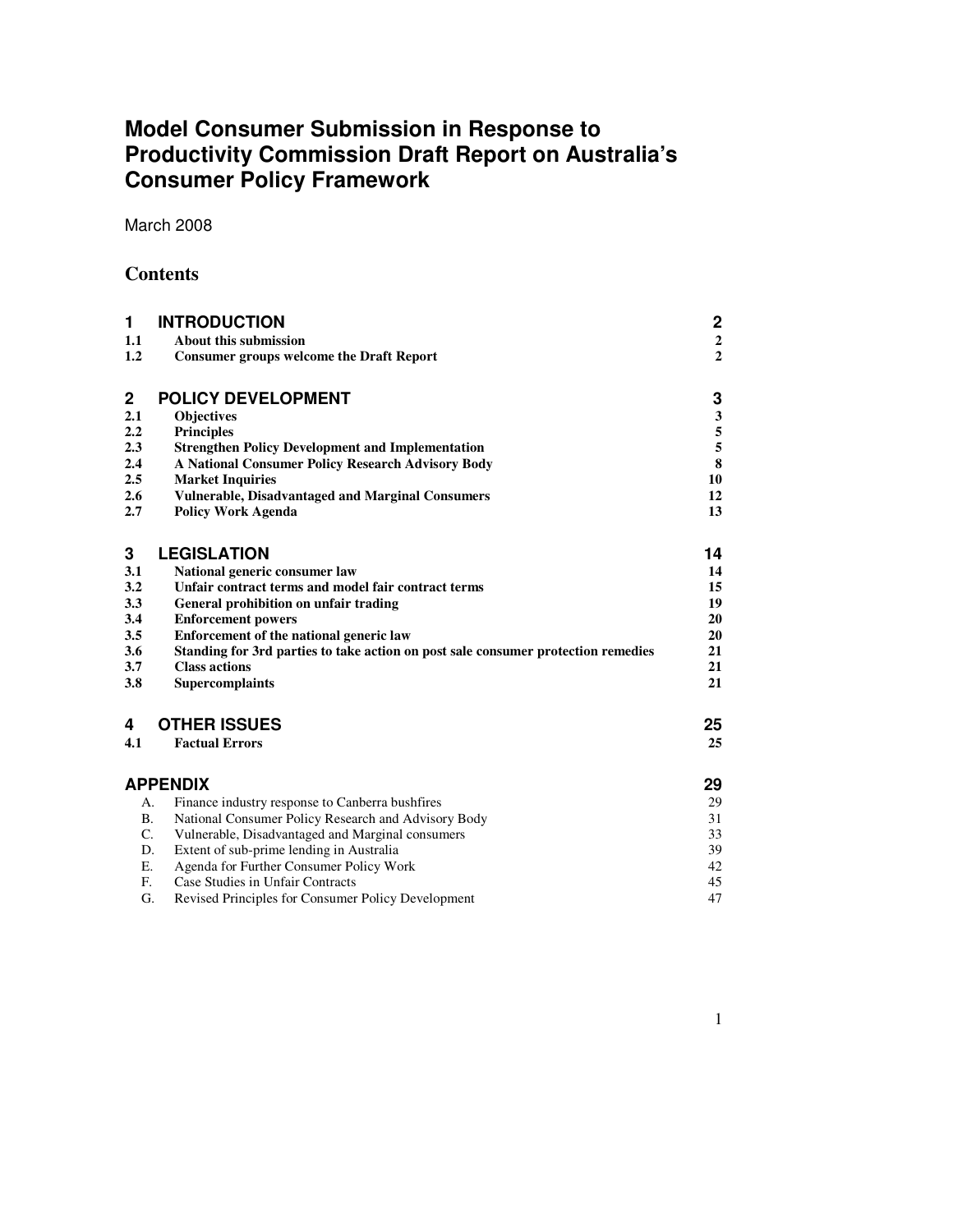# **1 Introduction**

## **1.1 About this submission**

A range of consumer groups met in January 2008 to discuss the Productivity Commission's *Draft Report of its Review of Australia's Consumer Policy* Framework (the Draft Report) and its recommendations. This document represents the collective views of those groups on the matters set out. Some groups have more expertise in particular matters, or the consumers for whom they advocate are more interested in or affected by particular issues. Accordingly some of the groups have or will make separate submissions which pick up all or some of the points made in this submission as well as additional matters not addressed in this submission according to their interest and expertise.

This submission has been prepared by the following consumer groups:

- o Care Inc. Financial Counselling Service
- o CHOICE
- o Consumer Action Law Centre
- o Public Interest Advocacy Centre
- o WACOSS
- o Consumers' Telecommunications Network
- o Consumer Credit Legal Centre (NSW)
- o Australian Federation of Disability Organisations
- o Centre for Credit and Consumer Law, Griffith University

## **1.2 Consumer groups welcome the Draft Report**

Consumer groups welcome the Draft Report. In general we endorse the analysis of most issues and endorse most specific recommendations. There are a number of important areas where consumers groups would like to see further refinement of the Commissions proposals and a few where we have come to divergent conclusions. These points are addressed in more detail below.

Consumer groups strongly support the following recommendations and believe that they represent the highest priorities for action by government in response to the Draft Report:

- o introduce a nationally consistent generic consumer law (Draft Recommendation 4.1)
- o establish objectives and principles for consumer policy (DR 3.1 and text)
- o transfer regulation and enforcement of consumer credit and product safety to the Commonwealth (DR 5.2 and 4.3) and improve product safety regulation (DR 8.2)
- o introduce unfair contract terms legislation (DR 7.1)
- o provide new enforcement powers to consumer protection regulators, namely the right to seek civil pecuniary penalties, to apply to a court to ban an individual from specific activities, and to issue substantiation notices to traders, (DR 10.1) and require regulators to report on enforcement problems and their response (DR 10.3).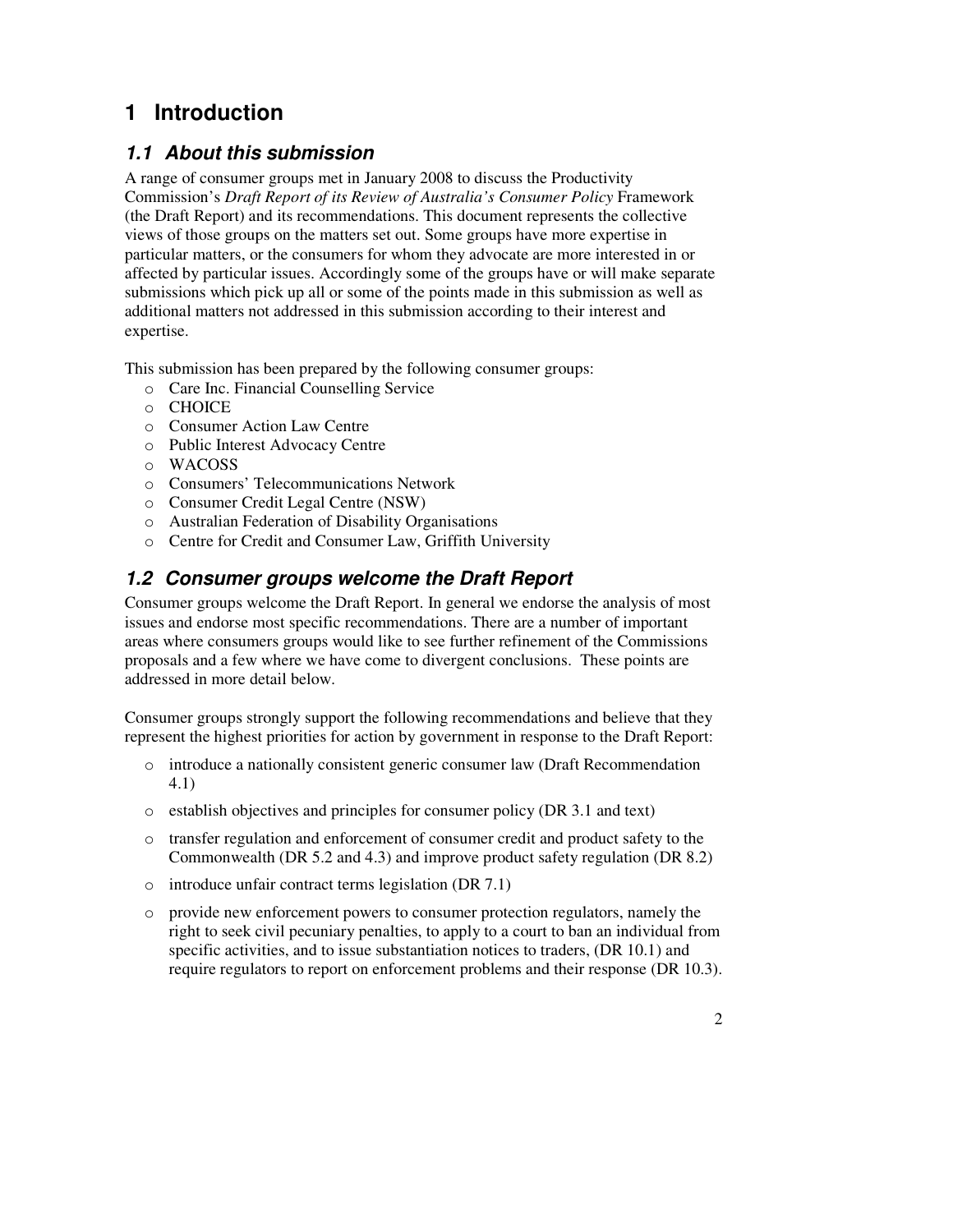- o increase consumer input into policy development and increase research into consumer markets (DR 11.3)
- o improve ways for consumers to access remedies for breaches of consumer law through better external dispute resolution (DR 9.2), improved consumer claims procedures (DR 9.3), powers for regulators to take representative actions (DR 9.5) and increased funding for financial counseling and legal aid in consumer matters (DR 9.6).

Key issues in respect of which we urge the Commission to review its position are

- o ways to promote fair contracts and in particular its approach to unfair contract terms legislation
- o empowering regulators to conduct market inquiries and to respond to failing markets with tools other than disclosure
- o the need to introduce a general provision relating to unfair practices
- o the need for a super-complaints procedure.

We are disappointed that the Draft Report does not adequately deal with

- $\circ$  the potential for fair contracts legislation to enhance the efficiency of markets through building consumer confidence
- o the potential corruption of markets through conflicts of interest, and the inability of disclosure to deal with that corruption
- $\circ$  the need for overarching legislation in relation to responsible lending (matching credit products to needs and capacity)
- o the impact of the shift in focus of markets from goods to service and the impact this has on the capacity for price discrimination.

# **2 Policy Development**

## **2.1 Objectives**

### Overarching objective

Neither competition nor consumer policy are ends in themselves but service a broader objective, namely consumer welfare. The objectives of consumer policy should make this clear. This involves essentially a refocusing of the proposed objective so that it focuses on the outcome (consumer welfare) and not the mechanisms by which this may be achieved (effective competition, fair trading and informed consumers).

The reference to competition should be qualified. Given that competition is not an end in itself it is appropriate to require that the object be 'effective competition'. Among other things this will help to direct attention to demand side as well as supply side issues.

For example: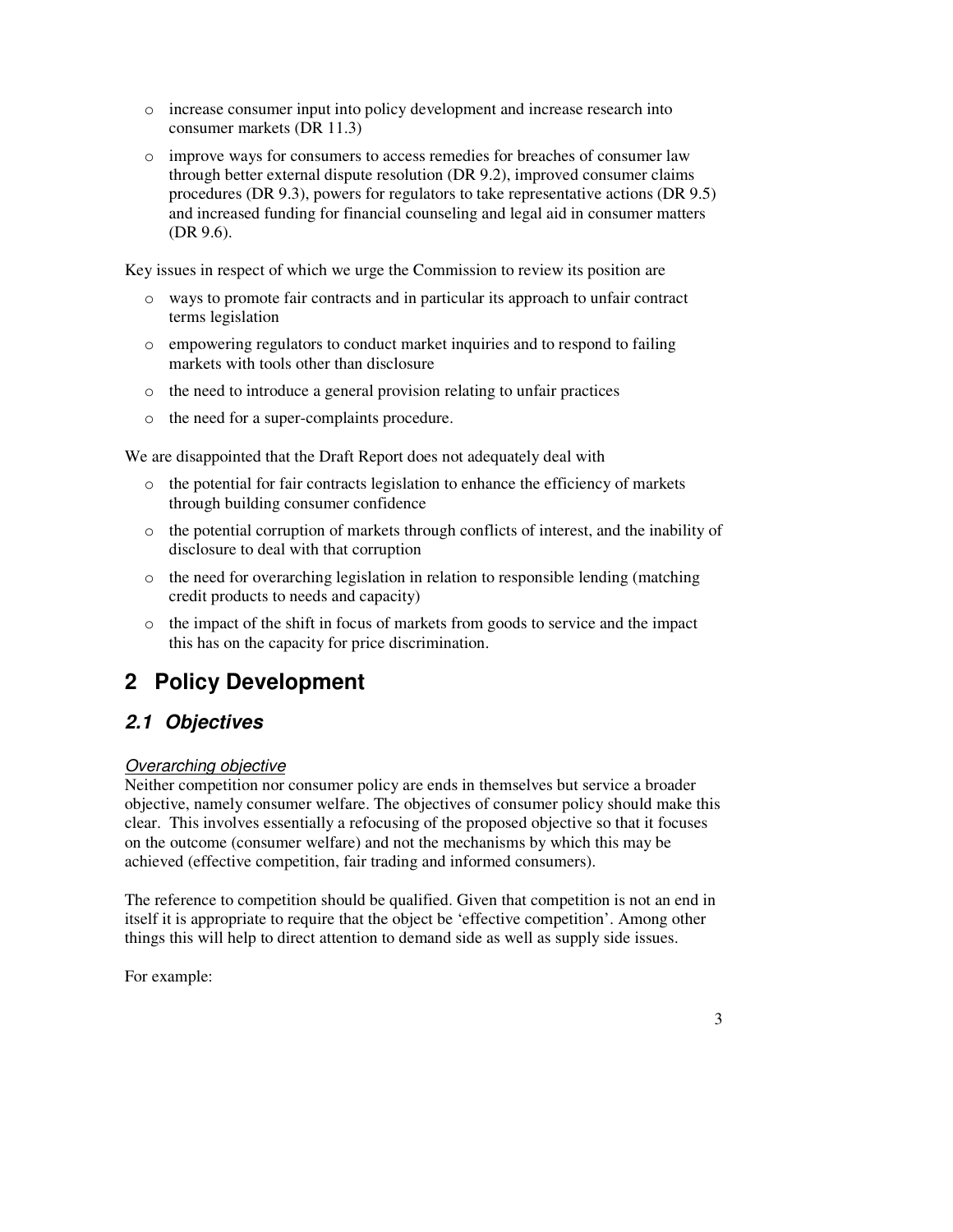To enhance the wellbeing of all Australian consumers through the promotion of effective competition and fair trading.

#### Operational objectives

The overaching objective recommended by the Commission in the draft report focuses on the role of confident consumers in the marketplace. So as not to lose this important aspect of consumer policy we recommend incorporating it into the operational objectives. The objectives proposed by the Commission recognise the importance of consumers being well informed so that they can benefit from and stimulate competition. In our view this operational objective should be slightly altered to recognise the importance of consumer confidence. Thus the consumer policy framework should aim to: "ensure that consumers are sufficiently well informed and sufficiently confident to benefit from, and stimulate effective competition."

While consumer policy will most often deal with the direct interaction between traders and consumers in purchasing products and services, consumer policy must also consider consumers more broadly and the general public interest. As suggested in the Draft Report, there are many instances when the best fix for a problem is outside the consumer protection framework (eg income support), but there are also instances where policy formulation within the context of the consumer protection framework has social and economic ramifications that cannot be resolved simply by looking at "the confident informed consumer" or the impact on the disadvantaged and/or vulnerable consumer.

Credit, for example, is an area where public debate<sup>1</sup> is often about the degree to which the state should interfere in consumer choice to protect those who can't make, and act upon, informed decisions about their own level of indebtedness, presumably to the detriment of those who can pay but may be needlessly excluded from credit by greater regulation. The far-reaching consequences of systemic unsustainable lending in the US sub-prime housing finance market, however, demonstrates the blinkered nature of that debate. Many decisions made within the consumer protection framework involve weighing up the consequences for:

- o average and sophisticated consumers (those who have the potential to drive competition armed with quality information, also the group envisaged to possibly experience detriment when measures to protect group 2 are expensive or poorly targeted);
- o disadvantaged and vulnerable consumers; and
- o the broader community or public interest (often broader or longer term considerations such as the impact of disconnections from essential services on public health or the current increased cost of credit as a result of poor lending).

<sup>&</sup>lt;sup>1</sup> As opposed to the debate between consumer representatives and industry representatives, which is less about whether or not they should lend responsibly, and more about whether they are already using best practice, whether they are stretching the boundaries intentionally to capture struggling but "profitable" customers, and whether the costs of additional processes are justified in terms of the outcome.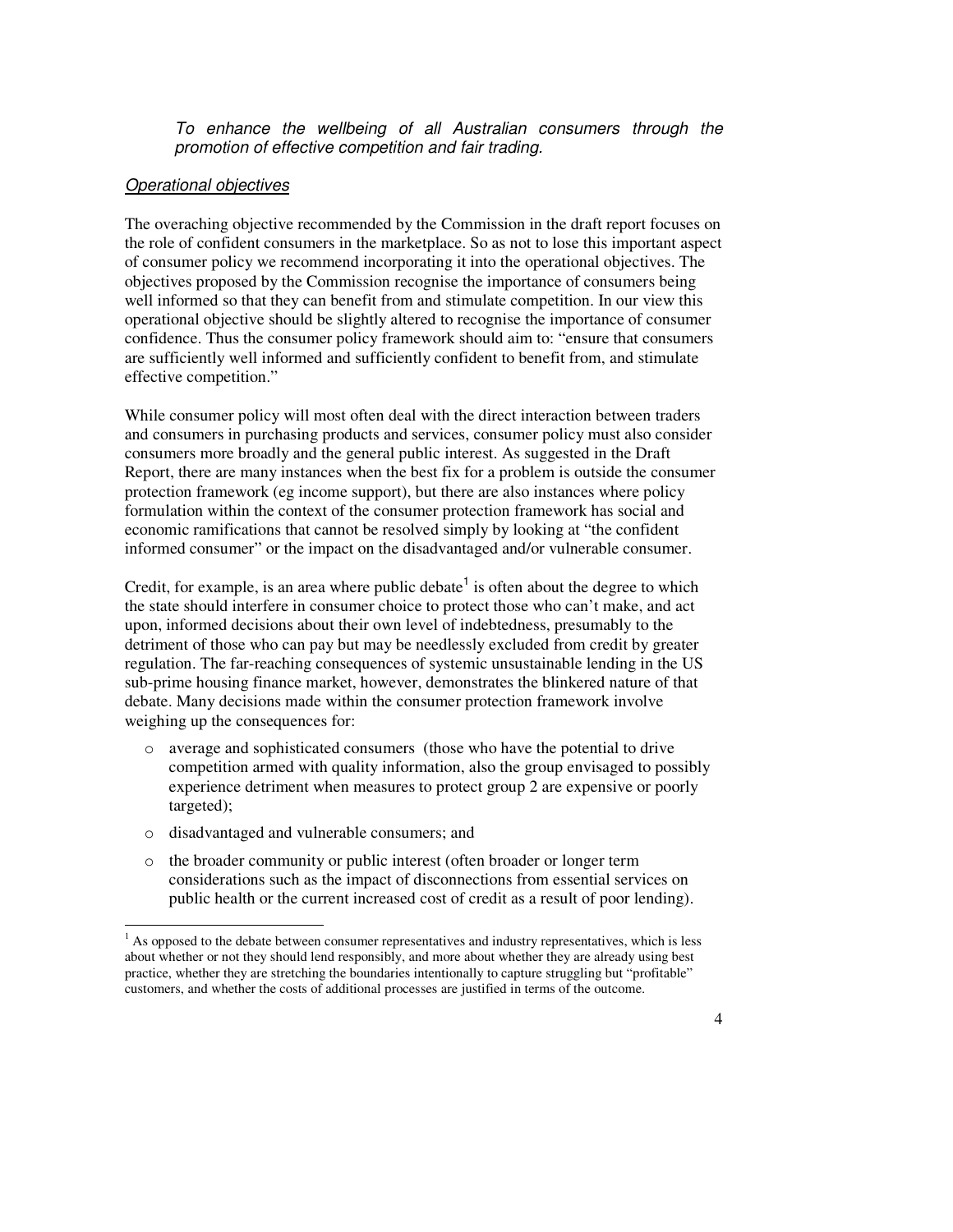Obviously there is overlap between these groups and movement between them. Sometimes the interests of all three will point in the same direction, but often two or more of them are in tension. This tension, and the need to resolve it in policy formulation, is not sufficiently recognised in the suggested operating principles. Accordingly, we suggest the operating principle in relation to fairness and good faith be amended as follows: "To prevent practices which are unfair, contrary to good faith, or otherwise against the public interest."

We also encourage the Commission to include an additional operational objective specifically incorporating the recognition of consumers rights.

Finally, despite devoting considerable discussion in the report to the field of behavioural economics and accepting that this knowledge may have a role to play in the design of consumer policy in particular circumstances, the importance of **evidence about how consumers actually behave** is not to be found in the proposed operational objectives or supporting principles. We think it should be.

## **2.2 Principles**

The report proposes principles for consumer policy development to implement the objectives (but does not explicitly recommend that they be adopted.) In general we support the proposed principles however would suggest some minor changes. The Commission's principles and our proposed improved principles are set out at Appendix G.

## **2.3 Strengthen Policy Development and Implementation**

The Review makes many positive suggestions to improve consumer policy development including focusing on evidenced based policy, adopting a nationally uniform coherent generic law, and providing funding for consumer advocacy and consumer research. Consumer groups strongly support this approach.

Consumer groups welcome the proposal for a national coherent generic consumer law.

There are obviously some complex issues to be resolved in relation to:

- o determining the content of that law where existing State innovations are perceived to be improvements on the Trade Practices Act/ASIC Act
- o ensuring all traders are covered in response to constitutional issues
- o the ongoing policy development process that will be required in relation to the law.

The discussion below is directed at strengthening the framework for policy development. There are also somewhat separate but also complex issues around the Commission's tentative proposals in relation to a greater Commonwealth role in enforcement of consumer protection law which we address later in this submission.

States & Territories' involvement in policy development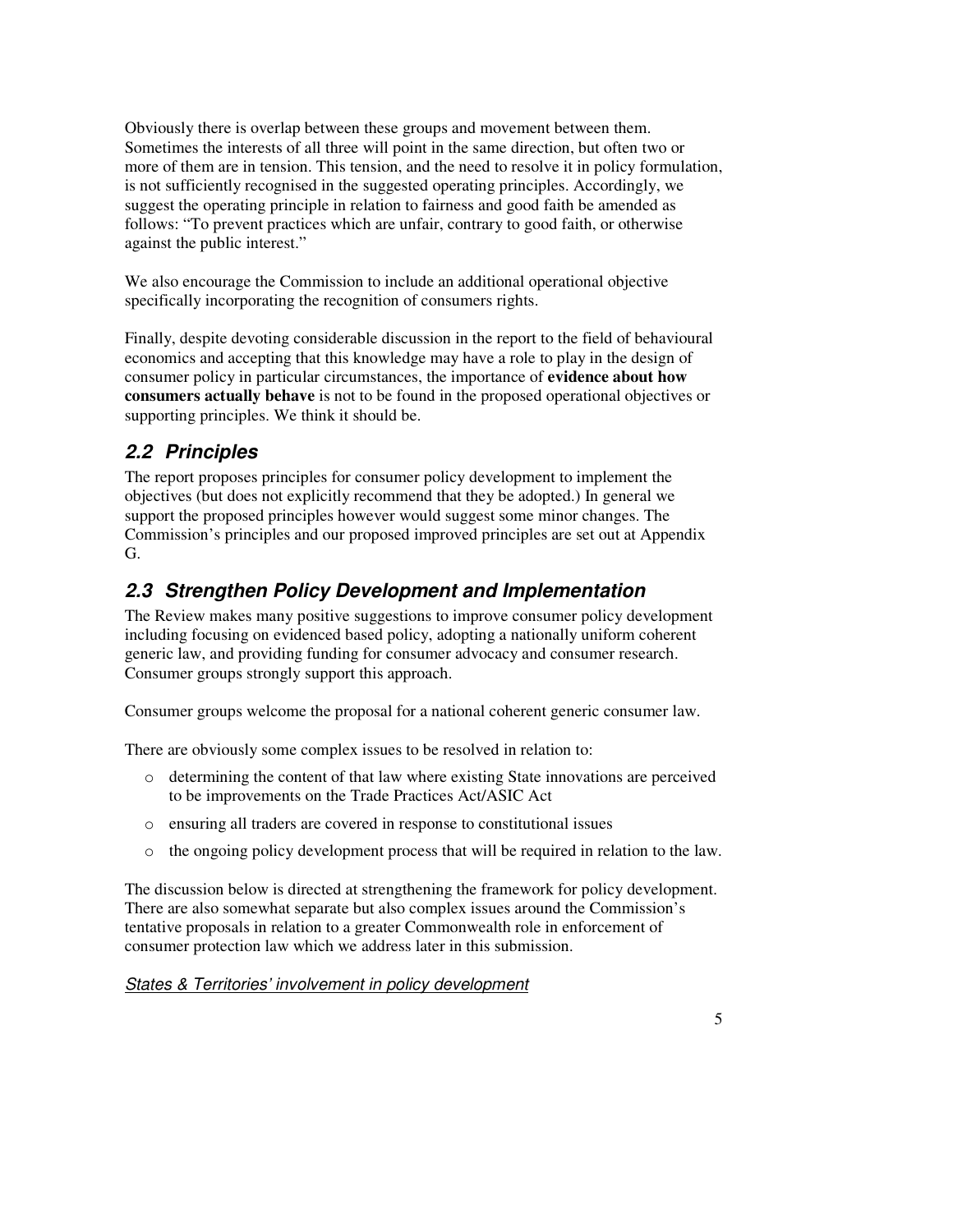A national system of consumer policy will give the Commonwealth a greater role in the development and implementation of policy. The national system will nevertheless benefit from the continued involvement of the States and Territories in the policy development process. The process for this to occur should be clearly established in a Memorandum of Understanding (MoU) between the Commonwealth and States and Territories.

It is generally the practice of the Ministerial Council on Consumer Affairs (MCCA) to establish cross-jurisdictional working parties to develop options and consider responses to policy issues. Under the proposed national system, this practice should be continued. This will ensure that local and State-specific issues are considered in the development of policy options.

The MoU should also address the resourcing of State and Territory Governments involvement in order that cross jurisdictional work does not stall for lack of resources.

Voting arrangements for policy changes are also a key mechanism to ensure the involvement of State and Territory Governments continues in a coherent and systemic fashion.

### Voting arrangements

Voting arrangements where policy changes only require the agreement of the Commonwealth and three states or territories will improve MCCA processes substantially but will give the Commonwealth control over the issues included on the MCCA agenda.

Consideration should be given to mechanisms to ensure that the States and Territories can add issues to the MCCA agenda and seek changes to the nationally consistent law in situations where the Commonwealth is opposed. One option might be to provide that policy changes proceed *either* with the agreement of the Commonwealth and three states and territories *or* the agreement of six states and territories. In addition or alternatively the states and territories could be given the right to make supercomplaints to ensure that their policy voice is considered on a particular matter by the appropriate regulator – armed as we recommend with the power to conduct market inquiries.

### Implementation and COAG oversight

On 20 December 2007, COAG agreed that the Business Regulation and Competition Working Group's future work program will include analysing appropriate models for future regulation of consumer policy. COAG oversight will be instrumental to achieving reform in this area.

The Productivity Commission has noted that there are widespread concerns about the ability of MCCA to deliver timely and effective outcomes. MCCA is still to reach agreement on a way forward for product safety despite a Productivity Commission review which recommended a national system in March 2006. Strong oversight from COAG will be necessary to ensure the response to the current review does not similarly stall.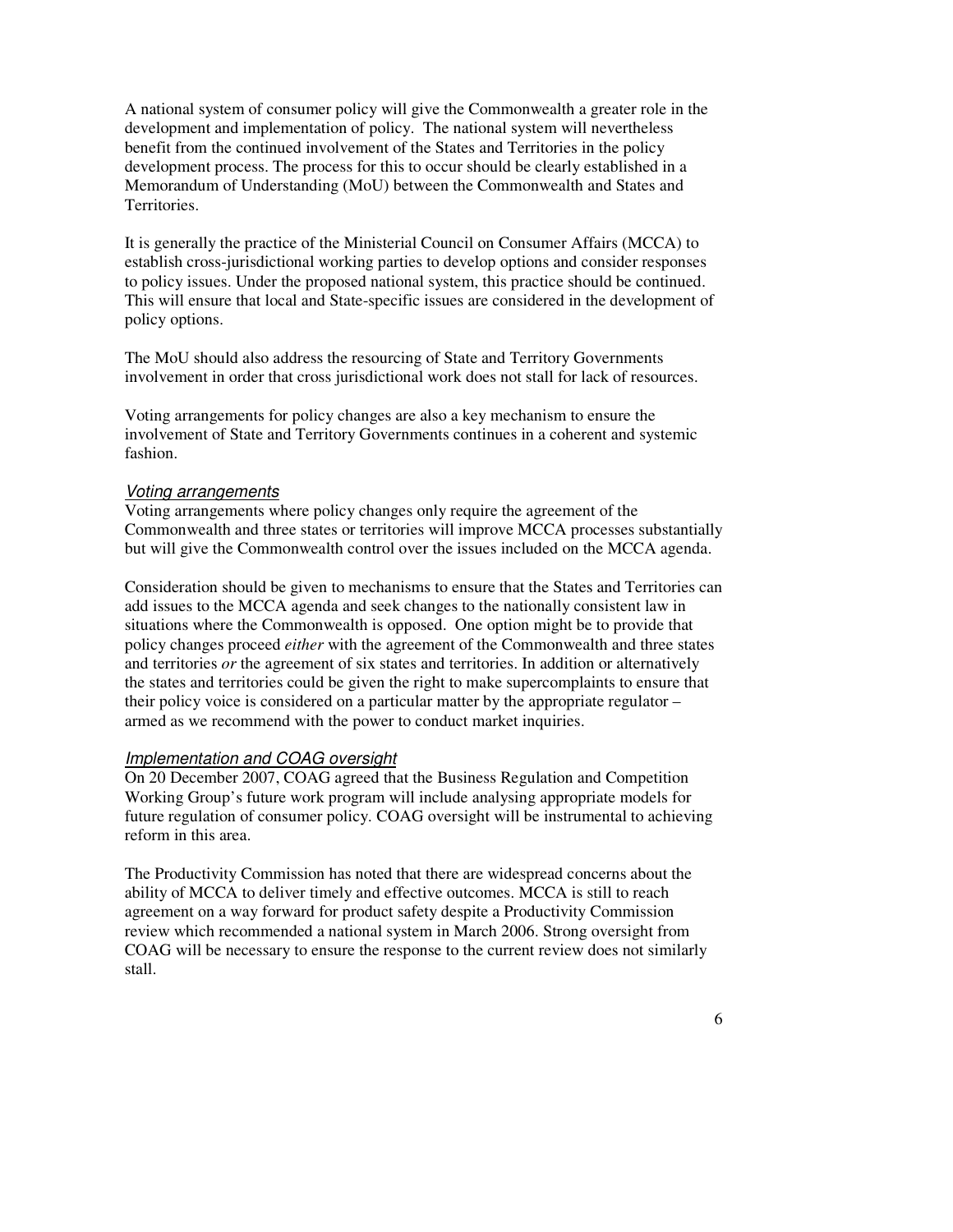It is suggested that the Commonwealth could take the lead by adopting a strict timetable to achieve agreement on the content of the generic national law, its passage through Parliament and agreement on the detailed arrangements for its enforcement.

To this end it is also suggested that a maximum period of three years should be imposed for implementation, with shorter deadlines set for less complex changes such as increased enforcement powers and establishment of a national consumer policy research and advisory body. We suggest that under the auspices of COAG, a group could be tasked to manage implementation of the reform timetable.

It is therefore recommended that the Minister for Competition Policy and Consumer Affairs, following consultation with his State and Territory counterparts, appoint a Task Force to manage the implementation of the agreed recommendations, including negotiation with states and territories, and any necessary consultation with consumer organisations and any relevant business peak bodies.

It is envisaged that the Task Force could be appointed initially for a period of eighteen months. During the life of the Task Force, a proposed consumer research body may come into existence, and it could become involved in the implementation timetable.

#### Regulatory assessment arrangements

Concerns have been expressed that the Office of Best Practice Regulation (OBPR) and regulatory impact assessment processes have resulted in unwarranted delays to some policy changes. Simply changing the ostensible policy making responsibilities would not necessarily remove the potential for this, particularly if there was tension between stateinitiated policy and Commonwealth OPBR or equivalent.

Problems of over focus on some costs and benefits and inadequate attention to measuring cost of non-intervention on the consumer side will also need to be addressed in these processes. A strong base of evidence will assist.

Policy development should incorporate research about consumer markets and consumers' actual experience in the market. This must be a permanent feature of policy development, not reliant on "ad hoc" or "single issue response" arrangements.

Further, given the increasingly international nature of consumer markets, policy development should also be able to respond proactively to problems apparent in overseas markets without necessarily having to wait for those problems to manifest themselves in Australia.

### Role of the Regulators in policy development

While there is clearly a case for the separation of enforcement and policy development, the knowledge of regulators about market activity and the effectiveness or otherwise of various possible regulatory responses must be given a strong voice with policy makers.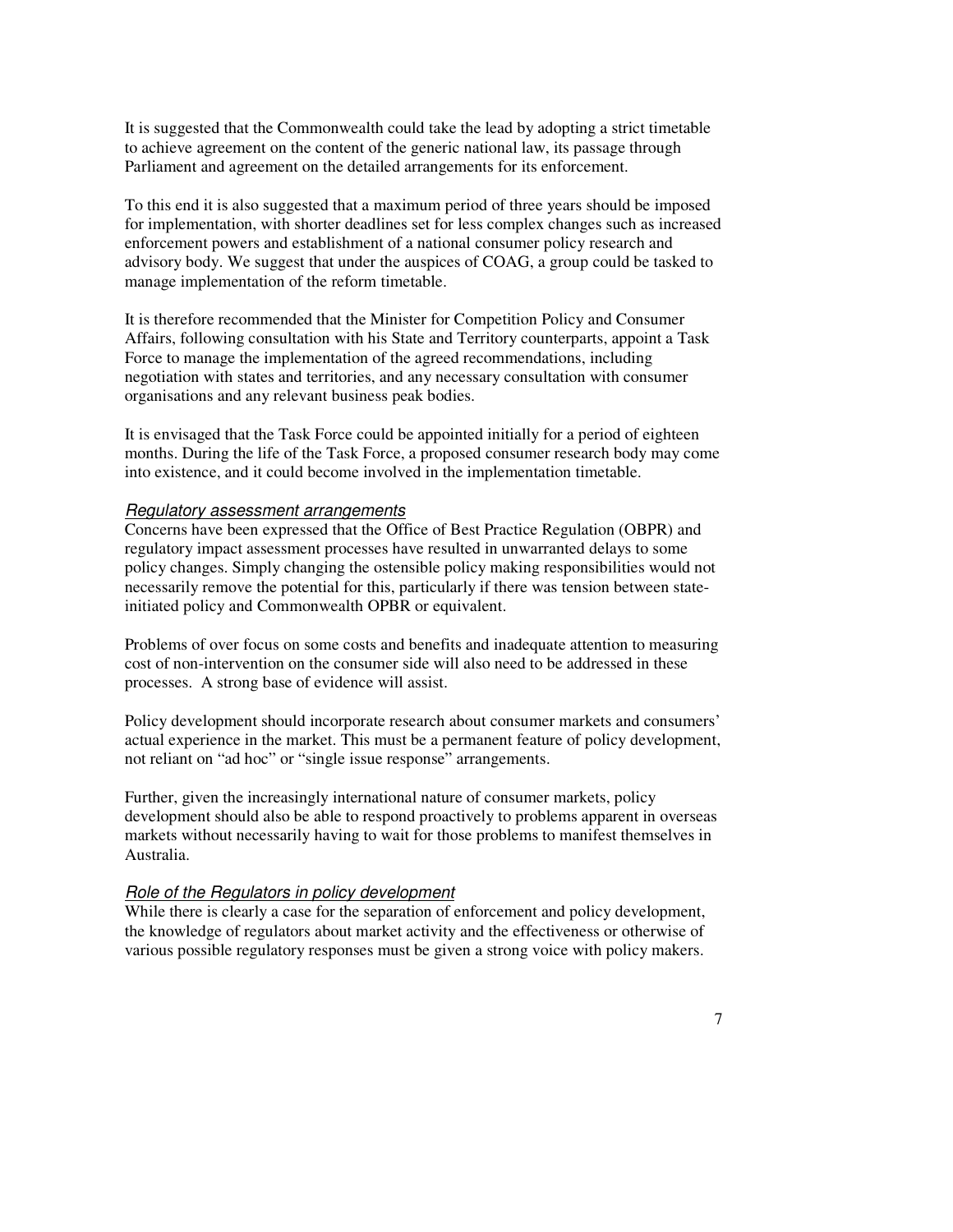In consumer credit, for example, there needs to be greater communication between the consumer protection regulators, the Reserve Bank, APRA and the relevant policy makers (in both the consumer protection arena and broader monetary/economic policy). This has started to happen very recently, largely as a result of the US sub-prime crisis, but it needs to be a permanent part of the policy development landscape.

Another example is credit reporting. The debate about comprehensive reporting is currently taking place in the context of a review of privacy law (because that is where the relevant regulations are located), when clearly there are economic, consumer protection and social justice ramifications.

We recommend that the de facto role of regulators in providing policy advice be explicitly recognised and adequately resourced by the Commonwealth (this is not generally a problem at State level where regulators and policy agencies are normally colocated).

## **2.4 A National Consumer Policy Research Advisory Body**

The Commission's draft report does not support the establishment of a national consumer policy research and advisory body.

In our submission such a body is essential to maximise the benefits of the new consumer policy framework. The Commission's alternative – contestable research funding – does not adequately meet the need.

First, a contestable research model will not meet the need for whole of government and across government advice on consumer policy. Second, a contestable research model will not build up the necessary expertise.

In its discussion of institutional arrangements for funding consumer advocacy and research (11.6) the Commission has considered the issue of the capacity of the nongovernment consumer movement to contribute to public policy. It has positioned this discussion alongside the issue of the need for a separate consumer policy research and advisory body within government.

In our submission these are quite separate issues. A separate national consumer policy research and advisory (NCPRA) body within government would be expected to fulfill the role of facilitating consumer movement input and producer input, and partly informed by that input and by its own independent, impartially designed research give policy advice to government. An important characteristic of such a body is that it has industry and academic members as well as consumer advocates. It is true to say that it can be difficult to balance differing views from within the consumer movement and between it and producers and other social movements. However, this has to be done at some stage in the policy process. Sometimes it will be appropriate for a consumer policy research and advisory body to present the range of policy perspectives and allow ministers to do the balancing. Sometimes such a body would give its own policy view. The National Consumer Affairs Advisory Council (NCAAC), which operated in the 80s and 90s with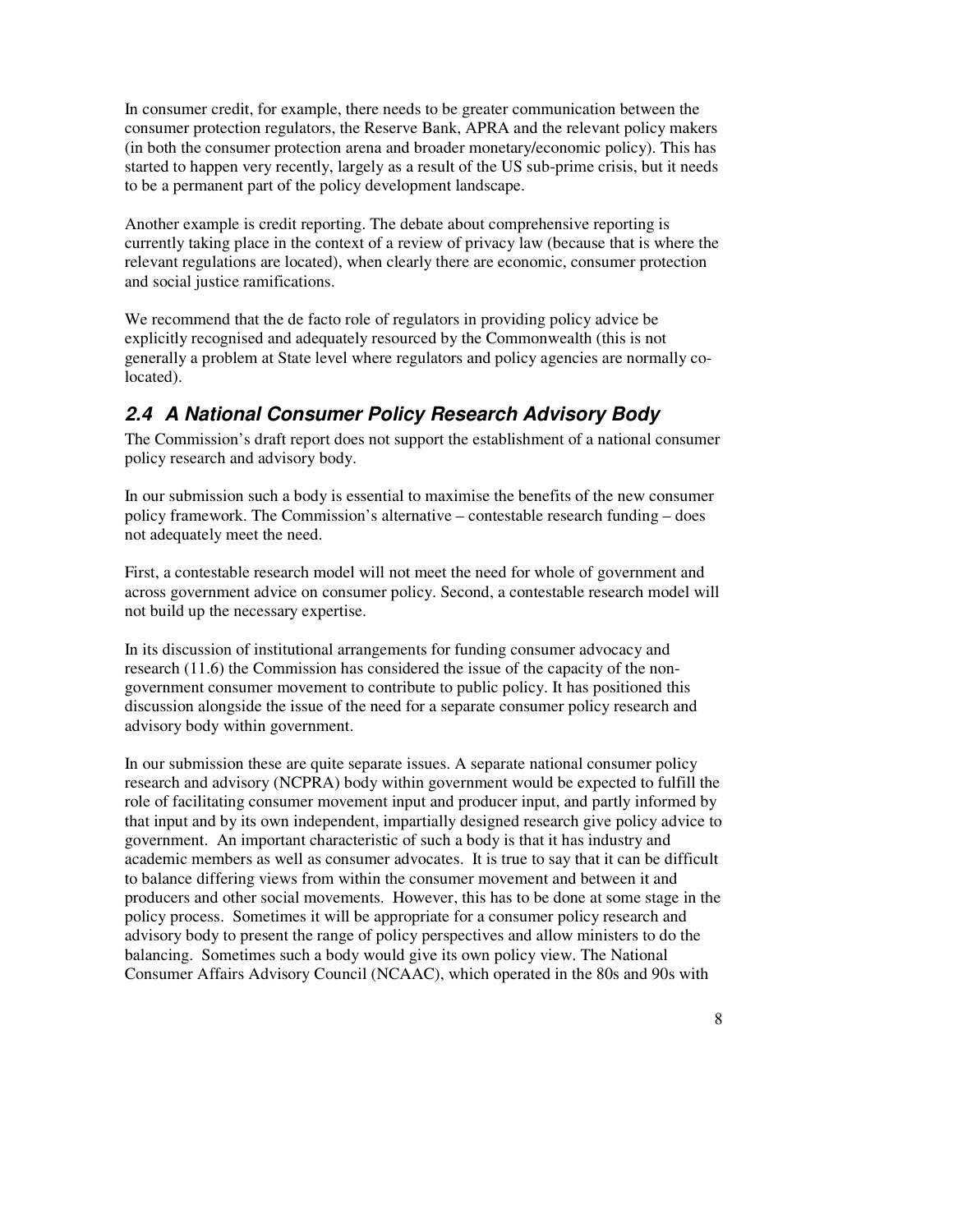limited resources, operated very successfully in this way, although to a more limited brief than we see as necessary for the NCPRA. Its descendent, the current Commonwealth Consumer Affairs Advisory Council has made some useful contributions, but is too poorly resourced and is insufficiently independent.

There is another major distinction. A research body would have powers to access information held within government and powers to have its advice considered in various policy formulation processes. Such bodies play an "intra-state" research and advocacy role complementary to the "extra-state" role of the consumer movement.

In the UK, the existence of the National Consumer Council does not appear to crowd out the views of other consumer organisations. For example, at least 13 of the submissions made to the UK Government's 2006 consultations on proposals to strengthen and streamline consumer advocacy appear to have come from consumer-focused organisations.<sup>2</sup>

Similarly, in Australia the National Competition Council does not appear to limit the input on competition policy by producers or consumers. Just as the National Competition Council was established by all Australian governments to act as a policy advisory body to oversee their implementation of National Competition Policy (NCP) a similar body on consumer policy is needed. A statutory and well funded national consumer policy research and advisory body, if well led, would be a great complementary addition to the system and if appointments to it were made with some state/territory involvement could contribute much to more effective utilisation of resources at both levels.

Apart from the National Competition Council there are a number of other bodies with similar roles for different areas of public policy. One such is the Australian National Council on Drugs. While effective drug policy is very important for a significant minority of the population, a similarly charged and resourced and independent body for consumer policy, which affects all citizens, is surely at least as justified.

Suggestions on objectives and powers and other characteristics for a national consumer policy research and advisory body are set out in Appendix B.

### 2.4.3 Adequate Funding for CFA to respond to issues

 $\overline{a}$ 

We strongly welcome the Commission's recognition of the benefits of, and need for, government funding of a national peak consumer body, and support the tenor of the Commission's draft recommendation 11.3

<sup>&</sup>lt;sup>2</sup> See http://www.berr.gov.uk/files/file34655.pdf; organisations included: Which?; Welsh Consumer Council; Royal National Institute of the Blind (RNIB); Postwatch; ;Passenger Focus; OFCOM Consumer Panel; National Energy Action; National Consumer Council (NCC); General Consumer Council of Northern Ireland (GCCNI); Financial Services Consumer Panel; energywatch; Consumer Council for Water; Citizens Advice Bureaux.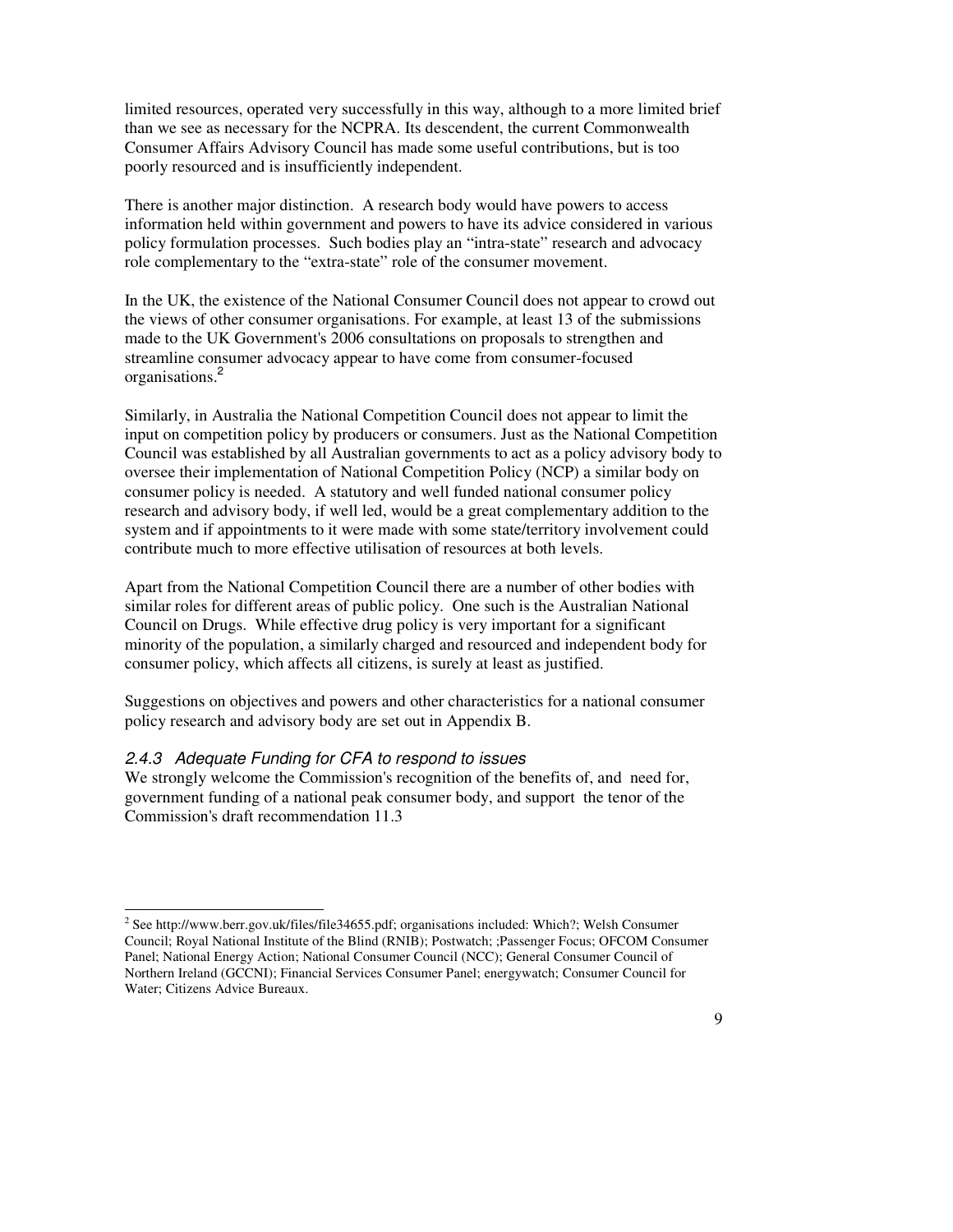In the past, CFA and its predecessor Australian Federation of Consumer Organsiations (AFCO), have played an important and influential role in networking consumer organisations, and advocating for consumers' interests in policy debates.

In fulfilling its policy role, a peak consumer organisation should have sufficient resources to provide a reasonable balance to the efforts of producer lobbying (the cost of which is ultimately paid for by consumers). Producers invest heavily in lobbying activities in order to advance their interests, and there is a risk that 'modest' funding for consumer policy by the peak body will not be sufficient to provide an effective counterbalance.

This point is underlined when consideration is given to the types of expertise required in order to undertake effective policy advocacy across a range of highly specialised areas. In particular, the peak body will require a degree of industry specialisation, and expertise (or access to expertise) on law, economics, regulation and social policy.

Thus, funding for the peak body should be sufficient to employ at least one policy officer for each major industry sector - food, energy, water, information/communications, health, pharmaceuticals, transport, financial services and general retailing.

## **2.5 Market Inquiries**

At present, the Trade Practices Act ("the Act") largely locks the regulator into complaints handling and enforcement without any formal tools for doing a more in-depth assessment of a market or requesting another body to do so. The UK provides the leading example of incorporating market analysis mechanisms into its consumer protection laws, by providing for both market studies and market investigations in its *Enterprise Act 2002*.

The Office of Fair Trading (OFT) refers to the market studies and investigations powers under UK competition and consumer protection laws as "diagnostic tools". They complement its preventative tools (such as guidance and consumer education), advocacy tools (such as government advice and encouragement to business and consumers to use private redress mechanisms) and enforcement tools (such as undertakings and court  $\arctan$ ).<sup>3</sup> These tools are used by the OFT when:

market forces cannot overcome…threats to consumer welfare, for example because some sellers are unconcerned about repeat business and reputation, where there are structural or behavioural barriers to free competition, or where consumers and harmed businesses are unable to gain redress themselves[. $]^{4}$ 

The OFT clearly sees the use of these tools, including market studies and investigations, within an overall framework of promoting markets that work well for consumers by dealing with both the supply and demand side.<sup>5</sup> Market studies and investigations

Deleted: pf

 3 Office of Fair Trading, Annual Plan 2007–08, March 2007 at 8.

<sup>&</sup>lt;sup>4</sup> Office of Fair Trading, Annual Plan 2007-08, March 2007 at 8.

<sup>&</sup>lt;sup>5</sup> Office of Fair Trading, Annual Plan 2007–08, March 2007 at 8-9; see especially the diagram at 9.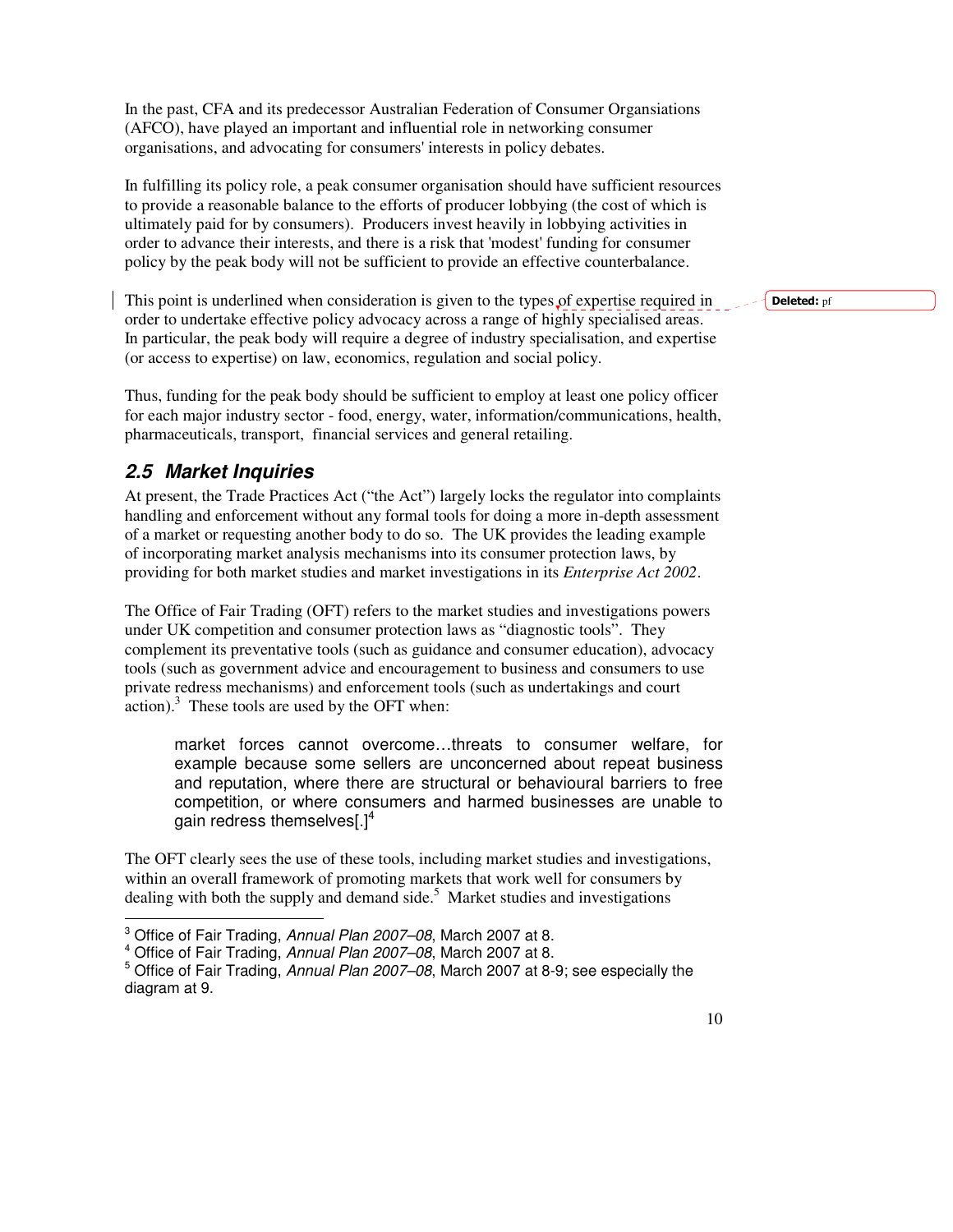strengthen the commitment to analysing or "diagnosing" market outcomes from both angles before taking action.

The OFT (and other industry regulators) may also make a market investigation reference to the United Kingdom Competition Commission (UKCC) to investigate any feature of a market that it suspects restricts or distorts competition in connection with the supply or acquisition of any goods or services. Such features may include supply and demand side features of a market

The UKCC has undertaken a number of market investigations following a reference from the OFT, including investigations into extended warranties on domestic electrical goods, store card credit services, Northern Irish personal banking services and a current investigation into payment protection insurance, some of these following market studies by the OFT as noted above.<sup> $6$ </sup> As an example of remedies resulting from an investigation, the store credit investigation resulted in orders requiring store card credit providers to warn cardholders on monthly statements that cheaper credit may be available elsewhere (where annual percentage rates are 25 per cent or above), offer an option to pay by direct debit and offer payment protection insurance separately from other elements of store card insurance.<sup>7</sup>

The practical experience of the use of market studies and investigations powers in the UK has therefore been of a wide variety of important investigations in areas where consumer detriment has been observed. This has resulted in a large range of different and considered actions to address problems. In its 2003 report comparing the different consumer policy regimes of various countries, including the UK, the US, Canada and Australia, the UK DTI concluded that the UK was amongst the best in terms of investigating markets that are not working well for consumers. 8

The UK regime also provides for a super-complaints mechanism to feed into the market studies powers. This mechanism is discussed further in section 3.8. We recommend introducing market studies and investigations powers into the Act, based on the model in the UK *Enterprise Act 2002*.

Key features of an appropriate market inquiry power would be:

- o that regulators such as the ACCC and ASIC are formally charged with conducting such inquiries
- o that those inquiries proceed on a formal basis inviting and publishing public submissions against terms of reference leading to publication of a reasoned report

 $\ddot{ }$ <sup>6</sup> Competition Commission, Market references to the Competition Commission (previously monopoly references): 2000-2007, webpage, available at: www.competition-

<sup>&</sup>lt;u>commission.org.uk/inquiries/reference\_type/market.htm</u>.<br><sup>7</sup> Competition Commission, *Store Cards Market Investigation Order*, 27 July 2006.

<sup>&</sup>lt;sup>8</sup> DTI, Comparative Report on Consumer Policy Regimes, October 2003, at 33.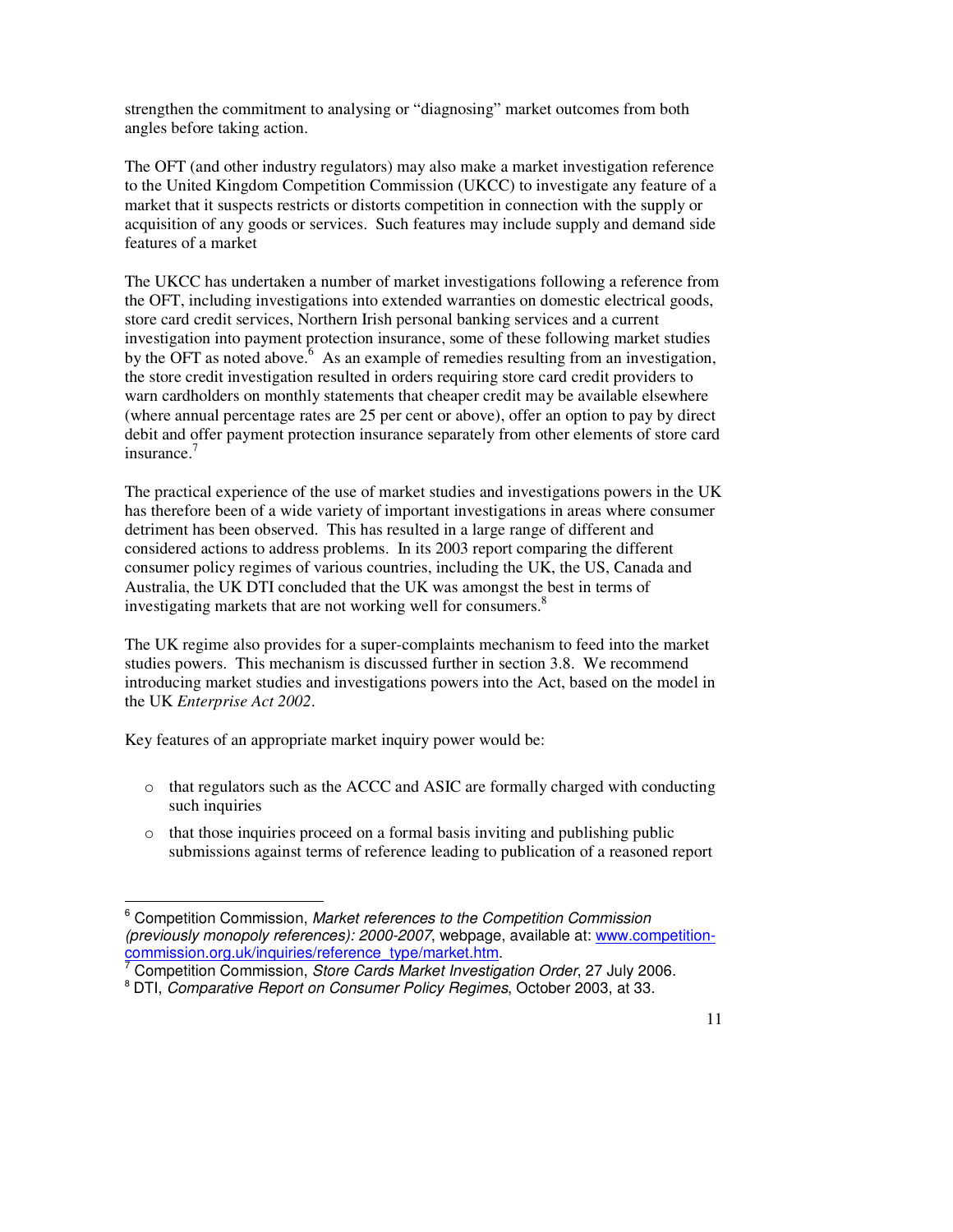o that regulators be empowered to recommend action by others and within appropriate limits take action themselves.

## **2.6 Vulnerable, Disadvantaged Consumers**

The Productivity Commission has included an excellent discussion of the causes and outcomes of vulnerability and disadvantage in the marketplace. However, the Commission could do much more to incorporate the needs of these consumers in the policy process.

A significant group of vulnerable consumers are those with certain disabilities, particularly intellectual disabilities, cognitive impairments and mental illnesses and those with chronic health problems including perceived health problems. They are open to exploitation. Ignorance, embarrassment, desperation and limitations of medical science may be involved. Such consumers may be less likely to make complaints so a proactive approach to consumer protection is required.

The Draft Report does not adequately come to grips with the reality that people who are disadvantaged or vulnerable may be effectively excluded from markets because the relevant market does not seek to meet their needs. This means that the impact of such exclusion is also not considered. Conversely some markets – for example pay day lending - are structured entirely to exploit a feature of their disadvantage.

Thus, whilst the Draft Report does acknowledge the following market barriers, it does not propose measures to address them:

- o That the regulated credit market does not accept people who are disadvantaged and vulnerable, and
- o That 'disclosure may not adequately protect some disadvantaged and vulnerable consumers who face limited choices among riskier products, such as payday lending'. (Draft Report at 206)

A key element of proposing effective solutions requires, amongst other things, acknowledgement that there are two key aspects to disadvantage and vulnerability and their interaction with consumer policy:

- o There are issues of access to competitive markets for products and services that are used by consumers generally, for example, credit provision, public transport, utilities, general retailing, etc.
- o There are also issues of consumer protection in respect of markets for products and services that are specific to those who are disadvantaged or vulnerable, for example, disability support services, aids and equipment (the disadvantaged groups being those with certain disabilities and those who are aging), funeral services (the vulnerability being grief and often cultural norms), etc.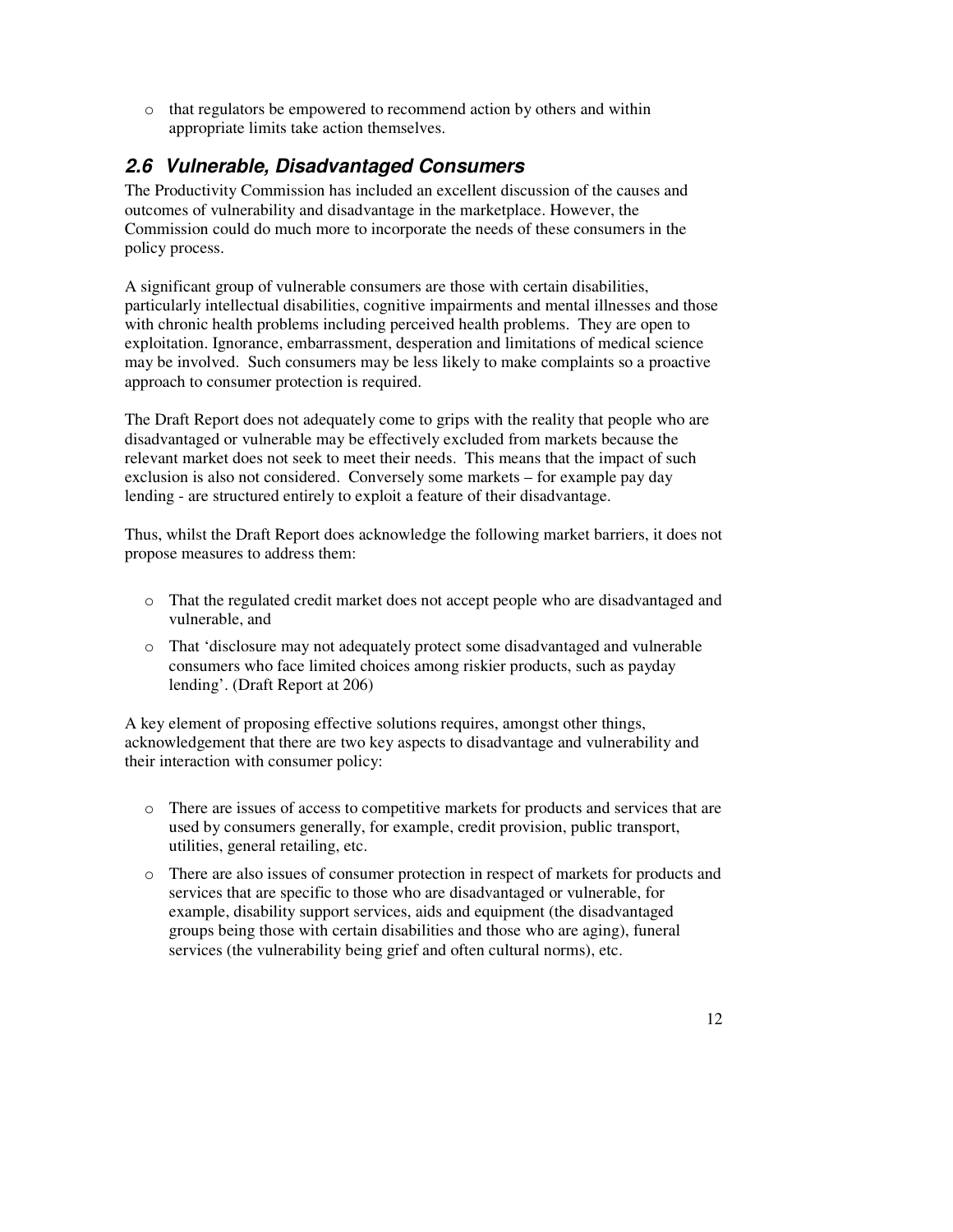Both need to be dealt with in an effective consumer policy framework and there needs to a clear acknowledgement of the impact in the first category of discriminatory conduct.

For example, the method of provision of public transport services to the general population can result in indirect discrimination against people with disabilities, whereby they are either forced into specialist (and generally much more expensive and less well regulated) markets, or completely excluded from accessing the service and, as a result, from participating in the broader life of the community.

While, to some extent, specific anti-discrimination laws may prohibit discrimination in the provision of goods and services, it is important that the consumer policy framework is informed by the key concepts within anti-discrimination law, particularly indirect discrimination. An un- or under-regulated market providing goods or services with widespread consumer appeal or need (general retail, transport and travel, accommodation, banking, utilities) will tend not to design its goods or service provision to meet the needs of all consumers, but rather will seek to target the dominant sectors within the market. This market failure needs to be understood and effectively dealt with in the consumer policy framework, rather than relying on external regulation through, for example, discrimination law.

The Productivity Commission has missed a key opportunity to better incorporate the needs of vulnerable and disadvantaged and marginal consumers in the policy Decision-Making tree it has adapted from the OECD. The Figure 3 correctly identifies 'Consumer characteristics' as a problem facing consumers. We suggest that Vulnerable and Disadvantaged consumer characteristics demand separate consideration from the standard issues that would be explored under the previous heading. Equally, we suggest that the suite of policy responses is missing one aspect, namely measures to support consumers, such as those provided by financial counsellors and legal aid lawyers. We recommend an additional box in Figure 3 to capture the support measures (eg 'legal services, in-service support or assistance, adaptive technologies financial counseling, concessions) that are essential for equitable, inclusive consumer markets.

Appendix C provides a discussion of how the specific needs of vulnerable and disadvantaged consumers could be incorporated into the Commission's final report.

## **2.7 Policy Work Agenda**

The Productivity Commission has made specific recommendations on select areas of consumer policy (including credit, energy and telecommunications). At the same time the Commission has left unaddressed a large number of other consumer policy issues raised throughout the review. We recognise that timeframe and scope of the Productivity Commission review necessarily limited the number of consumer policy issues that could be comprehensively analysed. However, the additional issues raised warrant attention, if not from the Productivity Commission then from the proposed national consumer policy research and advisory (NCPRA) body or the most appropriate other agency, NGO or university centre to undertake the work.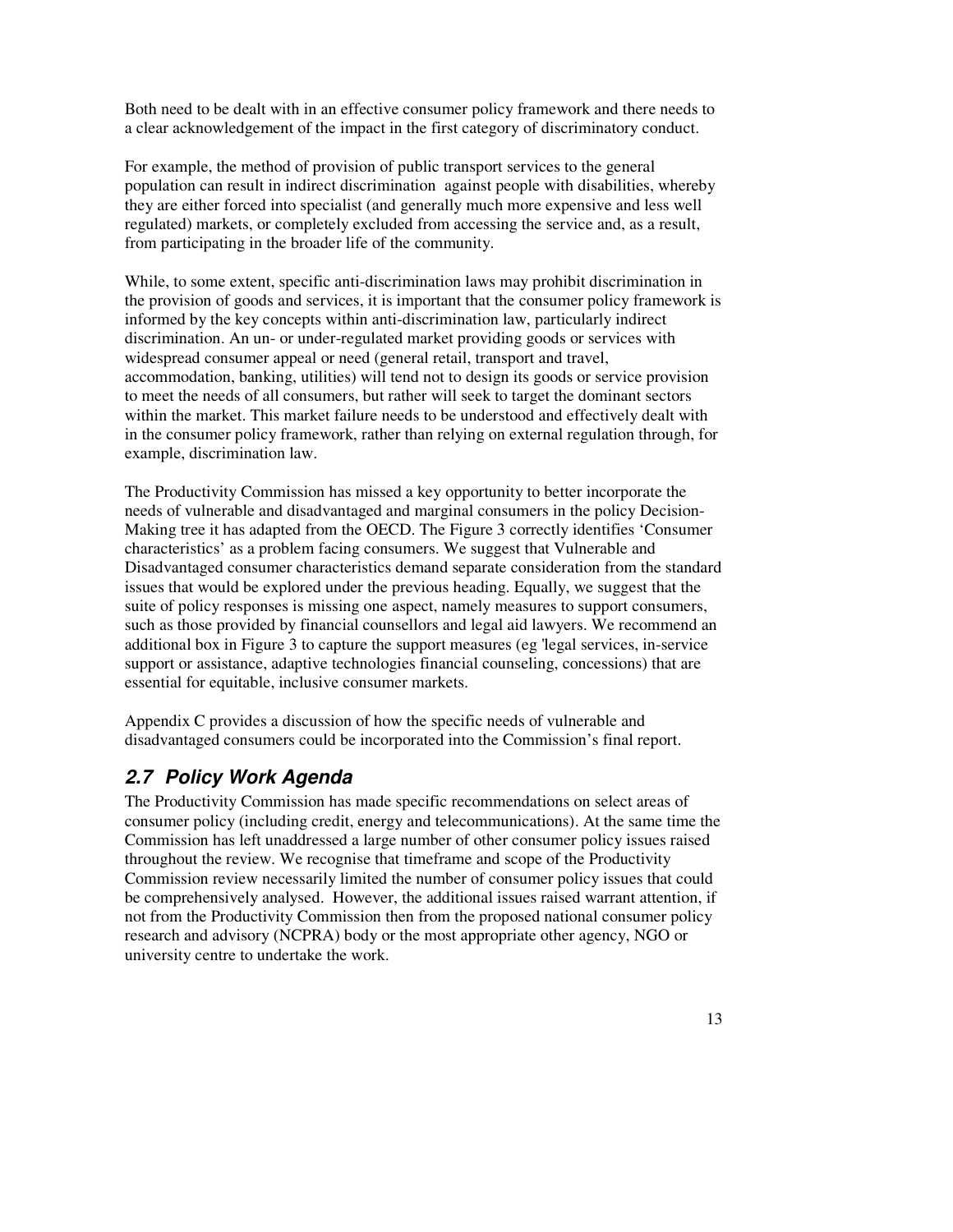We recommend that the Productivity Commission endorse an agenda for consumer policy work, comprising the policy issues that were raised during the course of the review and still require further analysis. Australia's consumer policy framework will be more robust following a thorough investigation of the identified consumer policy problems.

The issues that need to be addressed are set out in Appendix E.

# **3 Legislation**

## **3.1 National generic consumer law**

The recommendation to nationalise consumer law is welcomed by consumer advocates in principle. Our concern surrounds the strong view that those gains already made in many jurisdictions not be lost in the transfer of jurisdiction to the Commonwealth.

The Commission is urged not to assume that unique laws in Victoria, ACT and NSW are poor or unsound. Rather, it is encouraged to embrace the following gains in consumer protection and ensure that the following laws are incorporated into any national generic  $law(s)$ :

- o Consumer Credit (New South Wales) Act 1995 Section 11 in conjunction with the Consumer Credit (NSW) Special Provisions Regulation 2007, Regulation 6 - Legislation which caps the amount of interest a credit provider can charge (usury rate) inclusive of all fees and charges.
- o Unfair Contract Terms (Vic) Legislation targeting contracts which contain unilateral clauses and other unfair terms. This legislation is particularly important in telecommunications.
- o Fair Trading Act (ACT), Section 28A– Legislation which protects consumers against the issue of a credit card or granting a limit increase without assessment of capacity to pay by the credit provider.
- o Specific consumer protections which apply to the energy market in Victoria such as the mandatory hardship provisions.

These laws represent the best of consumer protection in the country and are the result of hard fought gains by consumer advocates, through which consumers are benefiting. It is jurisdictions without these protections which should be brought up to the standards achieved in proactive jurisdictions.

For example, in South Australia, consumers are not protected by a usury rate and predatory lenders are able to impose 855% interest rates, while across the border in NSW a maximum of 48% is allowed. Instead of removing such protections in the process of creating a single national consumer law, all consumers in Australia should be able to benefit from gains made. Similarly, a proactive approach should also apply where significant draft legislation has been accomplished as in the case of the NSW-drafted uniform mortgage broker legislation.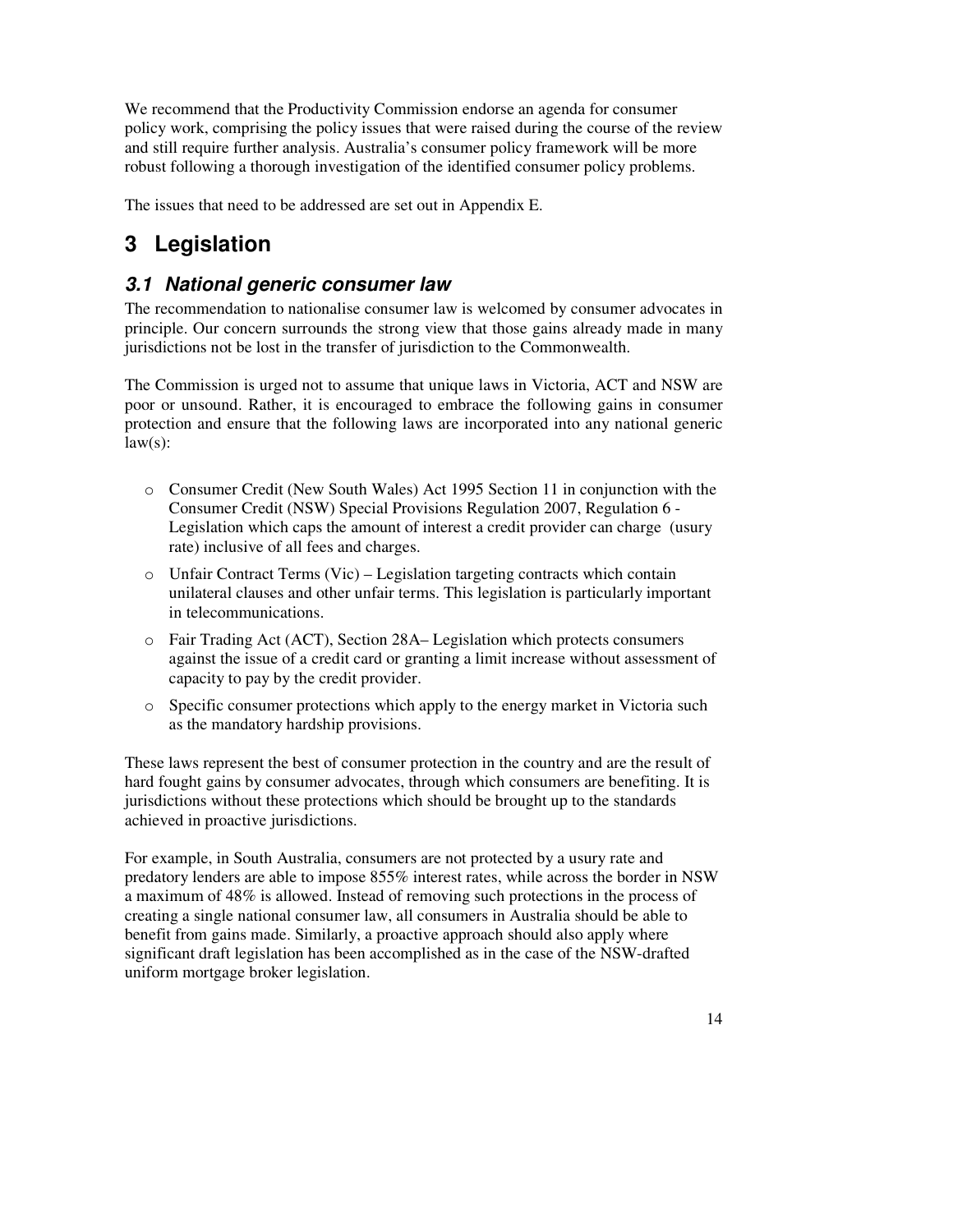## **3.2 Unfair contract terms and model fair contract terms**

We strongly support the Productivity Commission's rationale for action on unfair contract terms, including:

- o on principles of ethics and fairness; and
- o on the basis that such laws contribute to efficient operation of markets.

However, the Productivity Commission conclusion that unfair terms should be voided only for contracts of those consumers subject to detriment is not in line with the available empirical evidence. This approach would also increase regulatory complexity without resolving the problem (further detail below) and minimise the ability of the laws to contribute to market efficiency.

An effective response to the problem of unfair contract terms should:

- o contribute to the efficient operation of markets;
- o provide consumers with a remedy should they suffer detriment;
- o provide the regulator with the ability to proscribe particular standard terms;
- o apply consistently between jurisdictions; and
- o apply consistently between industries.

Our preferred system would be that which operates in Victoria and the UK because:

- o it contributes to market efficiency;
- o it has shown be effective in Victoria and the UK;
- o it has been clarified by Victorian and UK case-law; and
- o it was recently recommended by the NSW Council Legislative Standing Committee on Law & Justice.

#### **Specific matters raised by the Commission**

#### Patchy evidence of exploitation of unfair terms

The Commission argues that there is patchy evidence of the exploitation of unfair terms. Consumer legal casework experience demonstrates that unfair terms are exploited in a range of situations. The case studies in Appendix F demonstrate this.

### The requirement for consumer detriment

The Productivity Commission argues that due to the patchy evidence of exploitation of unfair terms, and because there are costs involved in policy action, the regulator should only be able to take action in an instance where a consumer (or consumers) has already suffered a detriment from an unfair term. The Productivity Commission views this as a more targeted response compared with the regulator having the capacity to ex ante rule out unfair terms that prima facie could cause detriment to consumers.

The whole purpose of the Victorian law is to make it possible for the regulator to easily prescribe terms that are unfair, thereby averting consumer harm and improving contracts throughout an industry. The capacity to proscribe terms as unfair also empowers the regulator to issue guidelines to inform business, and to negotiate the cooperative removal of unfair terms. The proscription powers allow the regulator to take a cohesive consistent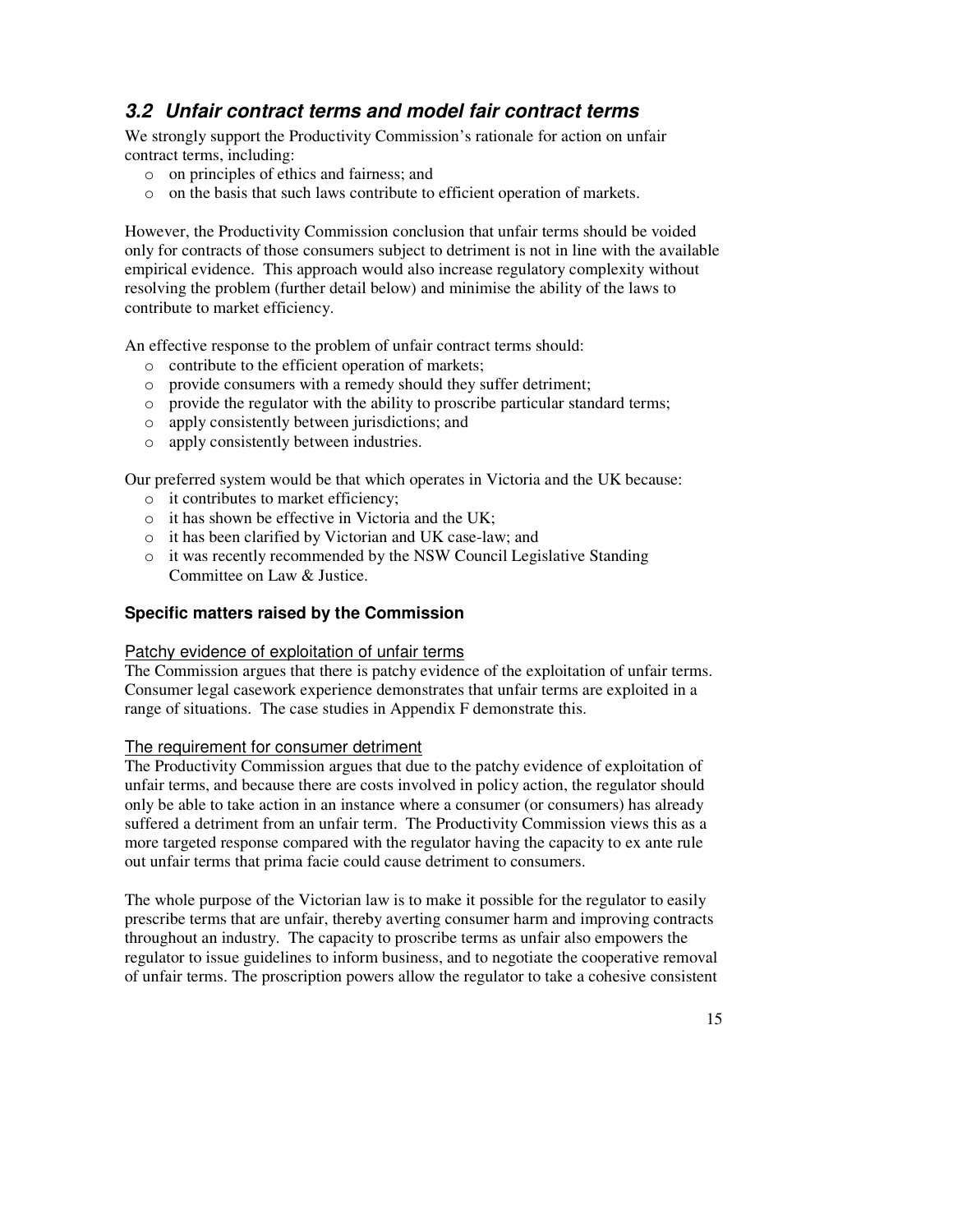approach to unfair terms. This approach is more efficient and less costly than the arbitrary, ad-hoc removal of unfair terms that would result if actual harm to consumers were required to be demonstrated.

The requirement for 'actual detriment' (ie proven actual unfair exercise of a term) demotes unfair terms legislation to being substantially the same as existing common-law and statutory unconscionability. Following this approach, an unfair term *and* unfair conduct would be required for a successful statutory unconscionability argument and a successful statutory unfair terms argument to succeed. The law already seeks to address unconscionability and this is not sufficient to avert the inefficiency and consumer detriment that unfair contract terms cause.

Requiring actual evidence of harm would render it difficult (costly and time-consuming) for the regulator to bring actions, and thus the law would be less likely to be enforced. The regulator is unlikely to have capacity to consider all consumer contracts in the market and could prioritise its activities according to whether there is evidence of actual detriment, potential for serious detriment, or potential for relatively minor yet significant and widespread consumer detriment.

We also note that in the US, where they deal with unfair terms through a more liberal unconscionability doctrine (than we have in Australia), which theoretically has the potential to deal with substantive unfairness as well as procedural unfairness, there has been 'relatively few instances of successful consumer use due to uncertainty in its application and the lack of impetus for consumers to invoke it. Further, a case by case resolution of substantive unfairness provides no motivation for suppliers to alter the substance of their contracts even in the face of successful litigation.<sup>19</sup>

#### The costs of policy action

 $\overline{a}$ 

The Productivity Commission asserts that there will be costs of policy action in relation to unfair contract terms, including enforcement costs for regulators and compliance burdens for industry. The Productivity Commission itself, however, concludes that these costs are unlikely to be large.

The Productivity Commission also states that other costs need to be considered, including the loss of the capacity for business to impose contingent charges on consumers which will result in an upward pressure on prices. This argument relies on the idea that seemingly unfair terms might not be unfair if they result in actual net benefit for consumers. There are both fairness and economic responses to this argument.

From an economic perspective, this argument relies on the assumption of the efficient contractual bargain. However, as Consumer Action Law Centre's supplementary submission to the Productivity Commission's Issues Paper demonstrates, there are real problems with concluding that the cheapest price for the consumer, in the context of a

<sup>&</sup>lt;sup>9</sup> James Davidson 'Unfair contract terms and the consumer: a case for proactive regulation? (2007) 15 Competition and Consumer Law Journal 74, p. 74.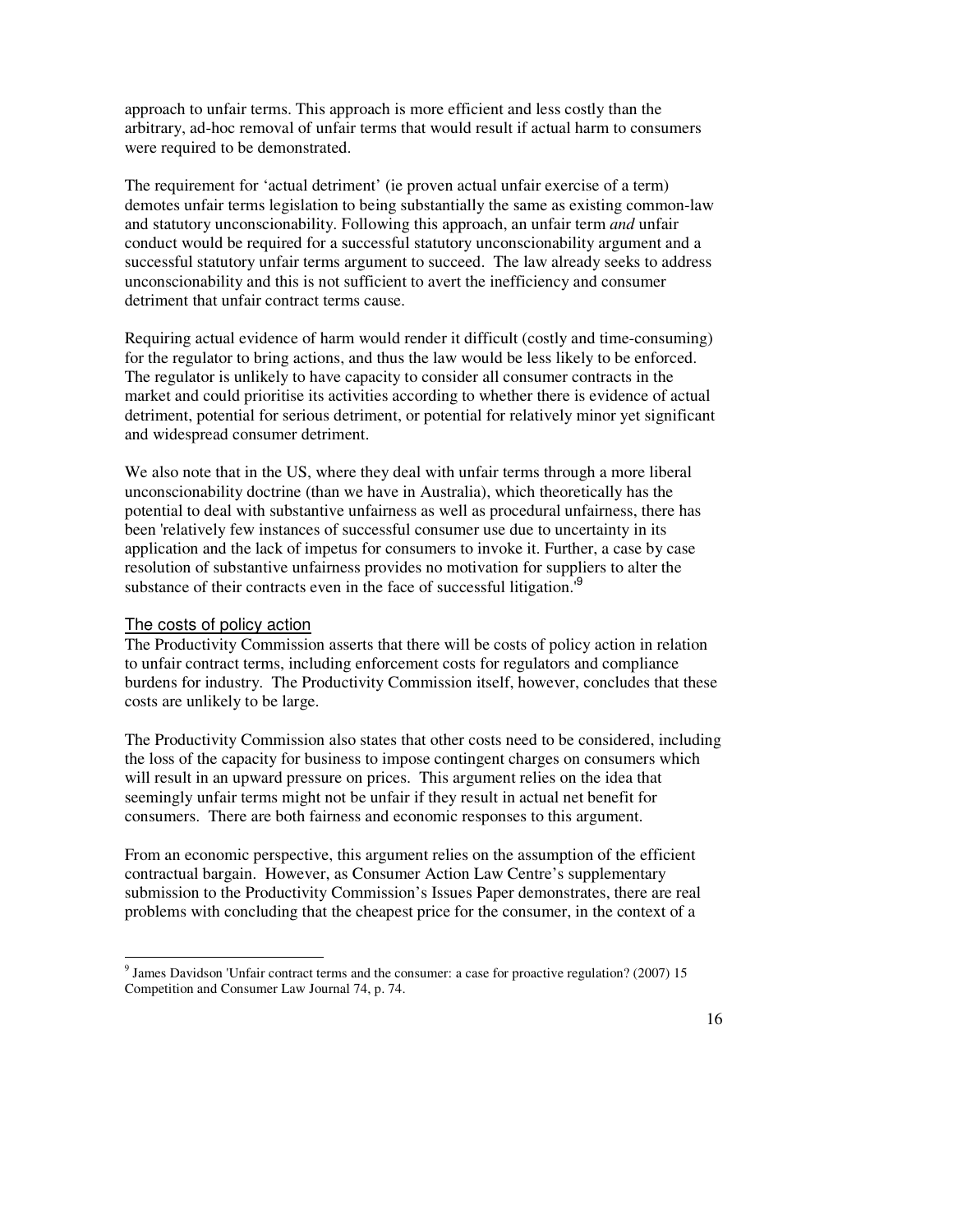standard form contract, will be when they accept a good or service through the 'contractual bargain'. They note:

- o 'The relevant "price" is not simply the "ticket price" but the price that takes into account all of the terms and conditions associated with supply, including any that may come into effect in the future'.
- o 'From the perspective of individual buyers, the costs associated with unfair contract terms are not, and indeed cannot, be accurately factored into the price of the product. While the probability of a particular event occurring is relevant for firms when determining their risk exposure and may be objectively available, it is not of much assistance to individuals in relation to consumption decisions – they are unlikely to be aware of the probability of such an event occurring, and even if they are, they cannot know - and are likely to under-estimate - the probability of it occurring in relation to themselves'.
- o 'In circumstances where these probabilities and costs are unknown (and unknowable) individuals are likely to discount the likelihood that such an event will occur in relation to their own purchase, especially when it has a low probability of occurring, and so triggering a clause of a contract that may be detrimental to them'.

This analysis demonstrates that the assumption that exchanges that occur in the context of the unregulated 'contractual bargain' are the most efficient may in fact be incorrect. It suggests that unfair contract term laws lead to more efficient overall market outcomes as it corrects over-willingness to buy. While intervention entails some costs, these must be assessed against corrected market outcomes, not simply the current inefficient market situation.

#### Unfair terms can be socially good so require a 'public benefit' test

The Productivity Commission argues that unfair terms may actually have a social good as they can prevent opportunistic consumers taking advantage by, for example, seeking to extract themselves from contracts that require businesses to commit significant upfront resources. They state that consumers, unlike businesses, do not have a brand name or reputation to lose from such conduct.

This notion, based on analysis by Posner and Bebchuk, that some unfair terms are socially beneficial in narrow parameters relies on the notion that business is a better arbiter of fairness and conscientiousness than courts, tribunals or regulators. This notion is not tenable. Business is financially biased and not capable of objectively determining fairness. Further, business is not accountable in the way courts, tribunals and regulators are and is not subject to the ethical mandates of judicial office. It is not tenable to suggest a business that is inherently biased vis-à-vis itself and the opposing party (the consumer) can better uphold overall contractual fairness than a court, tribunal or regulator (noting that a regulator will be subject to judicial oversight).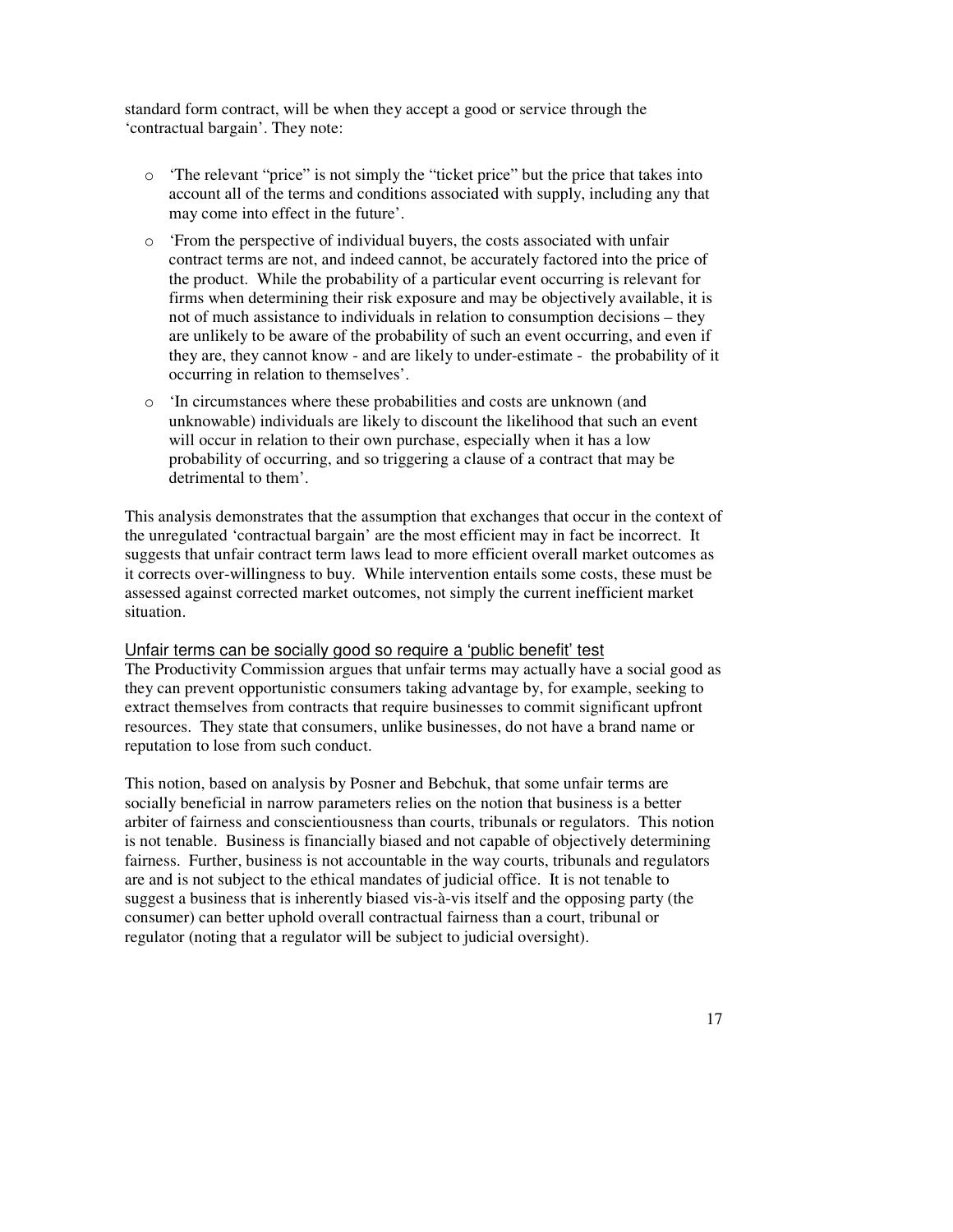For example, in the Victorian case of *Free v Jetstar Airways<sup>10</sup>* contractual terms required a number of charges to be paid if the name of the person flying was changed. A major airline such as Jetstar is archetypical of a business with concern for reputation.<sup>11</sup> Nonetheless, in the case Jetstar insisted that Ms Free pay the difference between the cost of the flight on the day she booked it, and the cost of the flight on the day she wished to change the name (so that her niece travelled instead of her sister). Jetstar's argument was that this charge prevented people booking tickets and on-selling them at a higher price. However, Jetstar applied its term universally, not selectively. The Tribunal found the term unfair. Fear of reputational damage did not lead to Jetstar selectively and fairly applying its unfair term. Many unfair terms, such as Jetstar's are applied universally not selectively. The significance of 'reputation' as a restraint on business exercise of unfair terms will vary according to a number of factors, including degree of competition in the market, frequency of consumer purchase of the good/service, size of transaction compared to potential impact of the term, and consumer perception of the likelihood of the circumstances giving rise to the term applying to them.

In addition to Posner and Bebchuck's argument being based on an untenable premise, that untenable premise is only applicable within narrow parameters. As Posner and Bebchuck acknowledge, consumers may not have information of businesses conduct, in which case there is no risk of reputational damage.

#### Excluding terms dealing with 'non-contingent' or upfront standard contract prices

We think the Productivity Commission's arguments regarding exclusion of 'noncontingent' or upfront standard contract prices from the scope of unfair contract term laws have some validity. Up-front price is often an obvious term upon which businesses compete – it is archetypical of the kind of term the consumer is aware of and considers. Despite this, we note that in Victoria where such terms are not excluded from the law's coverage, the law has not become 'inefficient price regulation' as postulated by the Productivity Commission. We also think there are circumstances in which we think some up-front price terms do not neatly fit this generalisation – for instance, if payment is by instalments. In the case of payment by instalments, some consumers will not fully consider the total cost of the product. For this reason, while we agree the Productivity Commission's view of up-front price terms is reasonable, we think price terms that are not paid up-front in one instalment are different and should be treated differently.

#### Exclusion of non standard-form contracts

While the Productivity Commission's suggestion that any law be limited to standard form (non-negotiated) contracts has merit, as the provisions could be better targeted to the real problem of unfair terms in standard form contracts, there is a practical problem with the Productivity Commission's suggestion. Some players in business will seek to avoid regulation, and they are likely to argue that their contracts are not standard-form (when in fact they are in substance). This exception is likely to be used as a loophole. Perhaps a better approach is for the regulator to use its discretion to accept a non-standard terms as fair where it has been 'brought to the consumer's attention in a clear, simple and

 $\overline{a}$ <sup>10</sup> [2007] VCAT 1405 (27 July 2007)

<sup>&</sup>lt;sup>11</sup> Most passengers make more than one flight in their lifetime etc.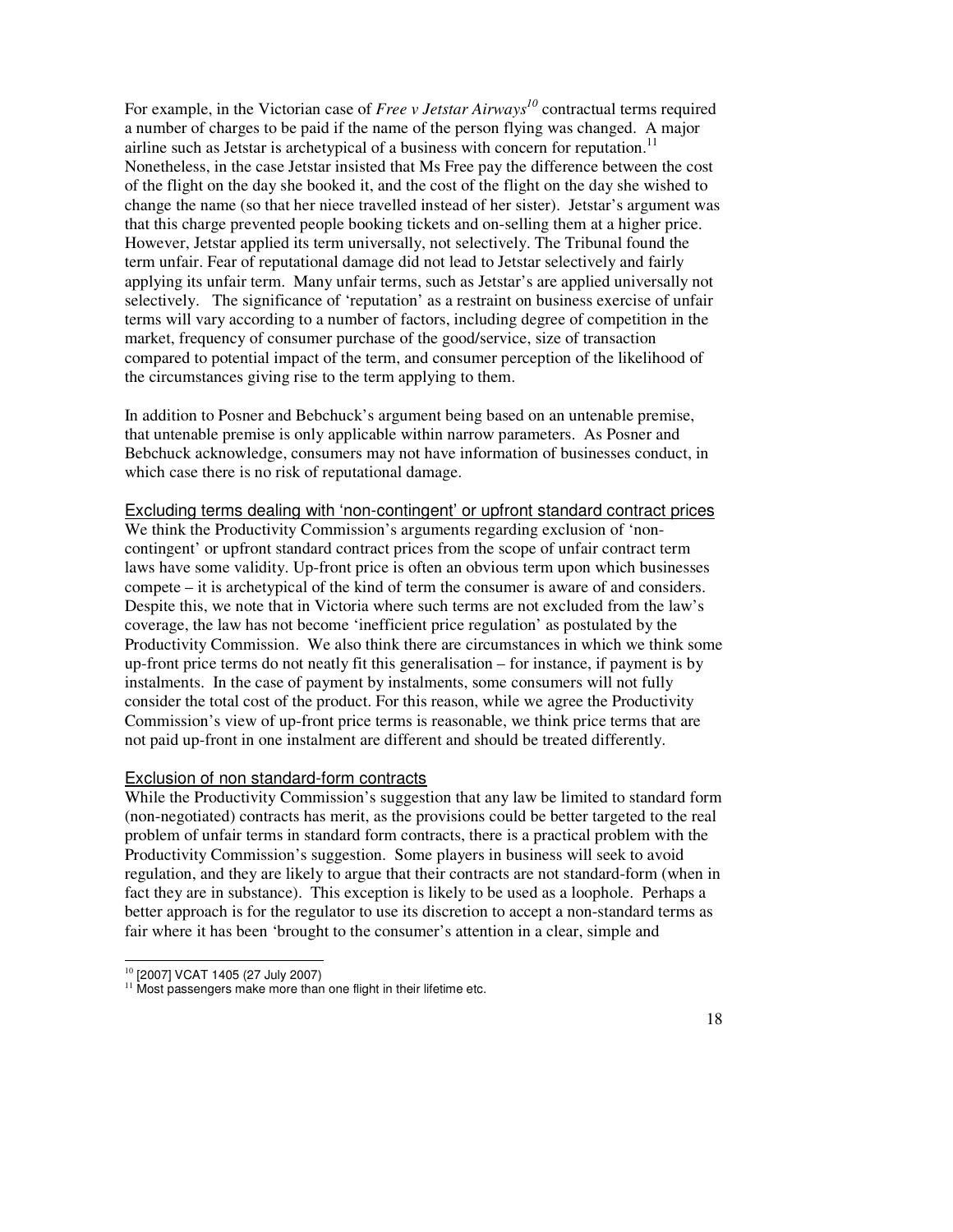comprehensible way.<sup>'12</sup> The key test is whether there has been genuine negotiation about the term. Regulatory discretion rather than legislative exclusion averts the risk of the exclusion being used as a loophole.

## **3.3 General prohibition on unfair trading**

The UK Department of Trade and Industry (DTI) undertook a detailed comparative study of consumer policy regimes in various leading EU and OECD countries in 2003. The study was part of the DTI's efforts to collect evidence against which to compare the UK regime, in order to help bring the UK regime up to the level of the best. Its report found that a general duty to trade fairly was useful and concluded that the UK was behind best practice in its legal framework for consumer protection due to its lack of a similar widereaching provision.

One of the key current strengths of the Trade Practices Act's consumer protection provisions is the inclusion of two flexible, market-wide provisions in the prohibitions on misleading and deceptive conduct and unconscionable conduct. Nevertheless neither constitutes a general prohibition on unfair trading. Some forms of clearly unfair conduct are not prohibited by these provisions, for example aggressive sales and marketing practices short of coercion, poor quality services and exploitative pricing. These practices tend particularly to target disadvantaged or vulnerable groups of consumers and the introduction of a general prohibition on unfair conduct in Australia could be expected to bring an improved ability to identify and address such unfair practices.

The general prohibition on unfair practices is also the only provision that evinces a modern understanding of how certain trading practices can be economically harmful as well as unfair, given its focus on conduct that unjustifiably distorts consumers' decisions. It allows for new information and behavioural insights to inform its application, given they help to determine how consumers may be unfairly influenced in their market choices. This distinguishes it from the current prohibition in the Act on unconscionable conduct in consumer transactions, which has remained limited in its application to conduct in an individual transaction context, and has a more limited ability to address market-wide unfair practices.

It is also noted that it appears that the introduction of the UCPD will also help to simplify the UK's consumer protection regime. For example, the regulations provide for the repeal of a large number of provisions in current UK laws, particularly industry-specific laws. The UK government's partial Regulatory Impact Assessment for the draft regulations also notes the potential for significant overall benefits to businesses as well as consumers from the implementation of the regulations, as well as a competitionenhancing effect.

The longer that Australia waits to introduce a general prohibition on unfair conduct, the longer the Act remains behind best practice in this area and the greater the time it will take for Australia to build up useful case law and guidance on our own provisions. If

 $\overline{a}$  $12$  Consumer Affairs Victoria Unfair Contract terms in Victoria: Research into their extent, nature, cost and implications Research Paper No. 12 October 2007.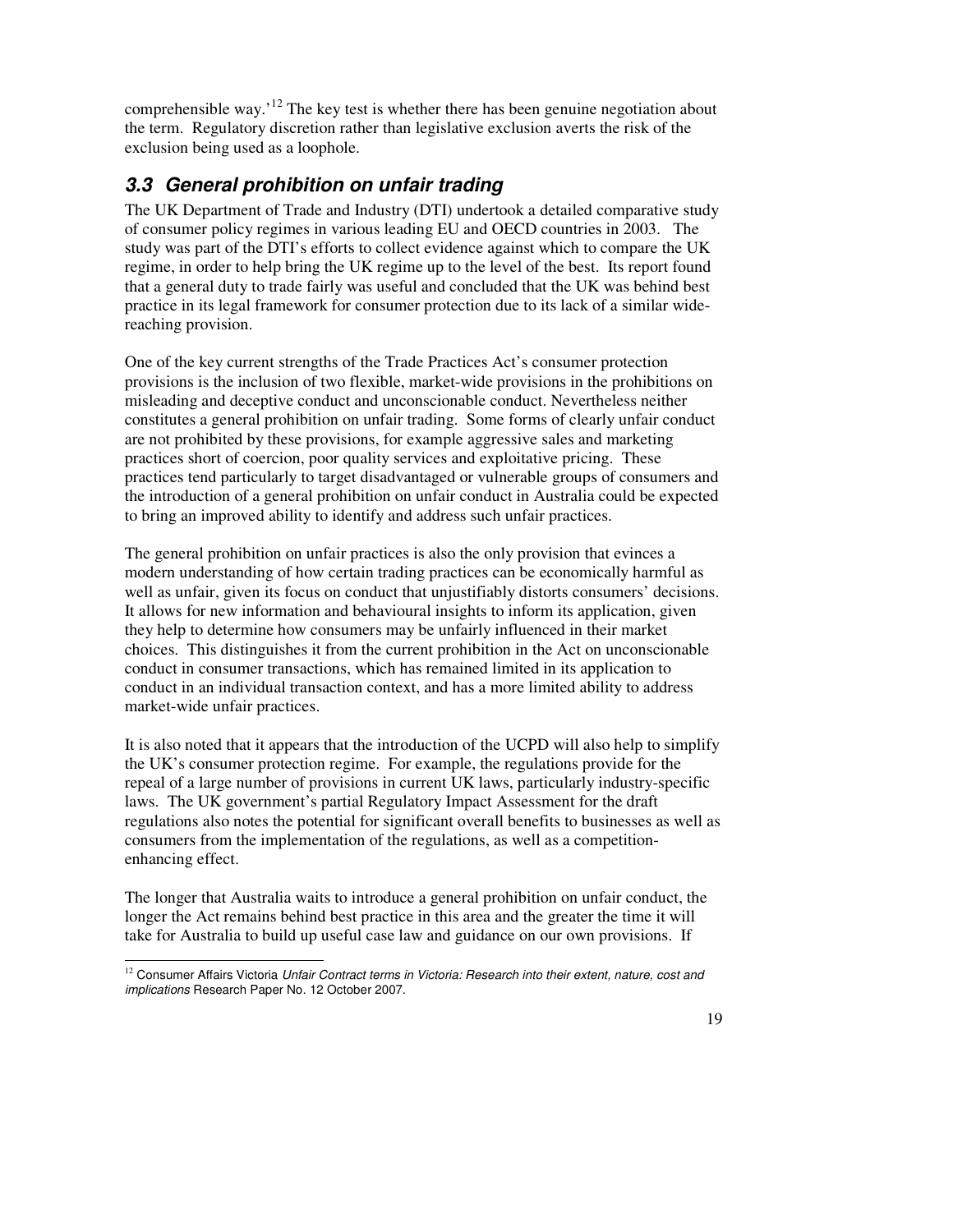Australia is serious about meeting both economic and social goals with consumer protection laws, it must begin considering how to incorporate a general unfair conduct prohibition into the Act.

This submission recommends introducing a general, market-wide prohibition on unfair conduct or practices towards consumers into the Act.

The prohibition should incorporate the concept that conduct or practices are unfair if they unreasonably or unfairly distort consumer decisions, based on the models provided by the US, the EU and the UK.

The prohibition should also provide for unfairness to take into account the typical consumer to whom the conduct or practices are directed at, not only the average consumer in the market.

The general prohibition may be supported by examples of specific unfair practices. Other consumer protection regulation that overlaps with the general prohibition, particularly industry specific regulation, could then be repealed.

## **3.4 Enforcement powers**

The draft report recommends that government provide new enforcement powers to consumer protection regulators, namely the right to seek civil pecuniary penalties, to apply to a court to ban an individual from specific activities, and to issue substantiation notices to traders, (DR 10.1) and require regulators to report on enforcement problems and their response (DR 10.3).

Consumer organisations strongly support these recommendations for the reasons given by the Commission and in consumer groups' original submissions.

The Draft Report does not, however, recommend provision for cy pres orders. Such powers provide capacity for the courts to send strong price signals regarding the costs of non-compliance with the law as well as providing innovative options for consumer redress.

## **3.5 Enforcement of the national generic law**

Consumer groups are also concerned that the Draft Report contains sparse information about how any new national consumer law will be enforced.

Obviously the generic law will need some machinery to empower enforcement, whether by a single national enforcement agency or cooperatively by existing agencies. Similarly there will need to be machinery to allow individuals and corporations to have access to courts or tribunals to resolve disputes where necessary.

Given constitutional limitations we imagine that a generic law will need to be adopted by each jurisdiction to ensure it applies to unincorporated traders. Each jurisdiction will then need to empower a regulator or regulators to take required enforcement action.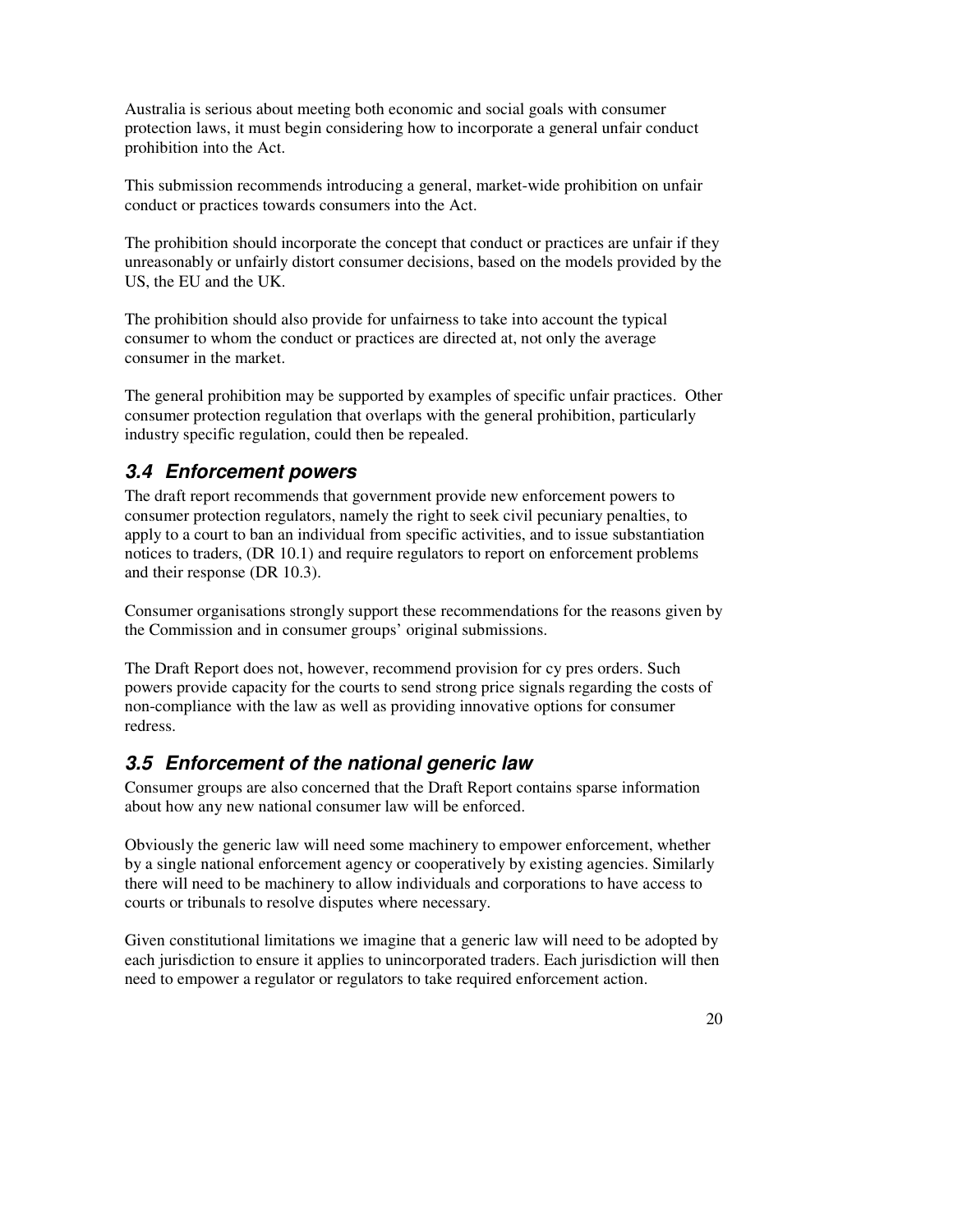The detailed mechanisms must be in place and on the ground when any new generic laws commence. A significant issue will be putting in place appropriate arrangements for cooperative functions with State and Territory based agencies regarding complaint handling and information sharing. It is apparent to consumer groups that some local matters will be ill suited to a nationalisation approach, such as disputes with local auto repairers. These problems will continue to require local solution. The ability of a national regulator to respond will be compromised without local offices in cities, regional and remote areas, such as currently exist in many jurisdictions.

## **3.6 Standing for 3rd parties to take action on post sale consumer protection remedies**

The Productivity Commission rightly raises concerns about the inconsistency of coverage of the post-sale consumer protection provisions of the TPA in State and Territory legislation. Reform in this area was mooted with the release of a discussion paper by the then named Standing Committee of Consumer Affairs Ministers (SCOCAM) in 1990.

This paper, *Review of post-sale consumer protection: discussion paper: "proposals for reform"*, canvassed a number of reforms, including that consumer organisations – not just regulators – should be given third party standing to sue in circumstances where breaches of guarantees or warranties were evident. There are many instances where suppliers try and refuse warranty or guarantee claims for low to middle price goods (in the range of \$20 to \$400). Typically this may include electronic goods, watches, and toys. It is too expensive for individuals to pursue such claims, and it is an ideal area where consumer organisations could act on behalf of consumers.

Such a reform would complement the proposals contained in the Commission's Draft Recommendation 8.1.

## **3.7 Class actions**

We welcome the draft recommendation to remove barriers to class actions.

## **3.8 Supercomplaints**

One other matter of note is the place of 'super-complaints' in the UK's overall market studies and investigations legal scheme. The OFT has included responding to supercomplaints as one of the diagnostic tools available to it to address market failures and help make the market work well for consumers.<sup>13</sup>

Section 11 of the UK *Enterprise Act* creates the super-complaints mechanism. Consumer bodies that are designated by the UK Secretary of State under this section can make a complaint to the OFT that 'any feature, or combination of features, of a market in the UK for goods or services is or appears to be significantly harming the interests of

 $\ddot{ }$ <sup>13</sup> Office of Fair Trading, Annual Plan 2007–08, March 2007 at 8.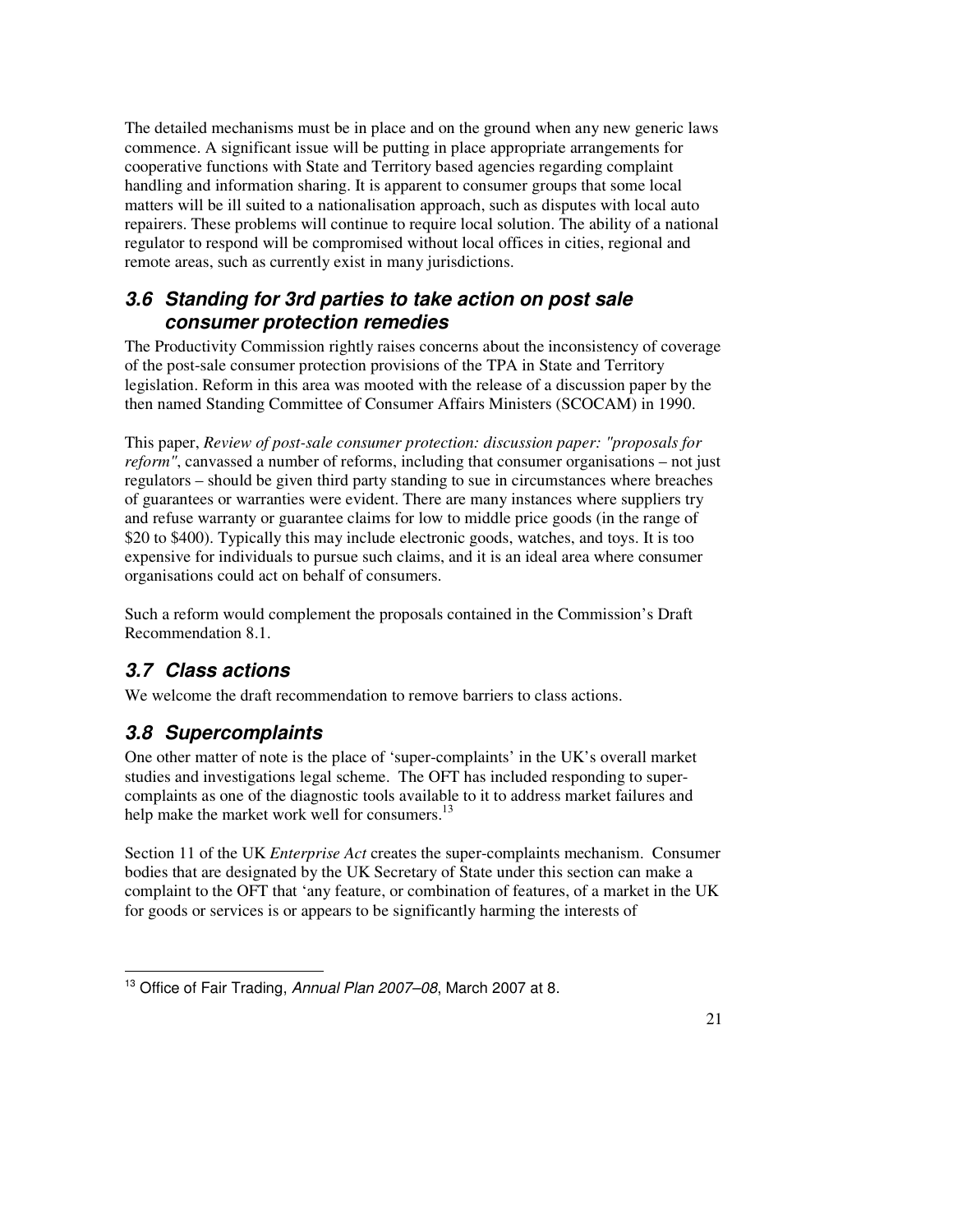consumers'.<sup>14</sup> The important feature of these provisions is that the making of a supercomplaint triggers a statutory obligation for the OFT to respond to the super-complaint within 90 days. The OFT must state how it proposes to deal with the complaint, for example what action (if any) it proposes to take and the reasons for its decision.<sup>15</sup> Such actions might include:

- $\circ$  enforcement action by the OFT's competition or consumer regulation divisions;
- o launching a market study into the issue;
- $\circ$  making a market investigation reference to the UKCC if there is a competition problem;
- o referral to or action by a relevant sectoral (industry) regulator; and/or
- $\circ$  finding the complaint requires no action or is unfounded.<sup>16</sup>

As the OFT has explained, the super-complaint mechanism is not intended for complaints about matters that can be handled directly by existing enforcement powers, particularly single-firm conduct. It instead provides a 'fast-track' system for certain consumer bodies to bring market features harming the interests of end consumers to the OFT's attention.<sup>17</sup> The super-complaints mechanism is therefore another means of ensuring that analysis of demand side or consumer problems takes place as part of an effective competition regime.

For example, UK Secretary of State for Trade and Industry, Patricia Hewitt, said during the second reading on the Enterprise Bill:

As strong competition is the best form of consumer protection, all our competition reforms are good news for consumers. In particular, we are putting consumer interests at the heart of the new system with our new super-complaints, where the OFT must make a considered response within 90 days to properly investigated complaints from designated consumer bodies.<sup>18</sup>

The super-complaints mechanism is also recognition that organisations that represent consumer interests can provide valuable information and intelligence to regulators about potential concerns. Sylvan has noted that:

 $\overline{a}$ <sup>14</sup> Enterprise Act 2002 (UK) s.11(1). Note that the grounds for a super-complaint dovetail with the grounds on which the OFT may make a market investigation reference to the UKCC: Enterprise Act 2002 (UK) s.131, see text above.

<sup>15</sup> Enterprise Act 2002 (UK) s.11(2),(3).

 $16$  Office of Fair Trading, Super-complaints: Guidance for designated consumer bodies, July 2003, at 9.

 $17$  Office of Fair Trading, Super-complaints: Guidance for designated consumer bodies, July 2003, at 4.

<sup>&</sup>lt;sup>18</sup> Secretary of State for Trade and Industry, Ms Patricia Hewitt, *Enterprise Bill: Second* reading, Hansard Commons Debates (UK), 10 April 2002, Volume No. 383, Part No. 125, Column 48.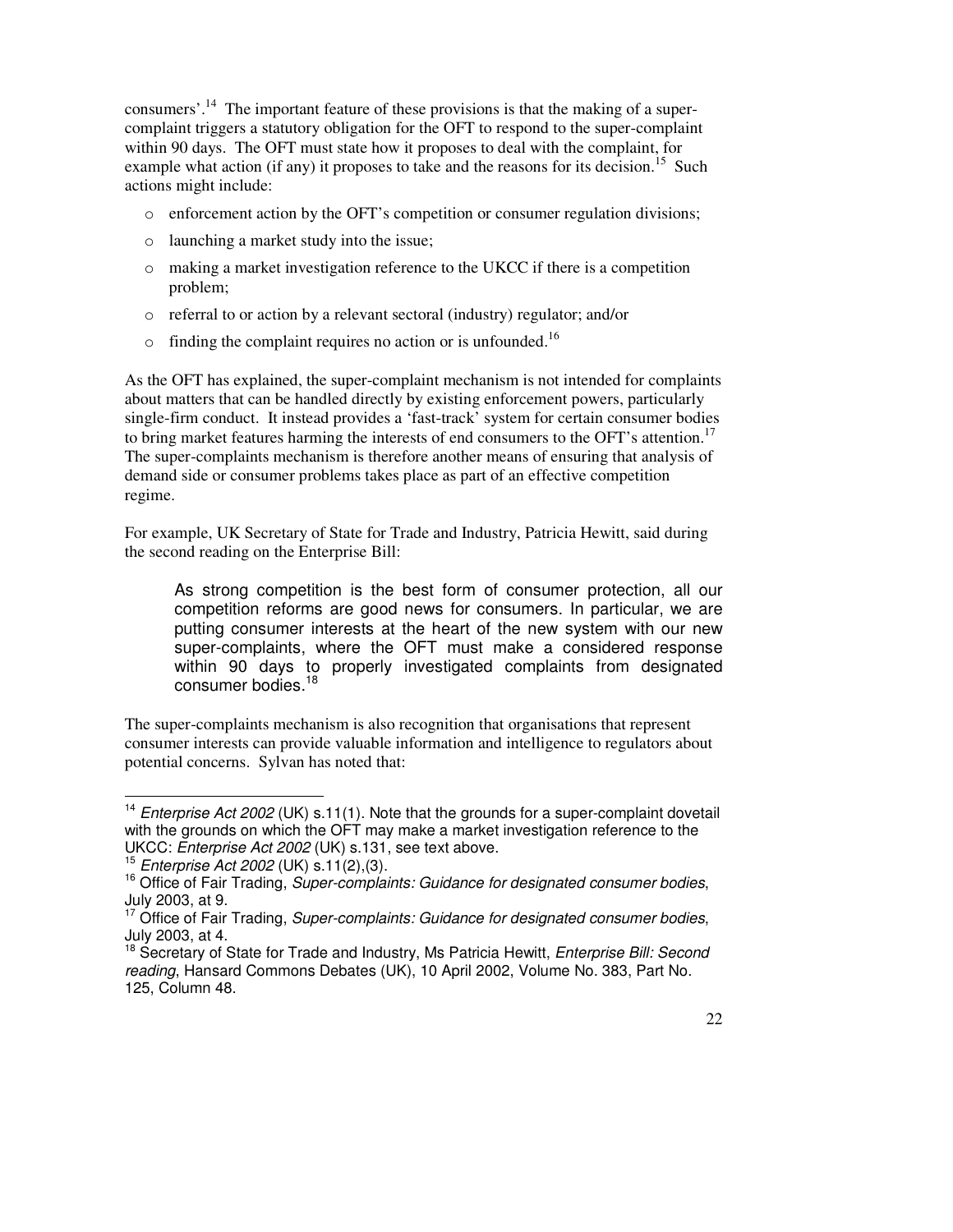Consumer complaints are a particularly rich source of information about market failure as well as a window onto the way in which firms are behaving: when and how they are engaging in attempts at lock in to prevent switching, whether they are disabling consumer search through, for example, highly complex price structures, and so on. This demand side intelligence is especially powerful when combined with behavioural research on how consumers actually do act in markets and provide a compelling insight into what remediation might be needed and might be effective.

In practice the super-complaints mechanism has proved to be an important addition to the UK's competition and consumer laws and plays a central role in initiating market studies and investigations. Several consumer groups have been designated for the purposes of super-complaints, including Which? – the UK Consumers' Association, Citizens Advice – the National Association of Citizens Advice Bureaux (the umbrella organisation for all Citizens Advice Bureaux in England, Wales and Northern Ireland), and the National Consumer Council. They have made super-complaints to the OFT on matters such as doorstop selling, aged care homes, payment protection insurance and most recently the Scottish legal profession.

The OFT's doorstop selling market study, which as discussed above has led to an OFT education campaign and imminent legislative amendments, began as a super-complaint from Citizens Advice. The UKCC's current market investigation into payment protection insurance also began life as a super-complaint from Citizens Advice, which led to an OFT market study and subsequently a reference to the UKCC for a market investigation. While the UKCC is currently continuing its investigation into payment protection insurance, its emerging thinking has indicated some potential competition issues at the retail level of the market when consumers are buying payment protection insurance together with the attached credit product. $^{20}$ 

We recommend that the Commission recommend the introduction of a supercomplaint procedure based on that in place in the UK.

 $\ddot{ }$  $19$  Louise Sylvan, 'Activating competition: The consumer-competition interface', (2004) 12 Competition & Consumer Law Journal 1, at 17; cf Productivity Commission, which has noted that an important role for consumer advocates in the competition reform context is to provide 'a counterbalance to producer groups seeking to maintain anticompetitive arrangements that lead to higher prices, reduced service quality or less market innovation': Review of National Competition Policy Reforms, Report no. 33, Canberra 2005, Box 12.4, at 386.

<sup>&</sup>lt;sup>20</sup> Competition Commission, News Release: PPI Market Investigation–Emerging Thinking, 6 November 2007, at 1, available at: www.competitioncommission.org.uk/inquiries/ref2007/ppi/index.htm.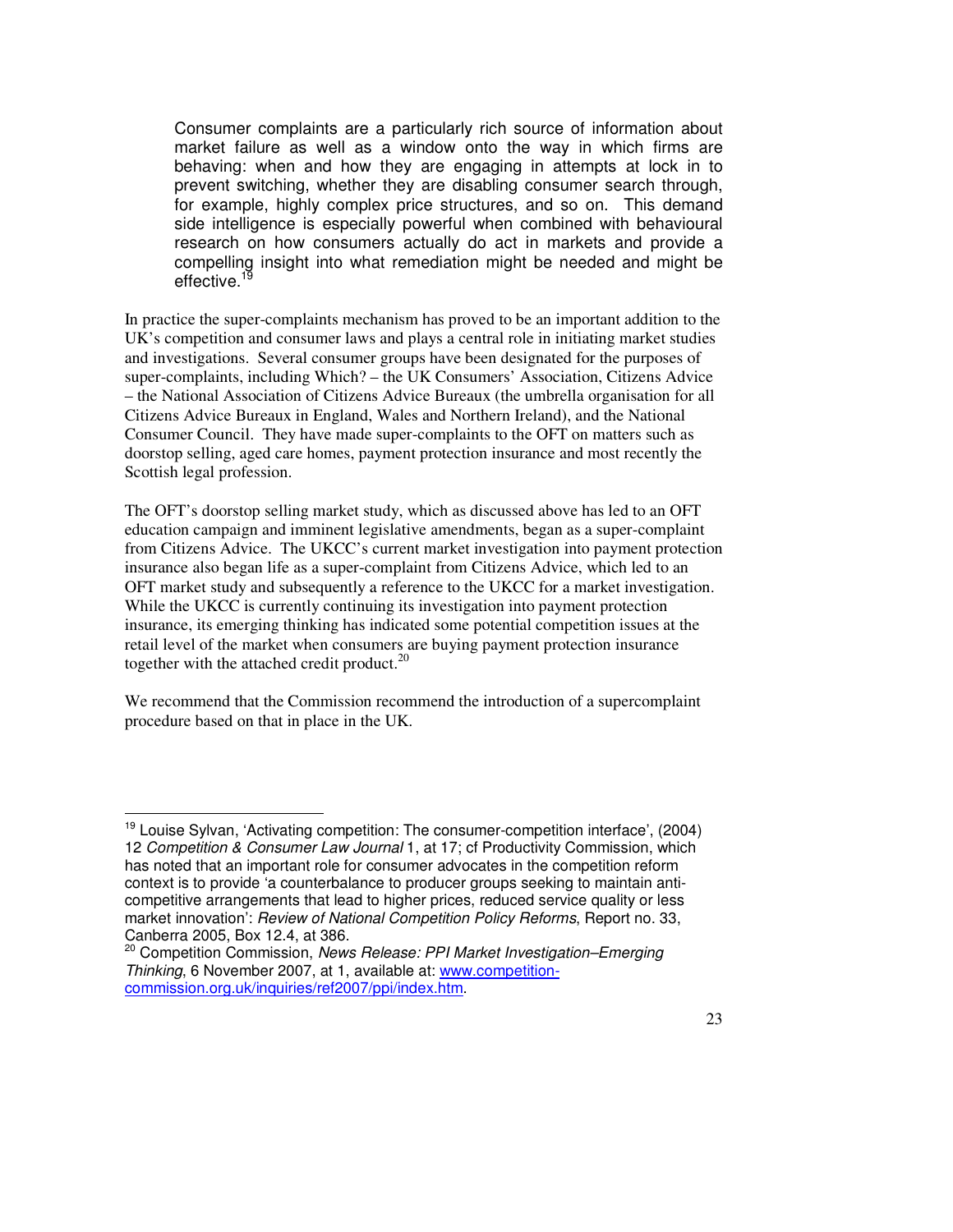## **3.9 Responsible Lending**

 $\overline{a}$ 

The draft report singled out credit as one of the few specific policy areas that received detailed attention. From this we imply that the Commission has accepted that there is a level of importance or urgency in relation to credit related issues within the consumer protection framework. However, it is disappointing that the Draft Report has reviewed and commented on the reforms that are already on the table as part of single state or MCCA processes but failed to grapple with the biggest single issue – responsible lending, or in other words, matching credit products to consumers' needs and capacity.

Financial counsellors and public consumer assistance agencies (including legal aid commissions and specialist community legal centres) are well aware of an increasing crisis in consumer lending and the number of consumers facing hardship and default. There is also considerable additional evidence emerging that the size and makeup of the minority unable to keep pace with debt commitments is changing. Industry commentators and analysts have dramatically reviewed upwards their estimations of households in or likely to experience financial stress<sup>21</sup>. Financial counsellors have noted continued shifts in their client intake $^{22}$ .

The Draft Report considers the nation's historically high debt levels, but unfortunately concludes: "to the extent that higher debt levels pose risks to the stability of the financial system and wider economy, other policy tools, such as monetary policy and prudential requirements, will generally provide for a more effective response." (Draft Report p388) While we certainly concede a vital role for monetary policy and prudential arrangements, we cannot accept that there is no role for consumer policy and the consumer protection framework. It is consumer advisers from the abovementioned agencies who first began sounding the alarm about serious and systemic mismatching of consumer loan products to consumers' ability to pay, beginning with credit card lending and quickly spreading to the home loan market. It is also within the consumer protection framework and credit regulation in particular, that at least one vital part of the solution to this problem would best sit.

We note the commission's statement that "while it is true that some of the innovation has resulted in an increase in risk for both borrowers and lenders, its overwhelming effect has been to widen the range of households who can get access to finance." Unfortunately, many of those borrowers are now our clients because the finance they were able to access was completely inappropriate to their circumstances. For home loan borrowers this is likely to entail devastating disappointment and upheaval, as they are forced to give up the home they have tried so hard to purchase.

<sup>&</sup>lt;sup>21</sup> There are a variety of industry commentators that have made similar observations, including credit reporting and debt collection agencies (Veda Advantage; Dun and Bradstreet); financial services analysts (Fujitsu and JP Morgan) and industry groups (the Housing Industry Association).

 $^{22}$  For example in its 05/06 Annual Report Care Inc Financial Counselling Service noted 10 per cent of its new client intake reported incomes over \$45,000. In the following Annual Report for 06/07 the proportion of clients reporting incomes over \$45,000 had risen to 15 per cent. In the last 6 months of 2007, the proportion of clients reporting incomes over \$45,000 to Care's general services had reached 19 per cent.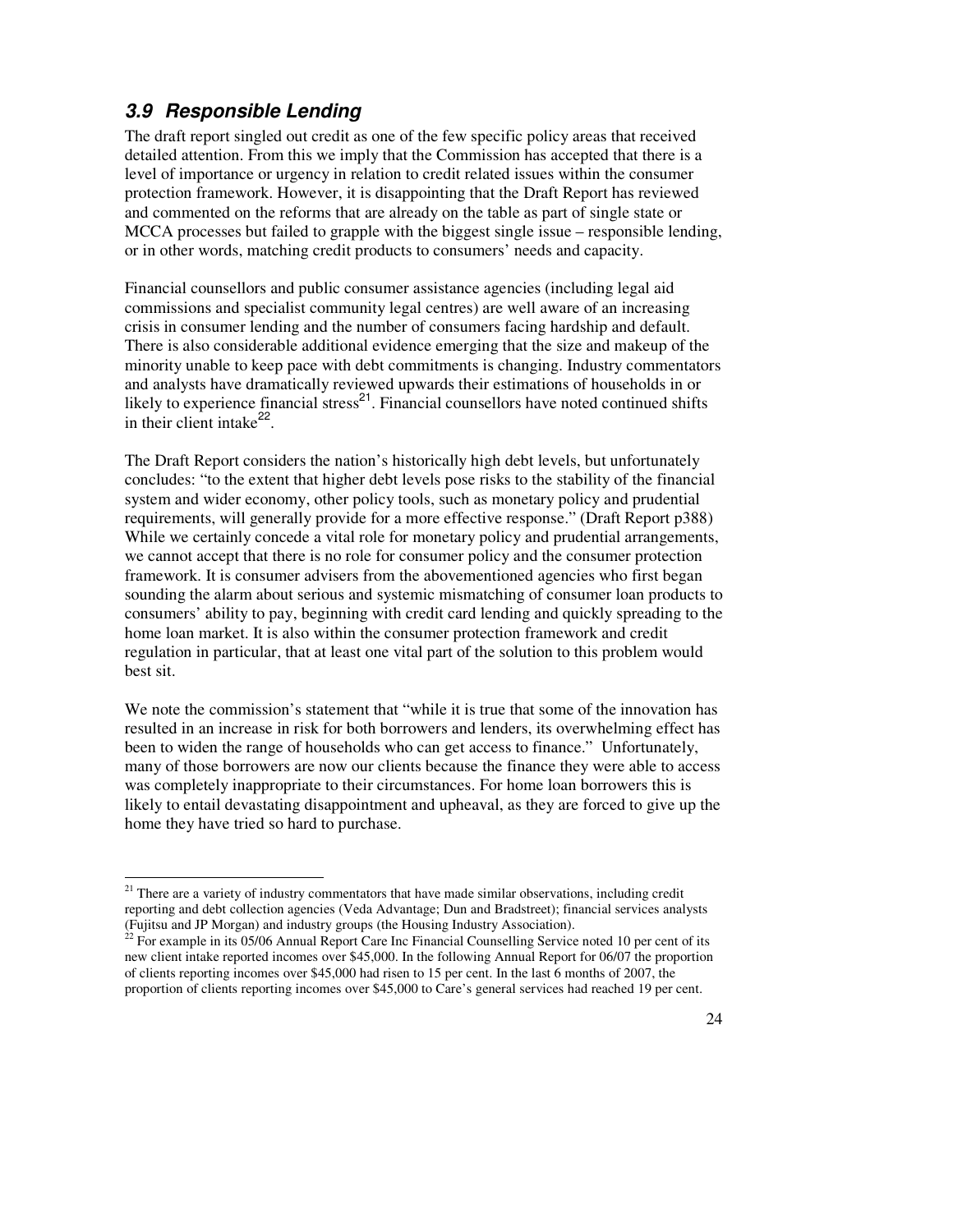Deregulation and increased competition in both the credit card market and the home loan market have arguably brought down prices and created a variety of new options for borrowers. They have also spawned a plethora of risky, expensive, and, in some cases predatory, lending practices. Further, the presence of these competitors has had a negative influence on mainstream lending standards and masked the consequences of that deterioration by providing a ready source of refinance credit as a short-term solution for mainstream borrowers in financial difficulty. Some of the more positive aspects of the aforementioned developments may have been achieved without the downward pressure on lending standards if there had been clear legal obligations on lenders and advisers/intermediaries to actively assess borrowers' ability to pay and for credit advice, where it is given, to take into account a realistic account of both the potential borrowers financial situation and known aspects of consumer behaviour.

We understand that the Commission's current review is largely concerned with landscape issues, however the diminution in responsible lending standards and over-confidence in market forces to deliver suitable outcomes provides an excellent example of when consumer policy intervention was required but not forthcoming. Further, responsible lending for new borrowers and those seeking to refinance and extend existing credit facilities, and hardship processes for consumers already in debt-related difficulty, are arguably the most pressing consumer issues for the consumer protection framework to grapple with going forward.

Finally we draw the Commission's attention to the extensive analysis of the US sub prime failings by Engel and  $\text{McCoy}^{23}$ . They show definitively that in those US states where limitations on reckless lending applied (to assignees as well as lenders) much less damage was done. We also note our comments at 4 below disputing the Commission's conclusions about the extent of the sub prime market in Australia.

## **4 Other Issues**

## **4.1 Factual Errors**

 $\overline{a}$ 

Finally there are five factual errors in the Draft Report which have or may have affected the analysis and lead the Commission into error.

1. The Draft Report makes the false suggestion that consumer groups have not sought to advance consumer interests in tariff debates (see page 225, volume 2)

Consumer groups were first involved in at least 1962 and have actively campaigned in each subsequent decade.

<sup>&</sup>lt;sup>23</sup> See for example Kathleen c. Engel and Patricia A. McCoy "Turning a blind eye: Wall Street Finance of Predatory Lending" 75 *Fordham Law Review* 2039 (March, 2007).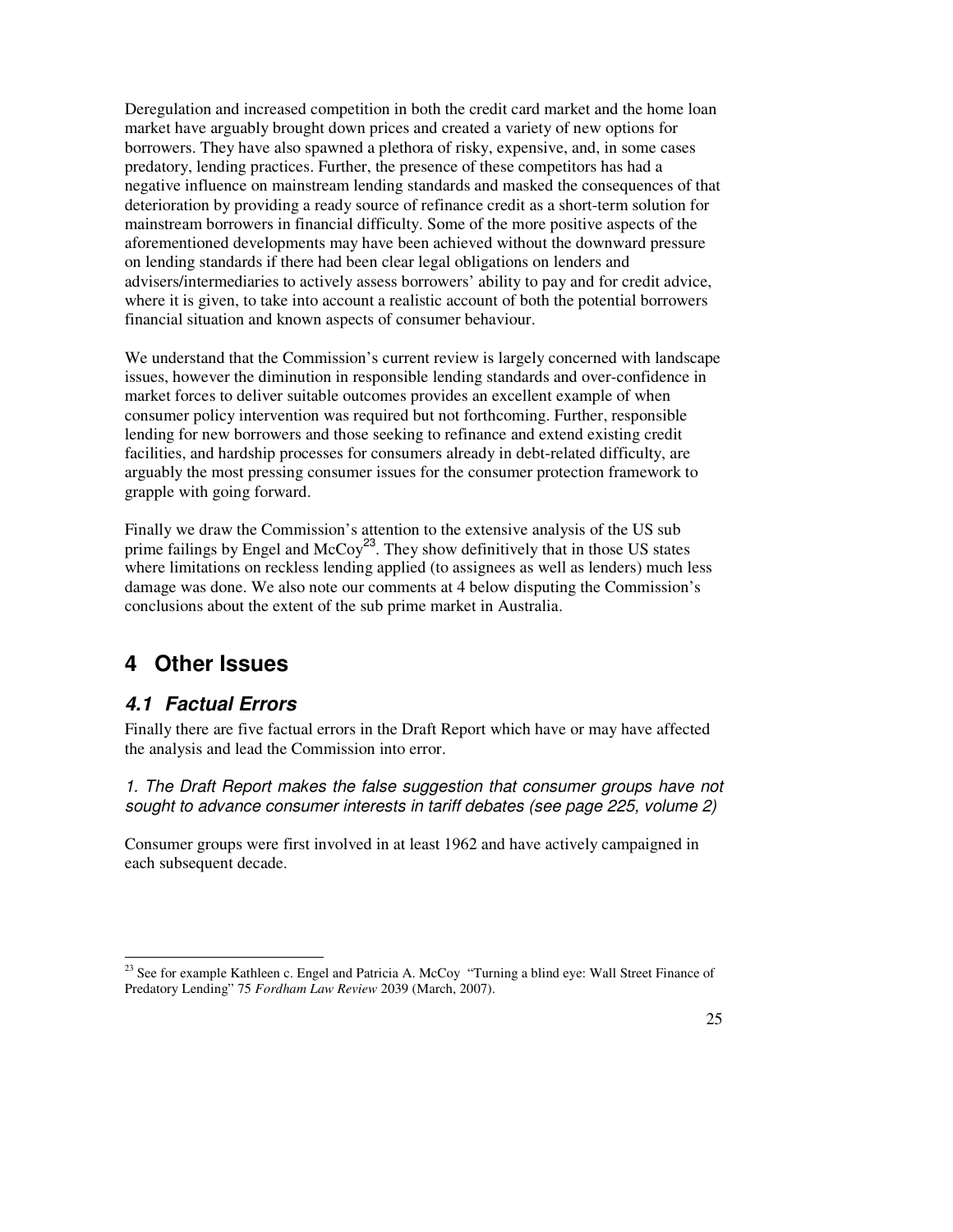### 2. The Draft Report perpetuates the myth that the ACT Credit Card Legislation produced perverse outcomes for consumers at the time of the Canberra bushfires (see page 406, volume 2)

The main financial counselling provider in the ACT, Care Inc, has refuted claims that credit card legislation in that jurisdiction lead to perverse outcomes in the wake of the 2003 Canberra bushfires. On the contrary, the agency felt compelled to issue a media release at the time seeking assurances that the tragedy would not lead to inappropriate over-selling in the credit card market, when what consumers were overwhelmingly likely to require was assistance and understanding. A copy of CARE's media release at the time is at Appendix A. This is an issue that Care and other credit advocates are likely to take further in written and oral submissions on the draft report.

Further, the Australian Bankers Association has not offered appropriate evidence that the changes made in the ACT have not been of benefit to ACT consumers. Their repeated use of statistics in relation to default rates is not an accurate reflection of reality. For example, it fails to take into account whether the cards in question were issued before of after the commencement of the amendment and the data does not seem to support their proposition in any event when the data is projected into the future. Furthermore, the ABA has not considered the level of non-compliance among credit providers. ACT Consumer Law Centre and Care Inc have made numerous reports of breaches of s28A to the ACT Commissioner of Fair Trading. To date, despite clear breaches, no enforcement action has been taken. We also note the BFSO reference to a systemic breach of s28A in 2006 as reported in its Annual Report.

In summary, the ABA's assessment of this consumer protection measure is inaccurate and should not be a basis upon which to undermine the law.

### 3. The Draft Report makes the assumption that utility price caps exist to protect vulnerable and disadvantaged consumers

The PC draft report's discussion of energy retail price regulation proceeds on the basis that its primary aim is to address energy hardship, and in particular, provide a 'safety net' for disadvantaged consumers (see page 426 of the report).

The Commission argues that price regulation is a blunt tool for helping vulnerable and disadvantaged consumers, and therefore there is little rationale to preserve it. Whilst we generally agree that in this regard pricing is a blunt tool, we believe that safety-net tariffs do more than simply protect certain groups of consumers.

Safety-net tariffs are commonly misconstrued as being price caps, as has been done in this case by the Commission. A safety-net tariff is more accurately defined as a default option. Retailers can and do price above the regulated price (for example, premiums are incurred by consumers wishing to purchase green power). Concurrently, rather than distorting price signals, safety-net tariffs also allow consumers who are less able to exercise rational and informed choice in the competitive market to still access an energy supply at a fair price. In this way, it has a broader role in promoting competition, by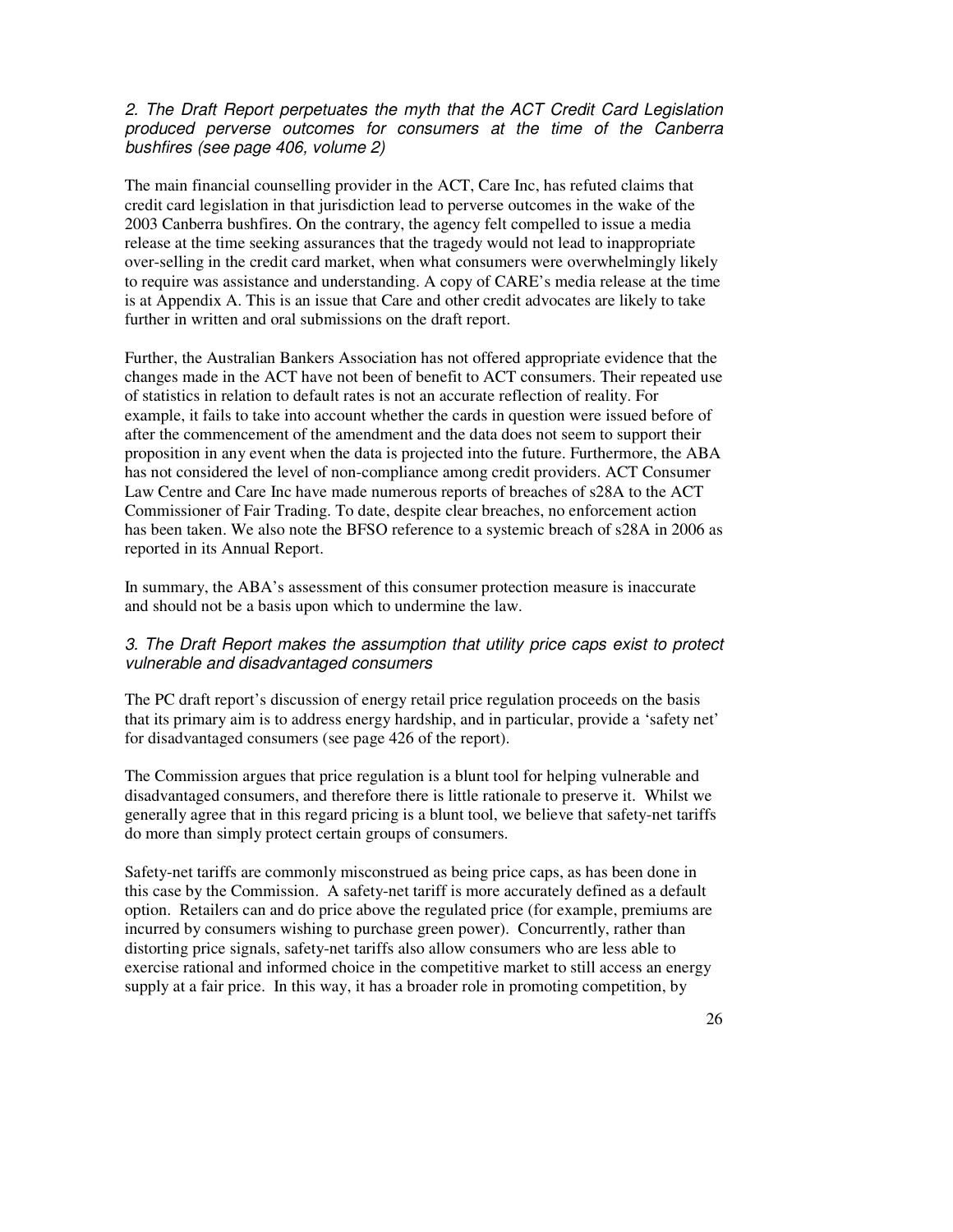encouraging effective demand side responses through the provision of default options and does not only exist to protect low-income and vulnerable consumers.

Furthermore, widespread mis-selling practices by direct marketers, $24$  direct obfuscation by retailers' presentation of tariffs in varying, often indecipherable forms, as well as the inherent complexities of understanding how tariff structures and prices impact on consumption and the final bill, all represent barriers to effective demand side participation in the energy market.

In the complex energy market, where poor information about market offers causes consumers to be unable to identify their optimum options, safety-net tariffs aid a consumer's ability to make informed and rational choices. Recent research suggests that only 5% of Victorian residential consumers actually compared market offers with their current contract when switching energy contracts<sup>25</sup> indicating the particularly poor demand side participation in energy markets. In our view, removal of a standing offer may actually reduce competition by eliminating a benchmark against which consumers can judge the value of a market offer.

Finally, safety net tariffs are also beneficial for consumers who don't want to choose. A consumer might make a 'rational' decision that the potential minor benefits of choosing the best deal are outweighed by the time and energy factor to wade through all the different offers.

### 4. The Draft Report takes the view that the value of sub prime impact in Australia is insignificant

The Draft Report makes reference (at page 386) to RBA claims that the value of the subprime home loan market in Australia is very small. This claim is not supported based upon currently available (and imperfect) data or what is known about the home loan market. 2007 data from Standard & Poors indicates that sub-prime lenders' portion of the home loan market is approximately **5.35%**, with a total of **\$41 billion** originating from these providers.<sup>26</sup> The figures represent a dramatic increase from about eleven years ago when the total value of sub-prime home loans was reportedly nil.

Our analysis, set out in Appendix E, suggests the figures are likely to be higher and also that default rates vary dramatically between providers – ranging from 7- 23%.

5. The Draft Report suggests that the Consumers' Federation of Australia is represented on the Commonwealth Consumer Affairs Advisory Council (see page 23, volume 2).

 $\overline{a}$ 

<sup>24</sup> Consumer Action Law Centre and Financial & Consumer Rights Council, *Coercion and harassment at the door: Consumer experiences with energy direct marketers*, November 2007.

<sup>25</sup> Australian Energy Market Commission, *Review into the effectiveness of competition in Victorian retail electricity and gas markets – First Draft Report*, October 2007, p 99.

<sup>&</sup>lt;sup>26</sup> Standard & Poor's Australian Securitisation News, Issue 281, 18 May 2007 at http://www2.standardandpoors.com/spf/pdf/fixedincome/Issue281\_SecuritisationNews.pdf, pg. 3.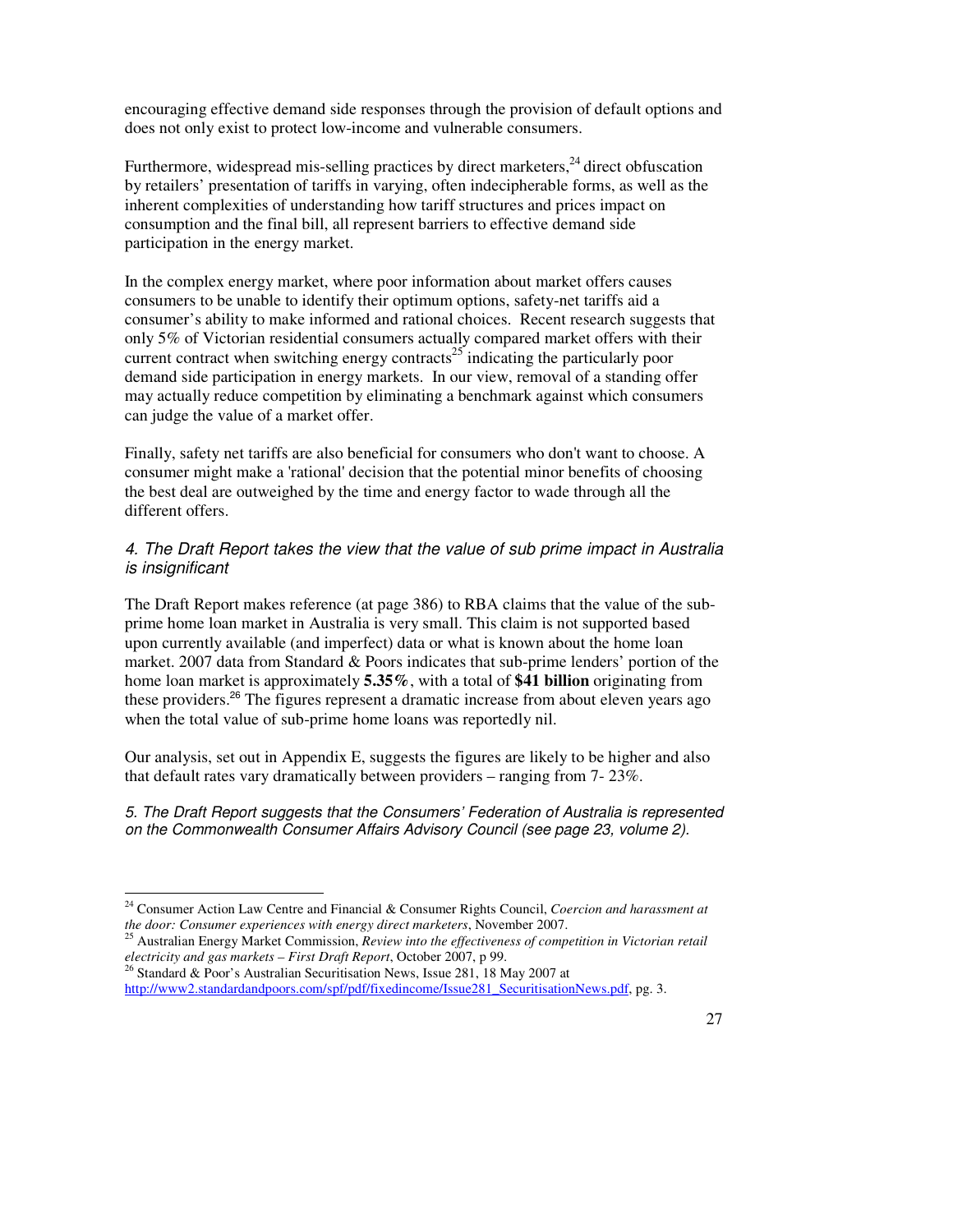CCAAC is comprised of individuals appointed on the basis of expertise and/or experience. Appointments are not representative appointments. No current office bearer of CFA holds a place on CCAAC.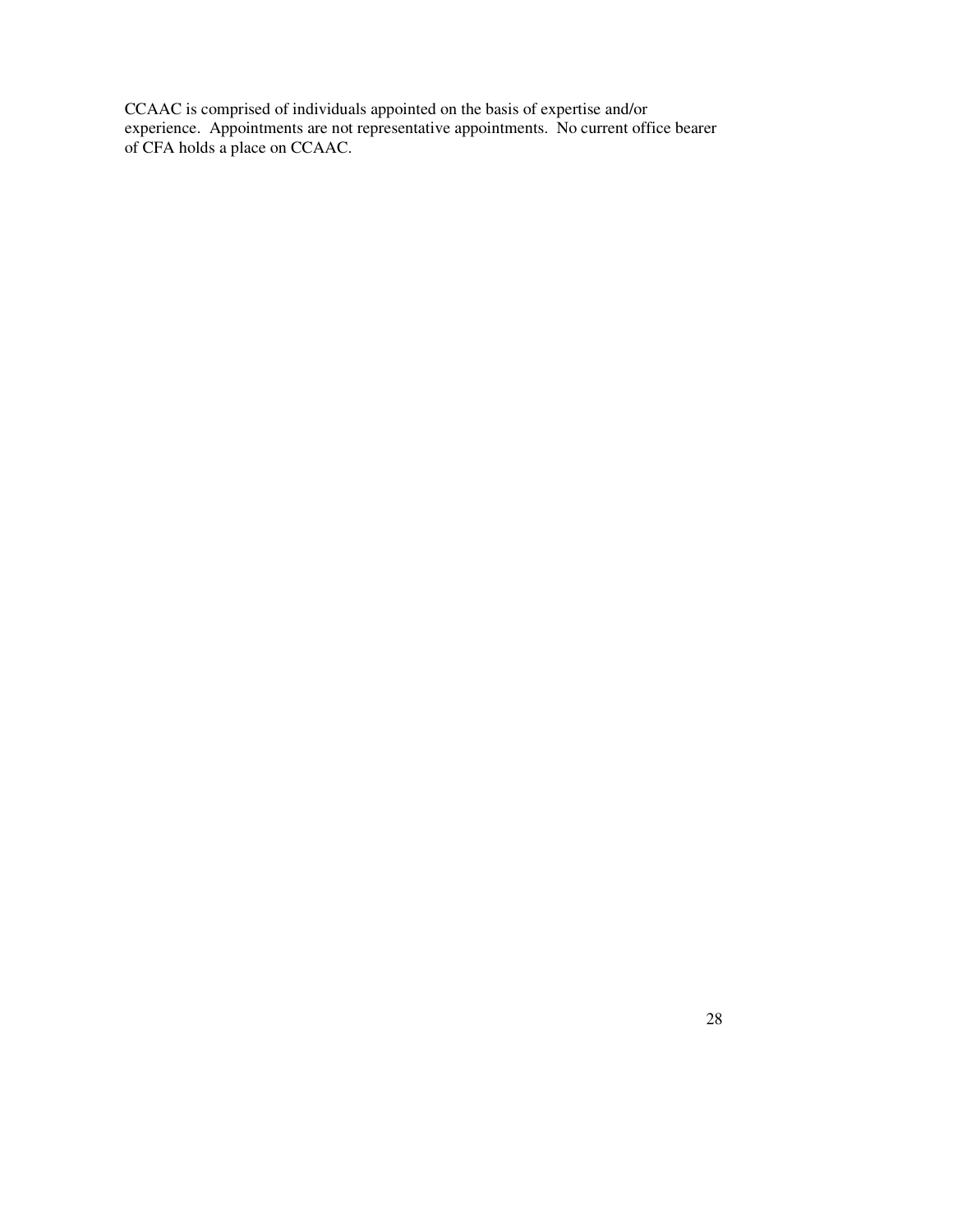# **Appendices**

### **A. Finance industry response to Canberra bushfires**

The main financial counselling provider in the ACT, Care Inc, has refuted claims that credit card legislation in that jurisdiction led to perverse outcomes in the wake of the 2003 Canberra bushfires. On the contrary, the agency felt compelled to issue a media release at the time seeking assurances that the tragedy would not lead to inappropriate over-selling in the credit card market, when what consumers were overwhelmingly likely to require was assistance and understanding. It is an issue that Care and other credit advocates are likely to take further in written and oral submissions on the draft report.

## **CARE INC. FINANCIAL COUNSELLING SERVICE**

## **And the**

## **CONSUMER LAW CENTRE OF THE ACT**

## **Media Release – Embargo 7am 24 January 2003**

## **"Finance Industry responses to bush-fire crisis encouraging but must discount the possibility of profiteering"**

Care Financial Counselling Service and the Consumer Law Centre have generally welcomed financial services industry responses to Canberra's fire disaster. Adding a note of caution, both groups have requested clearer commitments to prevent profiteering.

David Tennant, Care's Director noted: "The fires in Canberra have been an extraordinary local disaster. For many ACT residents they will result in extreme financial hardship for months and years to come. We welcome announcements by many industry bodies and service providers that they will respond sympathetically to the needs of those affected."

Tim Gough, Solicitor, of the Consumer Law Centre advised that "Under consumer credit legislation most consumers are entitled to vary the terms of their credit contracts, to take account of hardship – such as hardship arising as a result of the bush-fires." According to Gough some financial services providers have made this clear in their public statements. "Some institutions have gone further, committing to reductions in interest rates, waivers of fees, provision of grants and so on."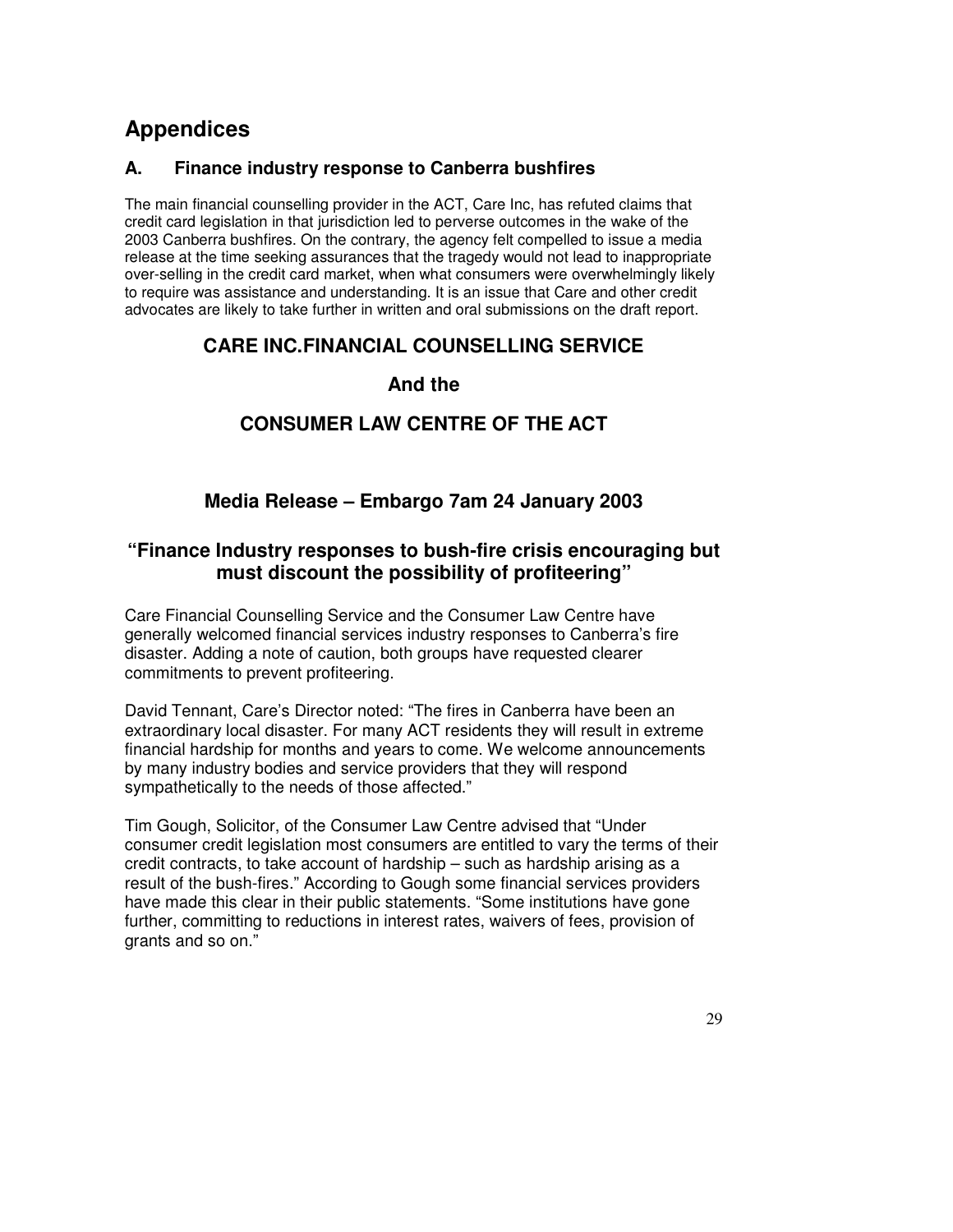"Unfortunately" Gough claims, "a number of providers, in particular several major banks have at the same time said they will look at offering increased credit, particularly on credit cards. Without great care this type of 'relief' could make things worse for struggling victims of the fires." Mr Gough has called on all financial services providers to fulfill their legal obligations to respond to consumers in need, but to also demonstrate their commitment to the local community. "Any extensions to credit, for example, should be fee free and low or no interest. We have specifically raised this issue with the Banker's Association, but have received no firm details."

David Tennant supported Mr Gough's comments, noting "Credit providers should not set out to profit from this disaster. If banks, or any other financial service providers intend that to be clear in their response, they should say so."

**Contacts: David Tennant or Tim Gough Phone: 6257 1788 or 0409 570 557 Email: david.tennant@carefcs.org**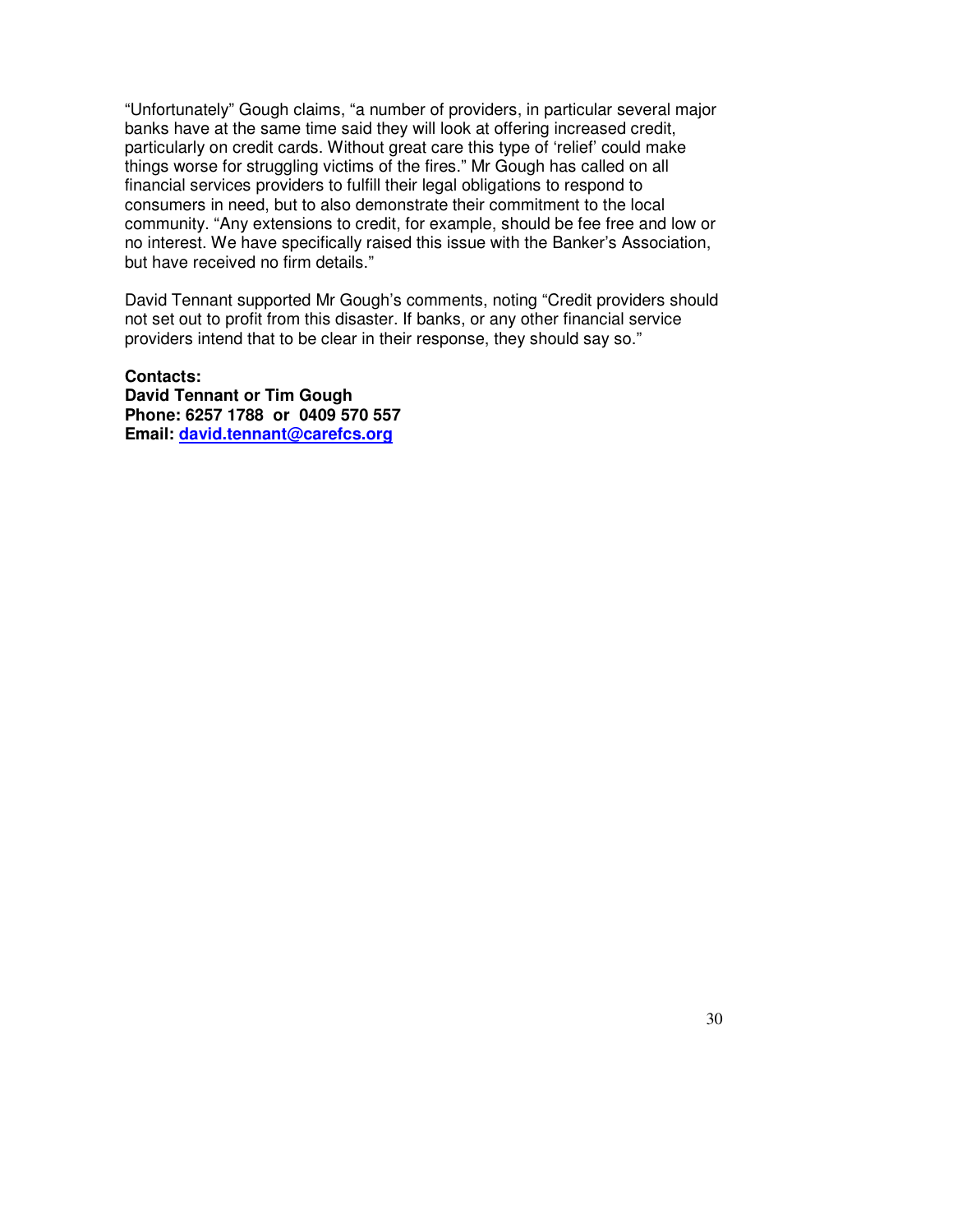## **B. National Consumer Policy Research and Advisory Body**

### **Objects**

- To contribute to public consumer policy in Australia and internationally in order to achieve the supply of goods and services to consumers (especially disadvantaged consumers) that is equitable, efficient and sustainable,
- To assist citizens to contribute to public consumer policy, and
- To contribute to the capacity of consumers to make choices that serve best their interests and the public interest.

### **Powers**

- To undertake or commission research/analysis of markets and public sector and community sector supply of goods and services and provide policy advice to all Australian governments and where appropriate contribute to public discussion of policy
- To collaborate with the many organisations with relevant research/analysis resources to contribute to the objects of the Council
- To oversee non-statutory industry regulatory schemes and approve membership of their governing bodies
- To co-ordinate consumer education/information activities across the states/territories and design and/or deliver national education/information programs as appropriate
- To facilitate the participation of consumers in public policy formulation and regulatory processes including by providing grants in aid to consumer organisations
- To provide advice to the Minister on matters referred for consultation or inquiry

### **Reporting**

• To Ministers for Environment, Consumer Affairs and all other ministers with any role in consumer policy and publicly as appropriate.

### **Budget**

- About \$7m:
	- \$4m for Council and secretariat including policy analysts
	- \$1m for commissioning research
	- \$2m for grants in aid

### **Establishment**

• By statute

### **Council Members**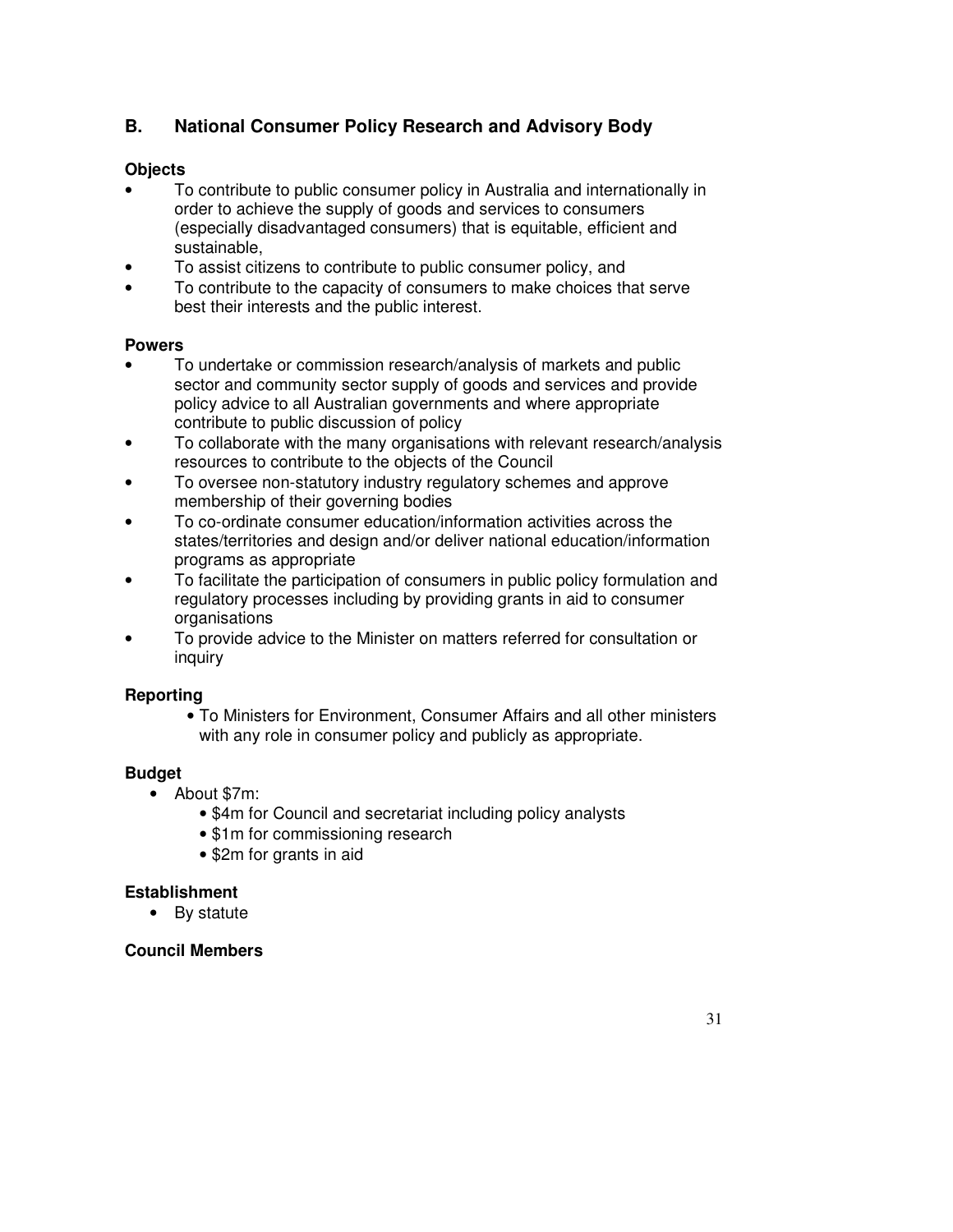- About ten with backgrounds in consumer, social justice and environment organisations, in business, in academia and in government.
- Appointed by the Minister for Consumer Affairs in consultation with the Minister for the Environment and relevant state/territory ministers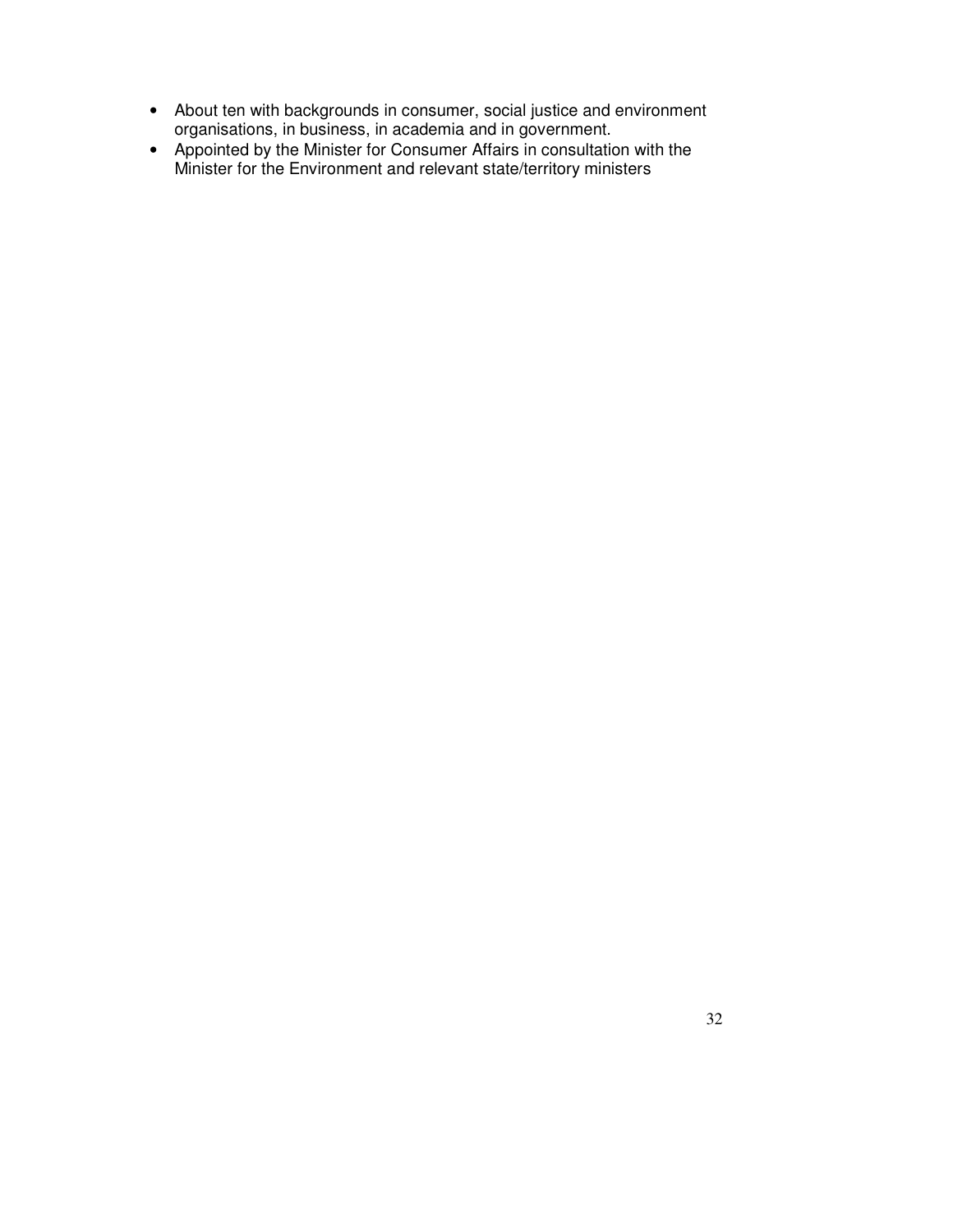## **C. Vulnerable, Disadvantaged and Marginal consumers: Opportunities for the Commission's Report**

Examples of issues arising from the Draft Report

### Credit and debt

The Report recommends the strengthening of credit market regulation (draft recommendation 5.2) and the requirement for all financial brokers and other credit providers to be members of an approved alternative dispute resolution scheme.

The report notes that the regulated credit market does not accept people who are disadvantaged and vulnerable. It also states that vulnerable people feel more accepted by those people dealing in the unregulated market because those people accept them and give them the required credit.

While this tends to suggest that there are less barriers for those who are marginalised and disadvantaged, it may more accurately reflect that those consumers are forced into the unregulated market and are, as a result, more vulnerable to inappropriate market conduct, such as predatory lending.

### Unfair Contract prohibition (7.5 and Rec 7.1)

The inclusion of a provision in the generic consumer law addressing unfair contract terms (draft recommendation 7.1) would be more favourable to vulnerable and disadvantaged people.

### Consumer Representation (9.6 and Rec 9.6)

Draft Recommendation 9.6 is for the Australian Government to increase support for consumer legal aid and financial counselling services. The report also quotes from a Qld Legal Aid report that clients with vulnerabilities, eg, 'psychological problems', face difficulties if a case is determined solely on their credibility as a witness. People with disabilities especially people with mental illness, do not fare well in the legal system.

While this recommendation is supported, even with additional funding, the extent to which the court is utilised as the primary and initial form of redress for disadvantaged and vulnerable consumers will be limited. This should be reflected in the extent of funding for this specific purpose and the future guidelines that dictate specific legal aid organisations in case selection and management.

As acknowledged by the Productivity Commission, disadvantaged consumers are typically seeking assistance at a difficult time of their lives and as such are less likely to engage in the daunting task of obtaining legal representation for arbitration through the Courts unless significant amounts of money are at stake.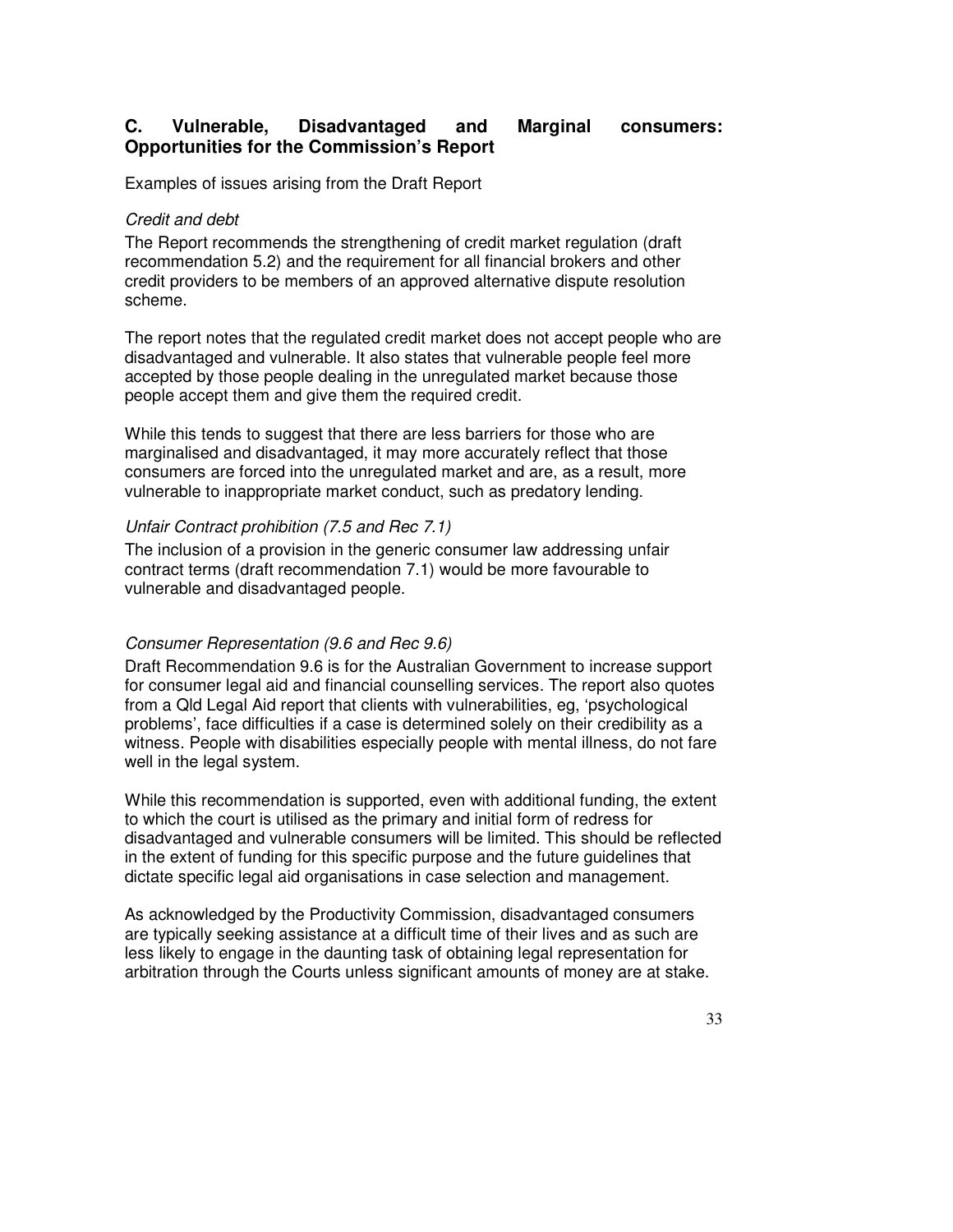For smaller to medium levels of detriment, it will be more appropriate to empower existing agencies that disadvantaged consumers are likely to come into contact with, such as Financial Counsellors as suggested on page 176 of the Draft Report, and other group specific services, such as disability legal rights services, disability advocacy groups, specialist legal and advocacy services for Indigenous Australians, youth advocacy services, etc. If empowered with additional resources and access to appropriate training, already existing organisations may better be able to assist disadvantaged consumers with smaller claims. Such services already have an in-depth working knowledge of the various and complicated issues associated with social disadvantage and relative vulnerability and may be in the best position to work with this group of consumers with smaller to medium claims or levels of consumer detriment.

### Disclosure issues (11.2 and Rec 11.1)

Information on products and services should have greater consumer testing and layering of disclosure requirements (draft recommendation 11.1). This requirement is based on poor literacy and numeracy skills of disadvantaged and vulnerable people and not on their needs to have information provided in other formats eg. Braille, spoken word etc. or simple English. Much consumer testing of information and product does not include the provision for features to assist people with disabilities.

### Consumer Testing (210)

Where consumer testing is utilised for the purposes of improving product disclosure, consumer information and public information regarding consumer issues, disadvantaged consumers should be a part of this process. It may be suggested that some changes to disclosure that result from the participation of disadvantaged consumers may actually result in a reduction in search costs for many other consumer cohorts and so should receive an increased level of focus.

### Consumer information and education initiatives (11.3 and Rec 11.2)

The Commissions has proposed a cross jurisdictional review of the effectiveness of a sample of consumer information and education measures (draft recommendation 11.2). If such a review were to be conducted it would be necessary to have input into the terms of reference from people with disabilities because too often their particular needs are not known by people conducting reviews.

### Consumer input into policy making (11.4 and Rec 11.3)

The Commission has proposed that additional funding be provided for an advocacy group for networking and policy functions and specified research on consumer policy issues. (Draft recommendation 11.3). Once again any specified research would need the inclusion of the perspective of people with disabilities. Any advocacy groups that exist for people with disabilities are always underresourced.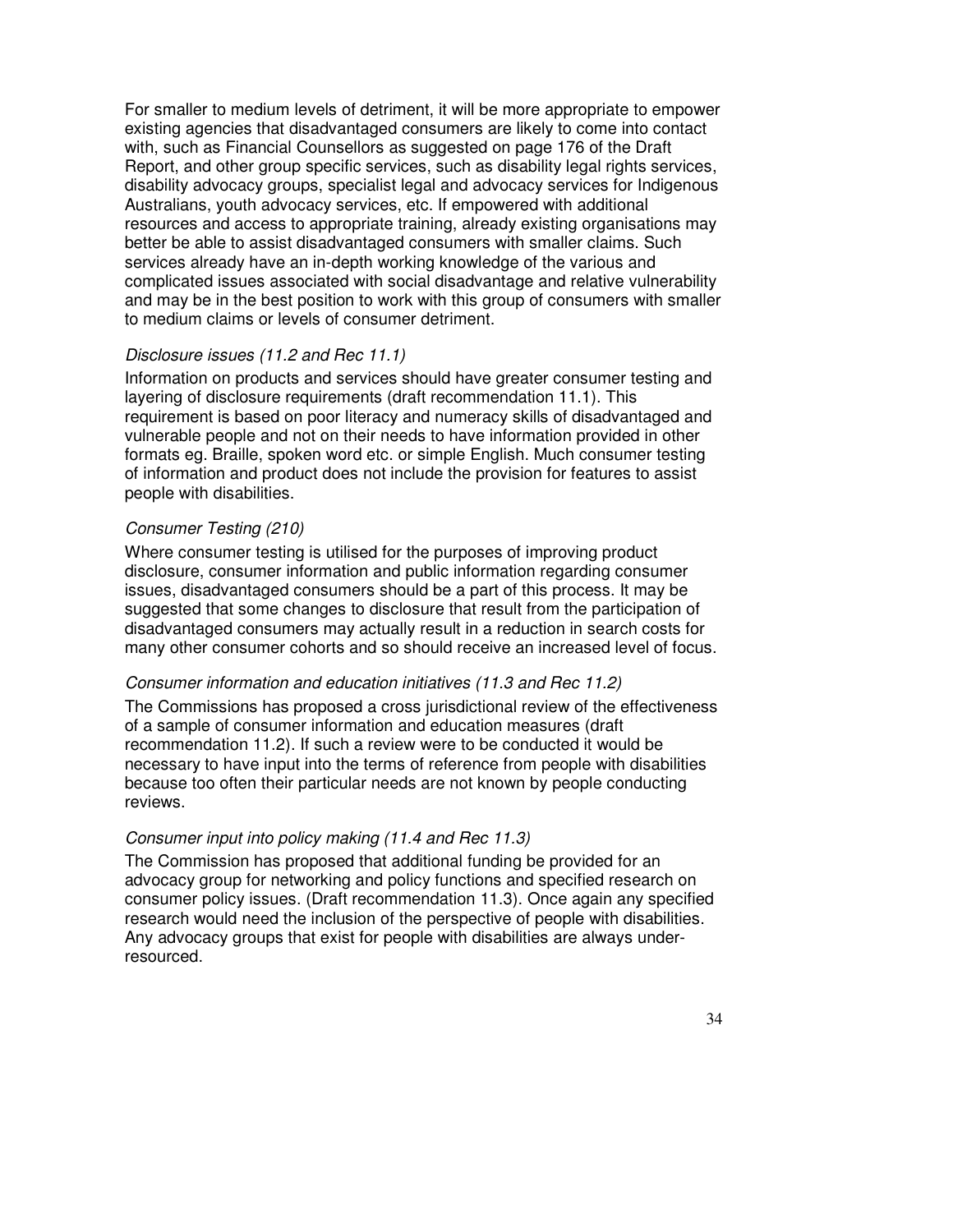In Draft Recommendation 11.3 there needs to be a distinction between research and advice on the one hand, and advocacy on the other.

It is true that vulnerable and disadvantaged consumers are particularly reliant on advocacy groups for assistance in cases of claimed consumer detriment. In addition to the Commission's draft recommendation (11.3 – funding for a representative peak body) additional work needs to be done regarding the capacity of government agencies and departments to appropriately refer disadvantaged consumers to appropriate agencies that will be able to provide advocacy and assistance.

### Industry specific regulation – national regimes (Ch  $5$  and Rec  $5.4$ )

The Productivity Commission mentions two examples where jurisdiction-specific regulation may be appropriate. Differing industry-specific regulation within a jurisdiction may be justified where there are differences in the level and quality of consumer information and education across jurisdictions or other significant variations in circumstances. This issue is particularly important in markets that have recently or over time undergone a process of deregulation. Examples of this can be seen in the energy and water retail industries where different states and territories (especially Western Australia and the Northern Territory, which are not a part of the National Energy Market) are at very different stages of market development.

This issue is of particular concern in relation to consumers experiencing vulnerability and disadvantage given their proven, reduced capacity to effectively utilise market information at the time of disadvantage or vulnerability. The extent to which prior historical knowledge of the market exists amongst the general public may dictate differential strategies and regulation across jurisdictions regarding the level of consumer protection provided within a market.

### Essential services

In relation to essential services such as electricity, gas and water there is relatively little incentive for businesses to totally self-regulate in ways to fully respond to the particular needs of those who are vulnerable and disadvantaged given that the vulnerable and disadvantaged consumers who are likely to experience the most significant detriment are a relatively small component of the market. Where self-regulatory mechanisms are likely to be most successful is where there is an external backstop in the form of mandated reporting of customer data and outcomes to a regulator. This data, if unacceptable, is then likely to increase negative public exposure for the business, affecting prospects in other sections of the market and thus providing an incentive for positive behaviour change that will meet the needs of vulnerable and disadvantaged customers.

Draft Recommendation 5.4 is important to ensure that disadvantaged consumers continue to have sufficient access to utility services at affordable prices. It should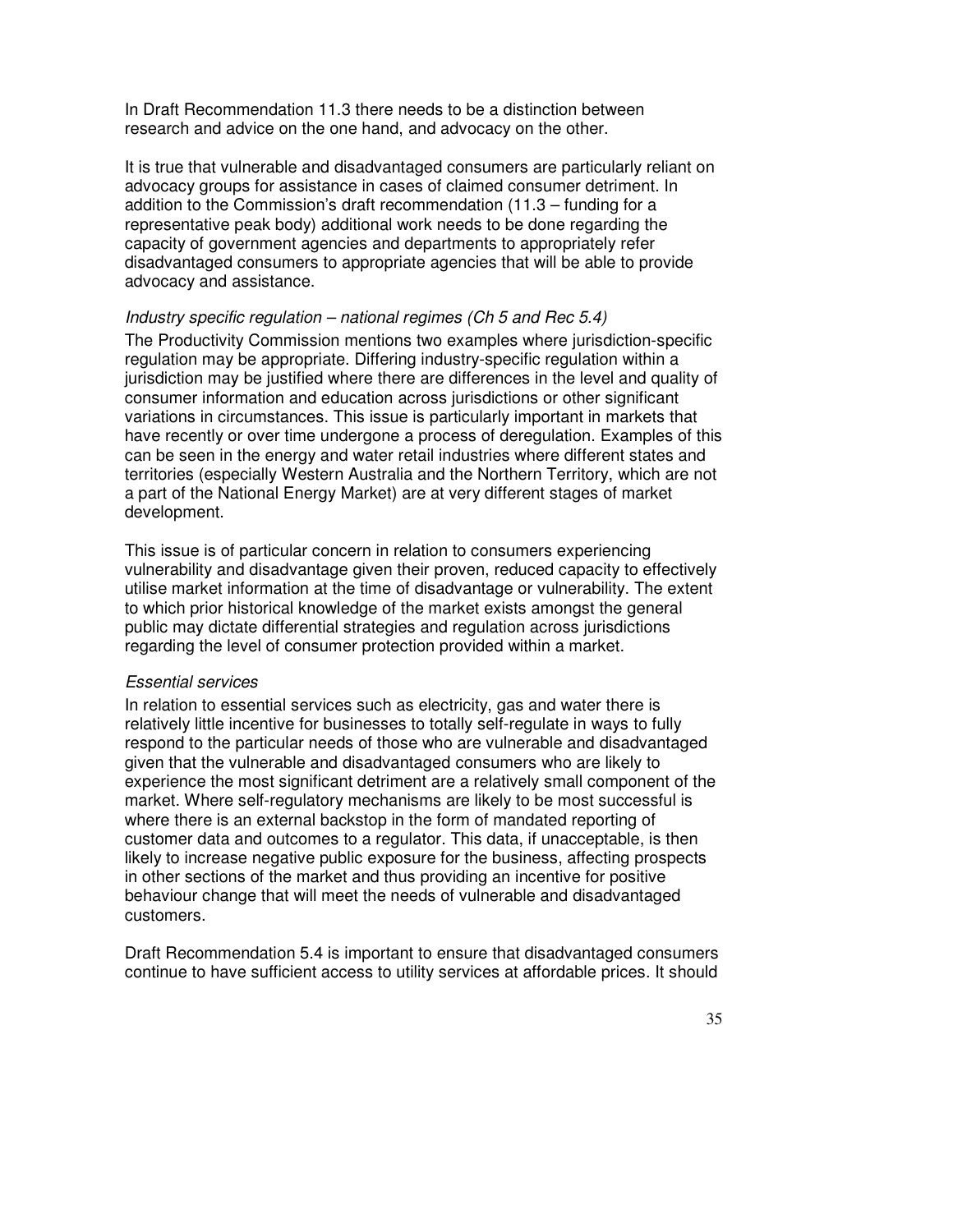be pursued through transparent community service obligations, supplier-provider hardship programs, or other targeted mechanisms that are monitored regularly for effectiveness. The move to a national approach to generic consumer law should not overrule existing state consumer protections, eg, mandatory hardship policies for disadvantaged consumers in Victoria.

Hardship policies for disadvantaged consumers should be made mandatory as a part of any future consumer protection code covering National Energy Market Participants. It should not just be mandatory that energy and water retailers have a hardship policy, but minimum content inclusion definitions should be required.

### Regulatory Assessment (81)

Regulatory assessment should deal directly with the question of whether specific consumer regulation meets the needs and protects the interest of specific cohorts that have been previously identified as experiencing difficulty in effectively participating in the market. These consumers may include people with a disability or ongoing health concerns, or people experiencing either short or longer-term financial hardship and disadvantage.

### Pre-payment plans (96)

The report seems to indicate that the Productivity Commission views prepayment electricity meters (PPM) as an appropriate market response to consumer disadvantage. There is significant evidence, however, to suggest that pre-payment meters as a mechanism for ensuring consumer wellbeing through the accumulation of debt and subsequent disconnection from services are highly inappropriate for disadvantaged consumers.

It has been demonstrated in at least two states that have implemented PPM technology that having a PPM actually increases the frequency of disconnection from services and deprives vulnerable consumers of the capacity to negotiate continued supply with the energy retailer.

Additionally, where there were previously regimes to mandate the reporting of indicators of consumer welfare such as rates of disconnection, 'selfdisconnection' through non-payment of a PPM may hide real and widespread consumer detriment from regulators and the public. Many of the PPM technologies that have been suggested for implementation have been of the simplest type that do not record the frequency of disconnection, the time spent disconnected or detailed information regarding energy usage. The implementation of these simplistic technologies would result in the masking of a significant measure of disadvantage in the market.

### Price Constraints under Contestability – Energy (97)

Effective participation in any market is contingent on the appropriate and effective use of market information. Many people experiencing different types of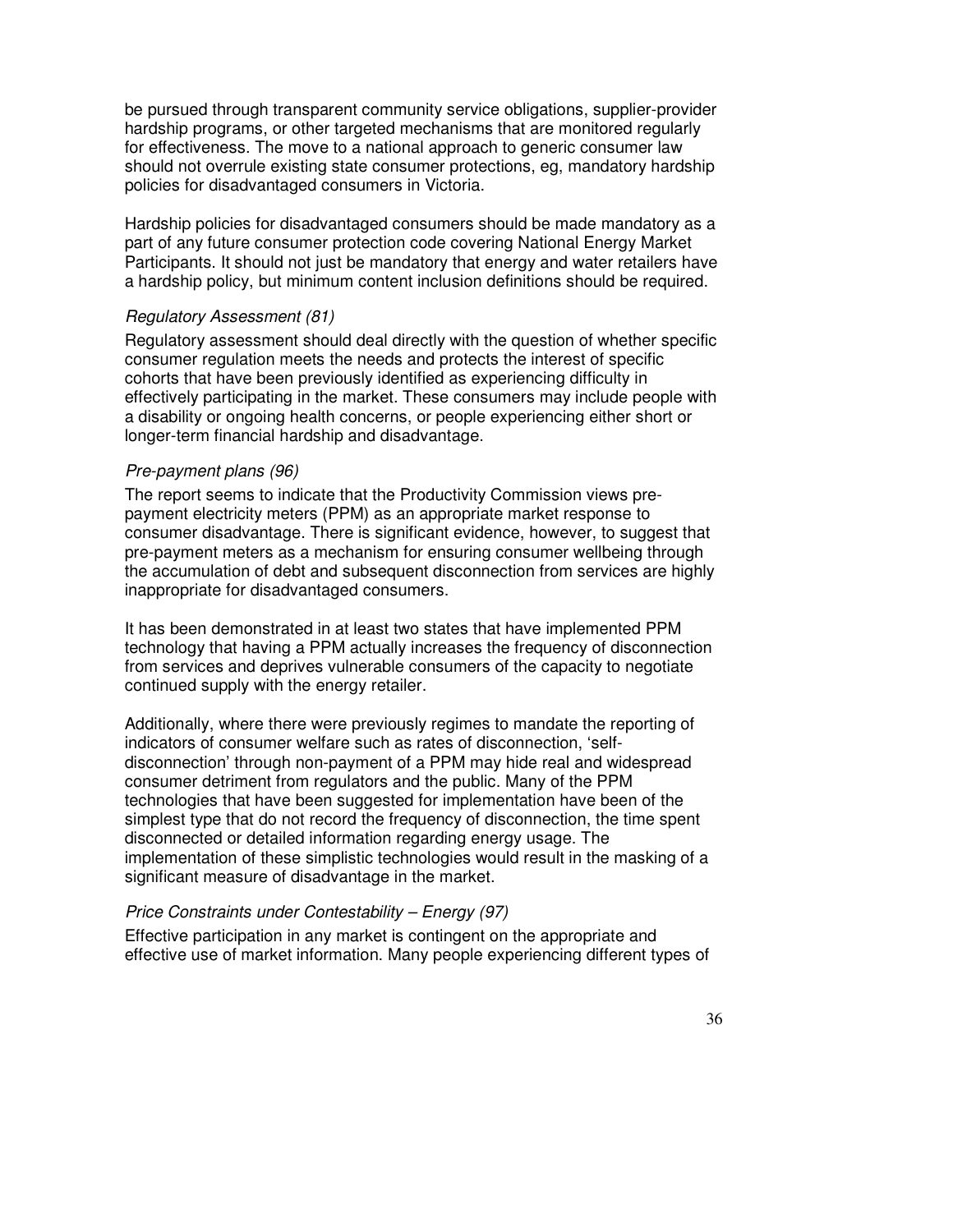vulnerability or disadvantage may, for a variety of reasons, not be in a situation where they can effectively use this information.

While not necessarily delivering the 'best' price available, price caps in effectively contestable retail energy markets at least protect those who are unable to make an informed decision from making the 'worst' choice. To ensure that price caps are used for this purpose, it may be appropriate that they 'move' over time to reflect the average outcomes that would result from product choice in this area. On page 98, the Commission indicates that the issues faced by disadvantaged and vulnerable consumers with utility bills are to do with the 'entire cost of the service' and not just the 'small margin' affected by a price cap. Even though the margin is relatively small when compared to the total cost of service, evidence from the contestable UK market has indicated that this can be over \$100 AU, which may be a lot for someone facing financial hardship.

One of the criticisms of price caps is that they are poorly targeted in assisting people facing financial hardship who may not switch to the most appropriate deal – contestability is said to solve this problem, however, this does not assist those people who still pay their bill but in doing so go without other essential services due to not being identified as requiring assistance. People will inevitably 'fall through the gaps' of targeted assistance. Because of this, some sort of broadbased approach (which may be achievable through tariff structures such as a default tariff) is required.

### Emotional and psychological impacts (278-9)

We suggest that the emotional and psychological aspect of consumer detriment for people who are vulnerable or disadvantaged may be far greater than those for other consumers. This is because consumer detriment of this type may compound existing problems and the likelihood that many people experiencing this sort of vulnerability will be less likely to be able to absorb the financial cost of detriment. Psychological and emotional impacts may also result from the absence of positive resolution of an instance of detriment that flow from a reduced capacity to access the different forms of consumer redress. These factors should be incorporated into any future study regarding the extent of consumer detriment experienced by this cohort.

### Issues not effectively addressed

The current policy decision-making tree does not reference disadvantaged and vulnerable consumers and arguably excludes all but the most widespread and egregious conduct given its focus on the net community benefits. The consumer policy framework and consumer agencies and organisations need to recognise the Disability Discrimination Act 1992 Cth and use the Act as appropriate to protect the consumer rights of people with disabilities.

The use of the Internet by people with physical disabilities for e-commerce because of the lack of physical access to premises is an area for consideration.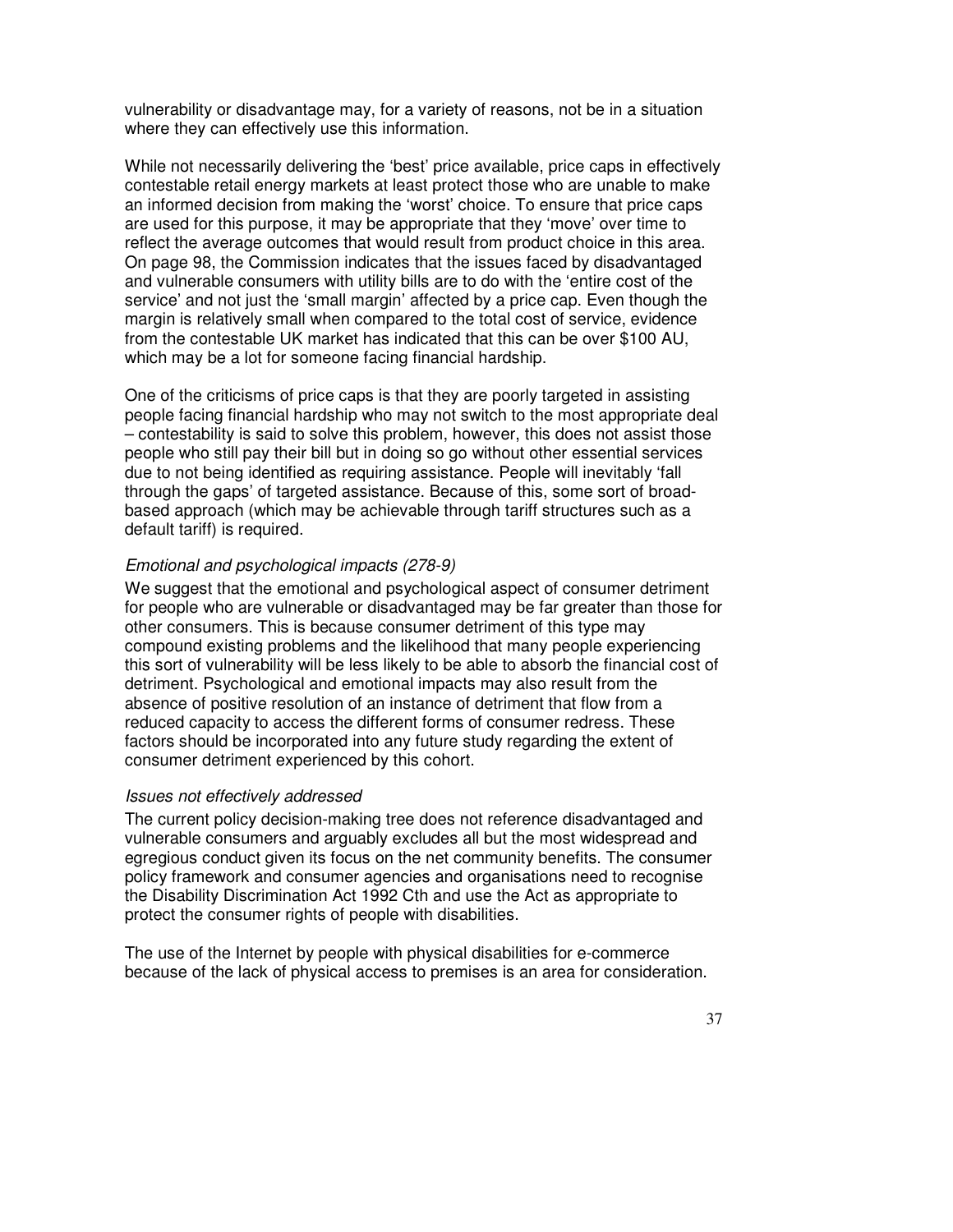There are specific consumer issues and vulnerabilities in the area of e-commerce and these need to be factored into the development of an effective consumer policy framework. We also note the recent discussion paper released by the Human Rights and Equal Opportunity Commission, The Overlooked Consumers, that examines the particular issues of access, challenges and emerging possibilities for consumer electronics and home appliances in respect of people with disabilities.

#### Advertising and marketing conduct targeting vulnerability or disadvantage

There are many examples of advertising that particularly targets (or has the very real potential to target) people with particular disadvantage or vulnerability. For example, the lack of effective regulation of advertising targeting children, advertising that targets those facing a credit crisis, and door-to-door sales (and similar) direct marketing approaches that have a differential impact on those who have limited mobility (including those who are ageing) or particular vulnerabilities (direct marketing of funeral funds in rural and remote Aboriginal communities).

#### Behavioural responses

The Productivity Commission Draft Report does not take into account the extent to which some of the behavioural biases may be more persistent amongst vulnerable and disadvantaged consumers. Their capacity to learn from previous instances of consumer detriment is further reduced by the dynamics of a market with complex product offering that make previous mistakes difficult to compare with a present situation.

We support the implied need within the Draft Report for additional research into the behavioural responses of people experiencing vulnerability and disadvantage. In addition to research focusing behavioural factors that influence consumer behaviour of people experiencing hardship and vulnerability, research should also examine the other significant barriers that vulnerable consumers face in fully participating in the market. These barriers should then be examined in light of the extent to which the may be ameliorated by changes to consumer protection regulation/frameworks.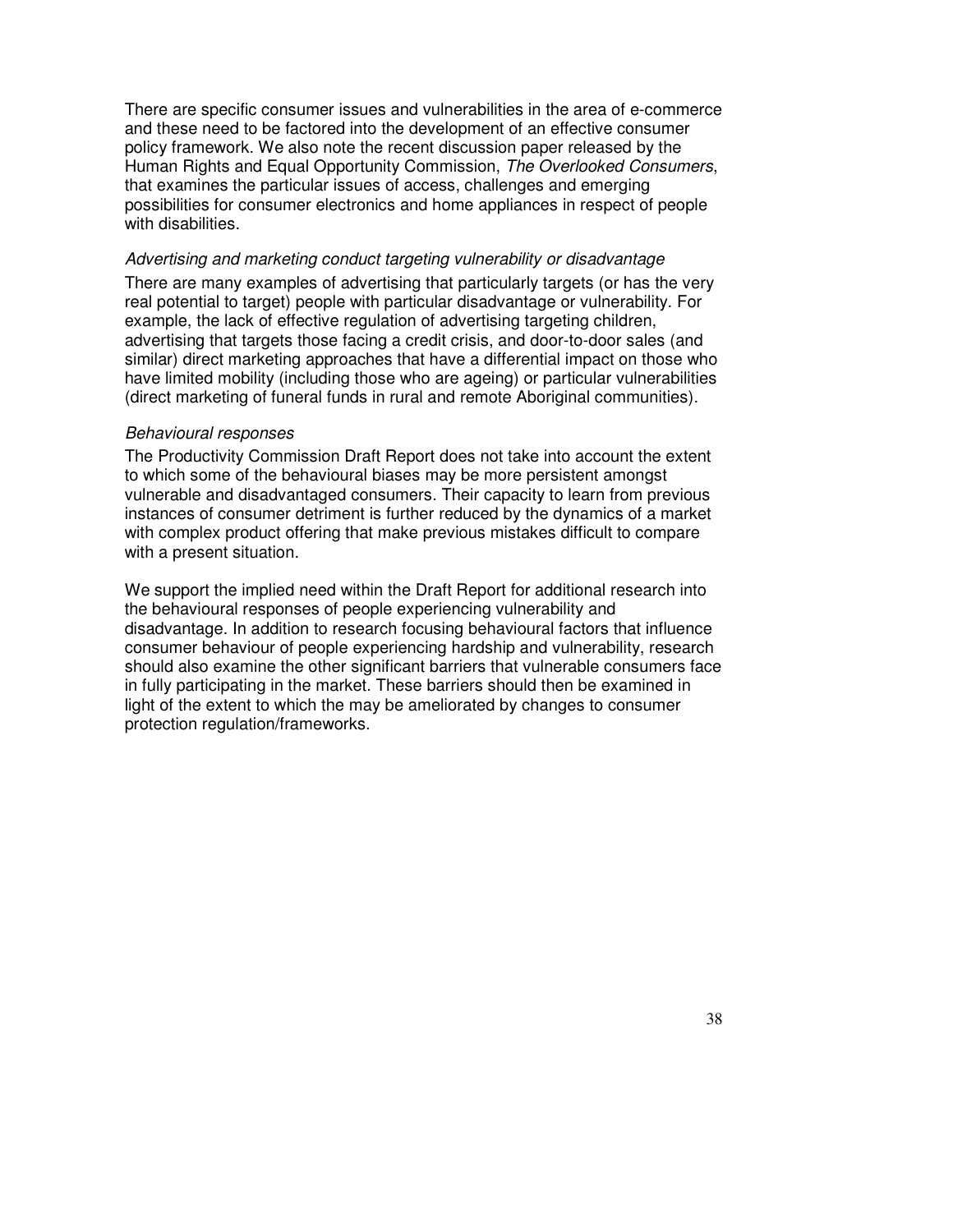### **D. Extent of sub-prime lending in Australia**

The draft report makes reference at page 386 to RBA claims that the value of the subprime home loan market in Australia is very small. This claim cannot be supported based upon current information gathering capacity and on what is known about the home loan market.

The predominate theme in consumer research<sup>27</sup> about the home loan market is the prevalence of lenders taking action for possession who are not traditional home loan providers like banks, building societies or credit unions. This other class of lenders have been referred to under various labels, including sub-prime, non-bank or non-conforming lenders. The Australian Bureau of Statistics categorises these lenders as "wholesale lenders" in reference to the manner in which they source credit to fund loans. The essential distinguishing feature of these lenders is that they do not offer deposit facilities (savings accounts) for consumers. They raise money through funding deeds with third party investors via complex multi-layered funding structures.

The labels sub-prime and non-conforming given to non-bank lenders also refers to the class of borrower they are willing to lend to, making the label more about the borrower than the lenders. Issues which may result in a borrower not being categorised as a "prime" customer can include poor credit history, having insecure sources of income or having incomplete taxation records. Traditionally, such issues would have limited a potential borrower's ability to obtain credit from a bank, building society or credit union.

Indeed, many sub-prime lenders have marketed themselves as the lenders of choice for self-employed consumers, those with a variety of limitations to their credit worthiness, often including those with low or insecure sources of income. However, the reality is that that sub-prime lenders provide credit to "prime" borrowers as well as to those selfemployed with good taxation records. Increasingly, sub-prime lenders have also marketed themselves as providing credit for borrowers thinking about debt consolidation.

Thus the existence and rapid expansion of this type of lender has undeniably increased the number of potential home buyers in the market in a short period of time. This has impacted upon the cost of homes and increased risk in that sector. What is not known at present is the value of the sector.

In mid 2007, the US sub-prime market collapsed leading to a global shrinking of credit availability as lenders and investors became concerned about exposure to the collapse. This lead to a great deal of commentary on the exposure of the Australian market to the collapse and the value of our own sub-prime market. Perhaps as a means of calming concern, many commentators claimed throughout 2007 that the sub-prime industry in Australia is very small and that default rates in the sector are too low to be of concern. Even the former Federal Treasurer Peter Costello claimed in Parliament on 8 August

 $\overline{a}$ 

<sup>&</sup>lt;sup>27</sup> A Kilpatrick, "They Want to Take Our House: An Investigation into Actions for House Repossession in the ACT Supreme Court" Consumer Law Centre of the ACT 2006; A Kilpatrick "They Still Want to Take Our House" Consumer Law Centre of the ACT 2007.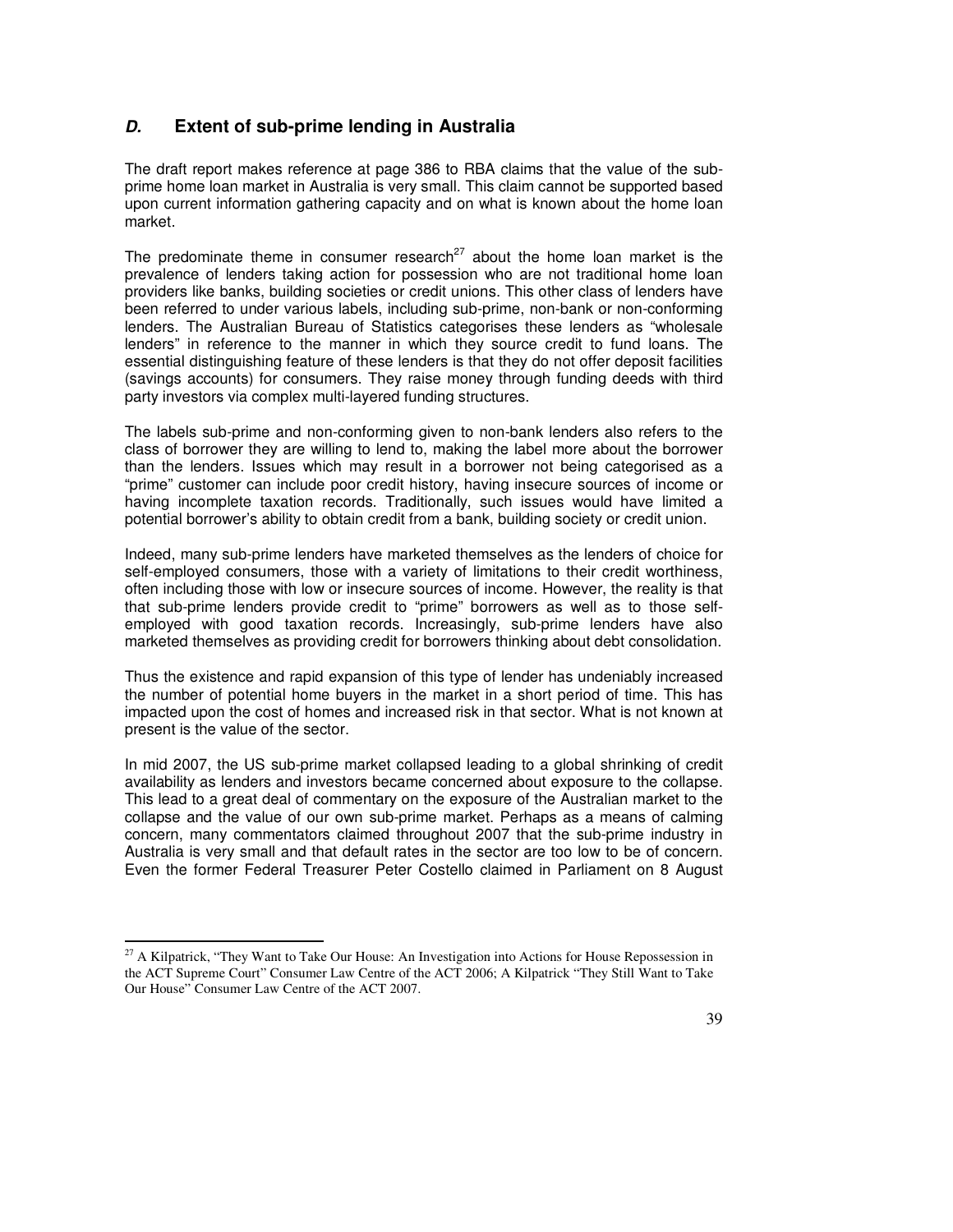2007 that sub-prime lending in Australia was only **1%** of the market and that defaults within the sector where "only" at about **6.5%**. 28

The former Treasurer's statement about default rates were contrary to figures reported by Standard & Poors only two days prior on 6 August 2007. On that day, Standard & Poors stated the best default rates in sub-prime lending were held by Pepper at 7% and the worst by Mobius at 23%. This would make the 6.5% figure quoted by the Treasurer impossible to achieve. Further data from Standard & Poors for 2007 indicates that subprime lenders' portion of the home loan market to be approximately **5.35%**, with a total of \$41 billion originating from these providers.<sup>29</sup> The figures represent a dramatic increase from about eleven years ago when the total value of sub-prime home loans was reportedly nil.

So why would the Treasurer's figures be so different from the agency which actually assesses the credit-worthiness of the sub-prime sector? The answer lies in two factors:

- 1. The definition of sub-prime lending is being to narrowly construed by the RBA as it does not seem to be encompassing all non-bank/non-conforming/wholesale lenders.
- 2. No single or combined agency knows how big or small this market is in Australia because no one has been tasked with finding out.

Therefore, the real figures can only be "guestimated". This is a clear failure of the former Government's policy which requires urgent remedy.

Some data about the value of non-conforming lending in Australia is kept by the ABS, who advised the ACT Consumer Law Centre it only collects information about lenders who write more than \$50 million worth of loans each year. As a result the ABS estimated only 70% of the sub-prime market is reported in its Housing and Finance data. A recommendation made by the House of Representatives Committee inquiry into Home Lending Standards in late 2007 is that the ABS collect data on house repossessions. A recommendation which the Committee also ought to have made, was to task the ABS with gathering complete information about the value of all non-bank lending so that the market, consumers and policy makers can be adequately and accurately informed.

Even on the incomplete information available from ABS data, it is clear that the nonconforming market in Australia is by no means small in terms of dollar value or the number of loans approved. In its Housing Finance Figures released on 10 July 2007, the ABS reported that the number of loans approved<sup>30</sup> by sub-prime lenders in May 2007 alone was 9,072 and the dollar value was over \$2.3 billion. In the first 5 months of 2007 the total approved was approximately \$9.5 billion (approximately \$253,527 per loan).<sup>31</sup> Meanwhile the same figures for approved bank loans in the first five months of 2007

 $\overline{a}$ 

 $2<sup>28</sup>$  Hansard, House of Representatives, 8 August 2007. This is in contrast to bank default rates which are at about 0.6%.

 $29$  Standard & Poor's Australian Securitisation News, Issue 281, 18 May 2007 at

http://www2.standardandpoors.com/spf/pdf/fixedincome/Issue281\_SecuritisationNews.pdf, pg. 3. <sup>30</sup> The ABS notes that not all loans approved are completed. It is unknown what the total value of completed loans are.

<sup>&</sup>lt;sup>31</sup> 'Low-do lender triples profit', Lisa Murray, *Sydney Morning Herald*, Tuesday 5 October 2004.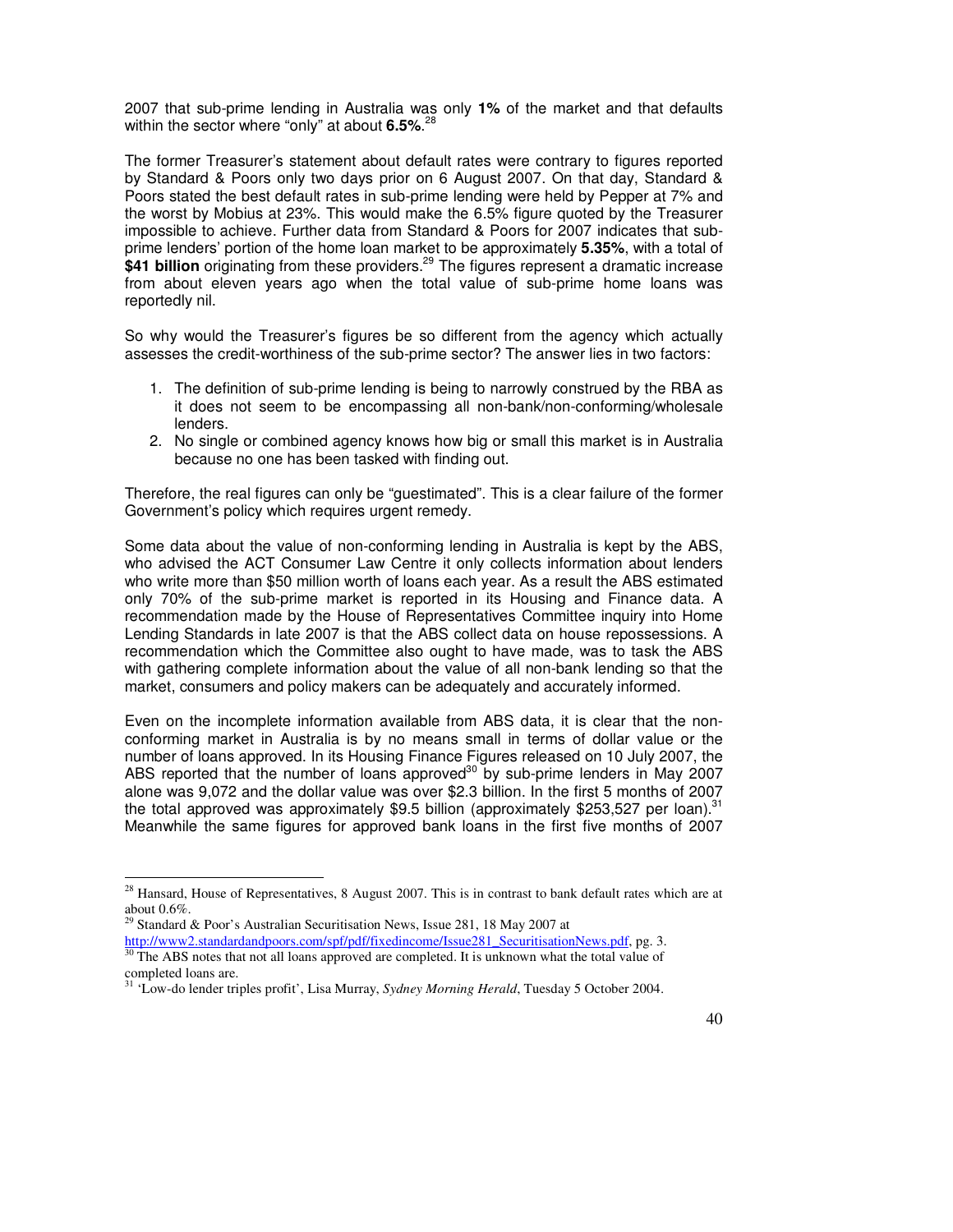were 58,366 and \$13.69 billion respectively (approximately \$234,725 per loan).<sup>32</sup> The number of loans approved by all other lenders (ie building societies and credit unions) in May 2007 was 6,306 and were worth \$1.2 billion.

In summary, what is known about the first five months of 2007 is that non-conforming lenders approved more loans by volume and by value than credit unions or building societies and 12.3% of all loans approved during that time. Contrary to those voices working to minimise Australia's home grown exposure to non-conforming lending, the value of the sub-prime market in Australia is significant and deserving of attention as the numbers of repossessions increase and the share market damage diversifies.

 $\overline{a}$  $32$  ABS Housing Finance Figures 5609.0 released 10 July 2007.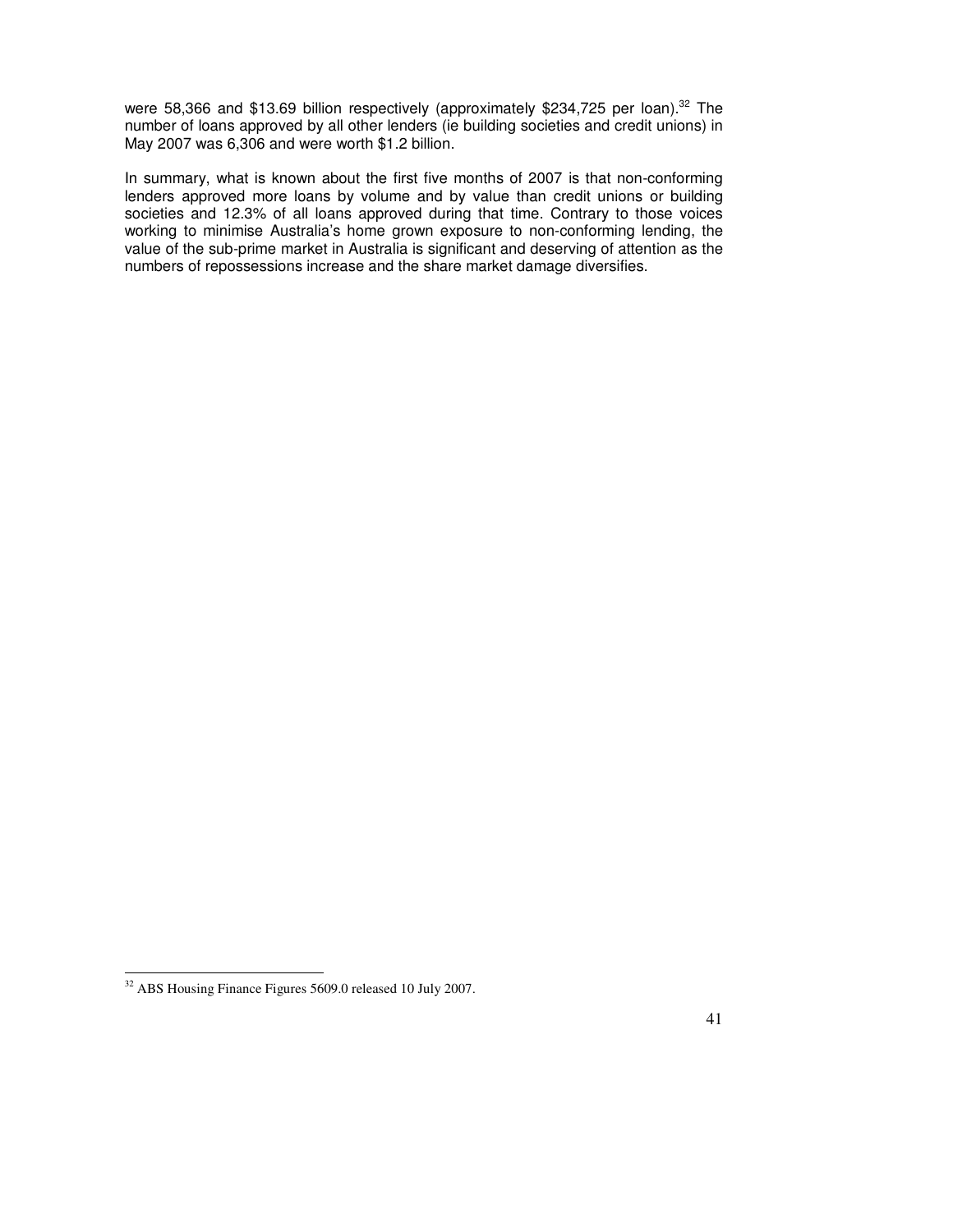# **E. Agenda for Further Consumer Policy Work**

| <b>Current Problem</b>                              | Proposed response                            |
|-----------------------------------------------------|----------------------------------------------|
| Intermediaries (such as mortgage brokers,           | Investigate how consumer understanding of    |
| commission-based financial advisors) whose          | the principal/agency relationships can       |
| remuneration relies not so much on the              | improve.                                     |
| profitability of their transactions, but on the     | Explore regulatory action against mis-       |
| volume of their transactions have an inbuilt        | selling by intermediaries.                   |
| incentive to oversell.                              | Improve accountability structures of         |
|                                                     | intermediaries.                              |
| Bundling increases information asymmetry as it      | Review anti-competitive demand-side          |
| makes it difficult for consumers to determine the   | practices, including loyalty programs, a     |
| value of the deal as a whole compared to its        | form of bundling.                            |
| component parts. Bundling of unrelated products     |                                              |
| has high transaction costs and leads to many        |                                              |
| consumers having to pay for goods they do not       |                                              |
| want, it locks consumers into particular            |                                              |
| suppliers, reduces consumers' access to             |                                              |
| remedies and it leads to costly and complex         |                                              |
| disputes.                                           |                                              |
| The Productivity Commission identifies irrational   | Review practical implications of behavioural |
| over-insurance, the influence of "shrouded          | economics on consumer and competition        |
| attributes" and suboptimal risk appraisal. It       | policies, for example marketing practices    |
| reports on four biases (overconfidence,             | that deliberately lead consumers to make     |
| endowment effect, choice overload and present       | less than optimal decisions                  |
| bias) that may have "particular policy interest"    |                                              |
| but does not develop these or their implication     |                                              |
| for consumer policy. For example, producers         |                                              |
| exploit consumer biases in many advertising         |                                              |
| practices are designed to lead consumers away       |                                              |
| from welfare-improving decisions.                   |                                              |
| Firms often practice price discrimination           | Examine price discrimination, with a view to |
| between different buyers, particularly in           | recommending how it may be regulated to      |
| services, but also more generally in industries     | avoid exploitation of vulnerable and         |
| with high fixed costs. A related problem is that    | disadvantaged consumers                      |
| many firms persist with poor practices, rectifying  |                                              |
| them only for consumers who complain. (e.g.         |                                              |
| high bank fees). In many cases price                |                                              |
| discrimination aggravates the situation of          |                                              |
| vulnerable and disadvantaged consumers.             |                                              |
|                                                     |                                              |
| The notion that there have been consumer            | Undertake benefit-cost studies of utility    |
| benefits from competitive "reforms" in utilities    | "reforms", particularly for the fungible     |
| needs empirical testing. These "reforms"            | utilities of electricity, gas and water.     |
| include including breaking up vertically            |                                              |
| integrated monopolies, introducing contestability   |                                              |
| and                                                 |                                              |
| privatization, all involving high finance costs and |                                              |
| transaction costs.                                  |                                              |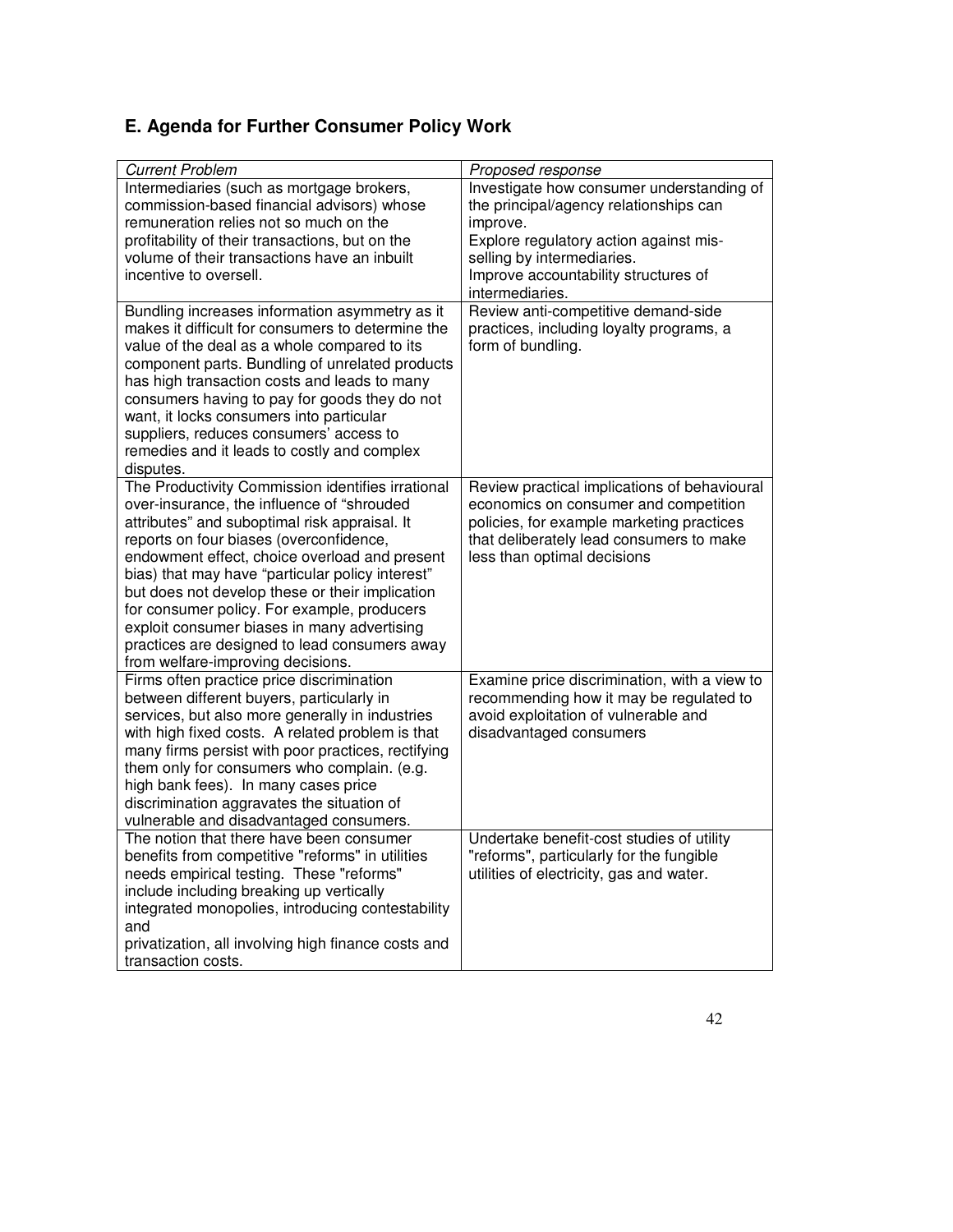| Not all consumer codes have been developed<br>with adequate consumer input. Insufficient rules<br>around consumer codes have seen some<br>industries, for example the Mobile Premium<br>service industry, 'game' processes for their own<br>advantage.                            | Develop a generic set of principles and<br>procedural requirements for Codes that<br>affect consumer contracts or conduct in<br>consumer markets.                                                   |
|-----------------------------------------------------------------------------------------------------------------------------------------------------------------------------------------------------------------------------------------------------------------------------------|-----------------------------------------------------------------------------------------------------------------------------------------------------------------------------------------------------|
| Labeling and marketing claims by suppliers<br>about the environmental impact of products &<br>services can be inaccurate, unverifiable or fail to<br>disclose the full impact of the product or service.                                                                          | Improve the standard of environmental<br>labeling schemes and better enforce<br>misleading and deceptive green claims                                                                               |
| Consumers seeking to make sustainable<br>consumption choices in energy intensive and/or<br>environmentally damaging industries struggle to<br>differentiate products & services.                                                                                                  | Explore consumer information needed in<br>critical markets to make more informed<br>environmentally conscious consumption<br>decisions                                                              |
| Penalty fees charged by financial institutions on<br>transaction and credit accounts have inflated<br>above underlying costs.                                                                                                                                                     | Grant ASIC/ACCC power to abolish unfair<br>or inappropriate exit fees and penalty fees.                                                                                                             |
| Consumers are struggling to understand and<br>compare riskiness of retail investment products.                                                                                                                                                                                    | Introduce a risk rating system for<br>investments targeted at retail consumers.                                                                                                                     |
| Banking customers have limited protection of<br>their deposits in the event of a major crisis.                                                                                                                                                                                    | Explore a depositor protection scheme for<br>prudentially regulated Authorised Deposit-<br>taking Institutions.                                                                                     |
| Consumers who suffer financial loss from a<br>disqualified or bankrupt or retired financial<br>advisor to not have the benefit of professional<br>indemnity insurance.                                                                                                            | Introduce a compensation scheme for<br>financial services to protect consumers<br>where professional indemnity insurance will<br>not.                                                               |
| Unhealthy food advertising to children influences<br>their food preferences and food choices.<br>Unhealthy food marketing makes parents' jobs<br>hard by tempting children with salty, fatty or<br>sugary foods.                                                                  | Introduce regulations to prevent marketing<br>of unhealthy food to children.                                                                                                                        |
| Health claims assist manufacturers to market<br>their products on the basis of nutrient content or<br>a potential health benefit. In particular health<br>claims are most likely to be used on processed<br>foods rather that the fresh foods we should all<br>be eating more of. | Extend regulation and enforcement powers<br>of health claims to the Commonwealth                                                                                                                    |
| Nutrition information required by governments<br>and claims made by manufacturers to increase<br>product sales compete for label space and the<br>consumer's attention.                                                                                                           | Develop and introduce a simplified food<br>labeling system that includes some<br>evaluation of the contribution of the food to<br>a healthy diet.                                                   |
| Sophisticated and potentially misleading<br>marketing strategies to increase drug sales can<br>lead to leakage (drugs approved for one<br>purpose being commonly used for another) and<br>an increase in the cost of the Pharmaceutical<br>Benefits Scheme (PBS).                 | Undertake an independent inquiry into all<br>aspects of pharmaceutical marketing in<br>Australia, its impact on medical practice<br>and its contribution to cost pressures on the<br>health system. |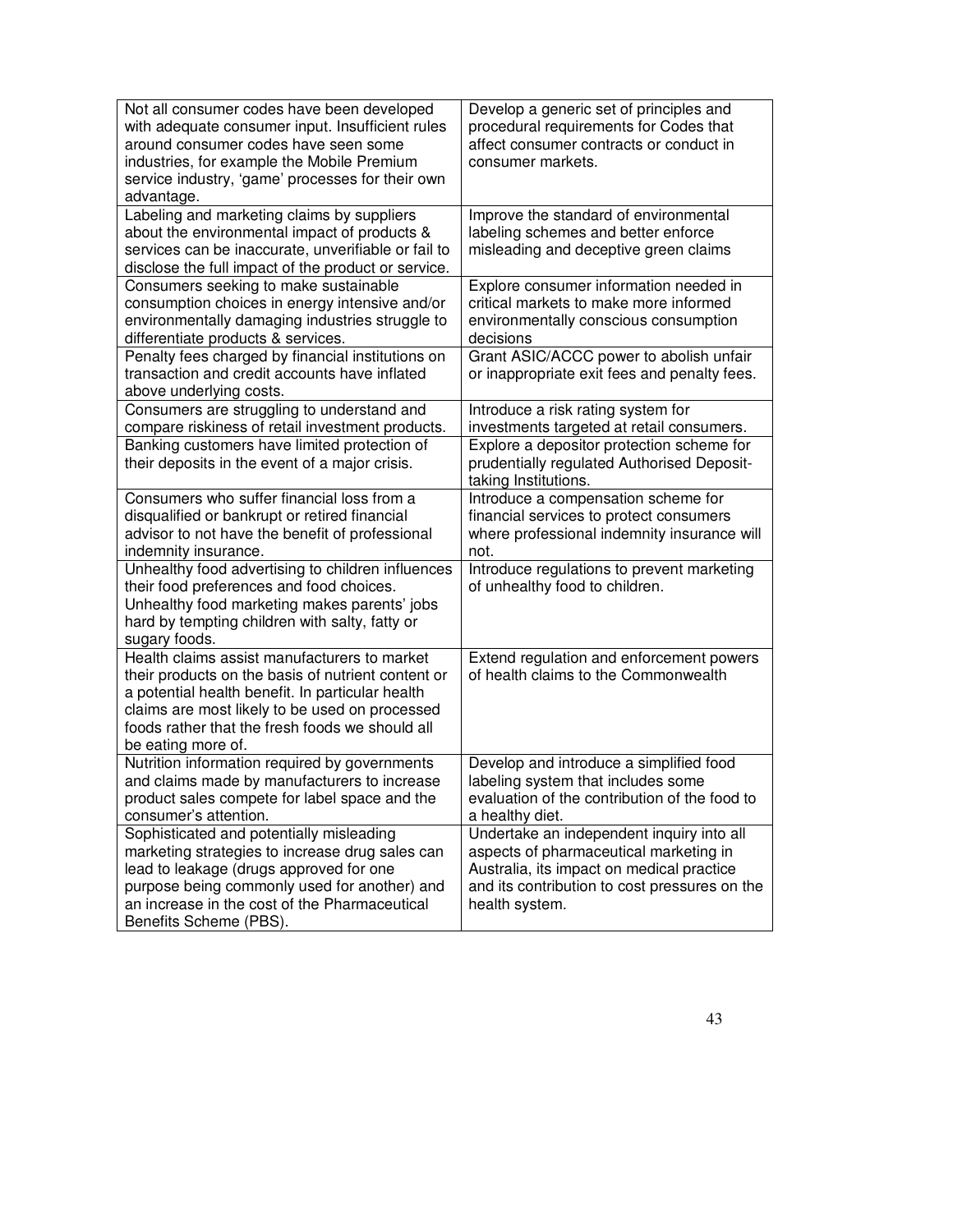| Complementary medicines make a range of<br>claims about their effectiveness, but these<br>claims are not always backed up with sound<br>evidence. In some cases complementary<br>medicines can harm consumers' health. Current<br>regulatory action does not do enough to protect<br>consumers. | Amend the Health Act to require pre-market<br>evaluations of the efficacy and safety of<br>complementary health products. |
|-------------------------------------------------------------------------------------------------------------------------------------------------------------------------------------------------------------------------------------------------------------------------------------------------|---------------------------------------------------------------------------------------------------------------------------|
|-------------------------------------------------------------------------------------------------------------------------------------------------------------------------------------------------------------------------------------------------------------------------------------------------|---------------------------------------------------------------------------------------------------------------------------|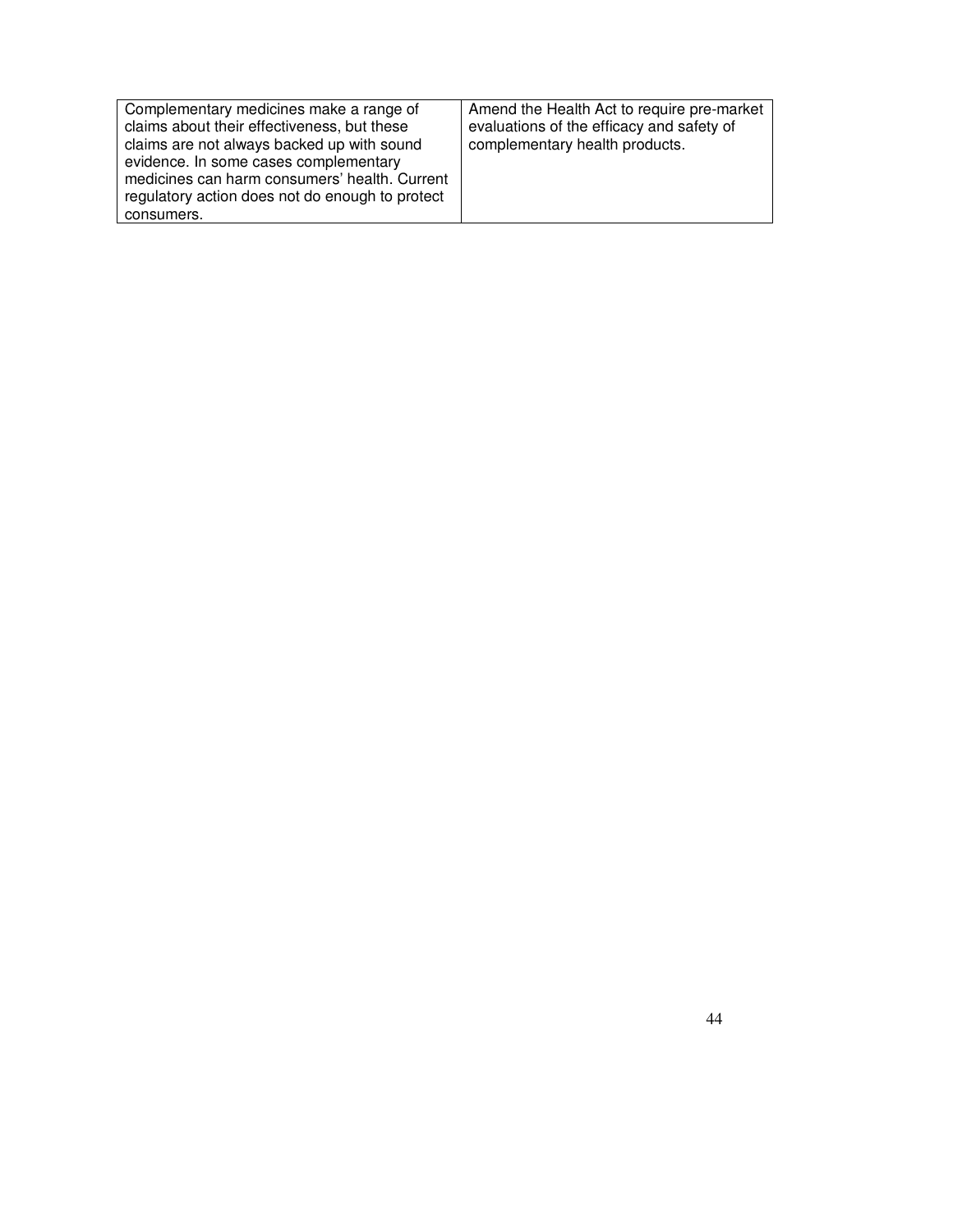## **F. Case Studies in Unfair Contracts**

#### **Unfair termination fee in educational course contract**

Our client entered into a contract with a private college to undertake a course to obtain a Certificate IV in Nursing. She entered into a fee-for-service arrangement, whereby she would pay \$8,503 for the course. This was to be paid as a \$1,400 deposit and 51 consecutive weekly payments of \$136 and one final payment of \$157. The \$8,503 fee was described as a total fee of \$7,730 plus 10 per cent interest for allowing payment over time.

One month after beginning the course, our client was accepted into the Bachelor of Nursing course at RMIT University. This obviously was a better option for her career goals and she sought to cancel the course with the private college. The private college 's contract included the following term:

"if a student withdraws, by written notice, from a fee for service program at any time after commencement of classes in that course, fees will be required to be paid in full".

The college relied on this term to demand all outstanding fees. We challenged this claim, arguing that the term was in breach of Part 2B of the Fair Trading Act 1999 (Vic). In particular, we argued that the term was in breach of Consumer Affairs Victoria guidelines which said that the following were unfair:

terms that allow the supplier to impose unexpected financial burdens on the consumer; and terms that require a consumer who fails to fulfil their contractual obligations to pay a disproportionately high sum in compensation or in cancellation penalties or charges.

We argued that a contract term requiring the full payment on termination of all amounts arising under the Contract, irrespective of how early in the term the contract is terminated, clearly amounts to a disproportionately high cancellation penalty and an unexpected financial burden on our client. Subsequently, the business did not attempt to rely on the term to require full payment of the contract.

#### **Unfair termination fee in gym contract**

Our client, a student, entered into a 12 month contract with Fernwood Fitness Centre. The contract provided that she pay \$64.23 per month to use the centre. She entered into a direct debit agreement to make these payments.

Not long after entering into the agreement, our client's casual employment ceased. She became unable to make the required payments. On a number of occasions, our client's bank account was direct debited into an overdraft balance. Consequently, she was charged overdraft reference fees by her bank.

Realising that she could not afford to continue her membership, our client approached Fernwood to inquire about cancelling the contract. Our client was informed that she would need to provide one months' notice and would be immediately charged 30 per cent of outstanding fees in respect of her Membership Agreement. This amounts to \$475.30.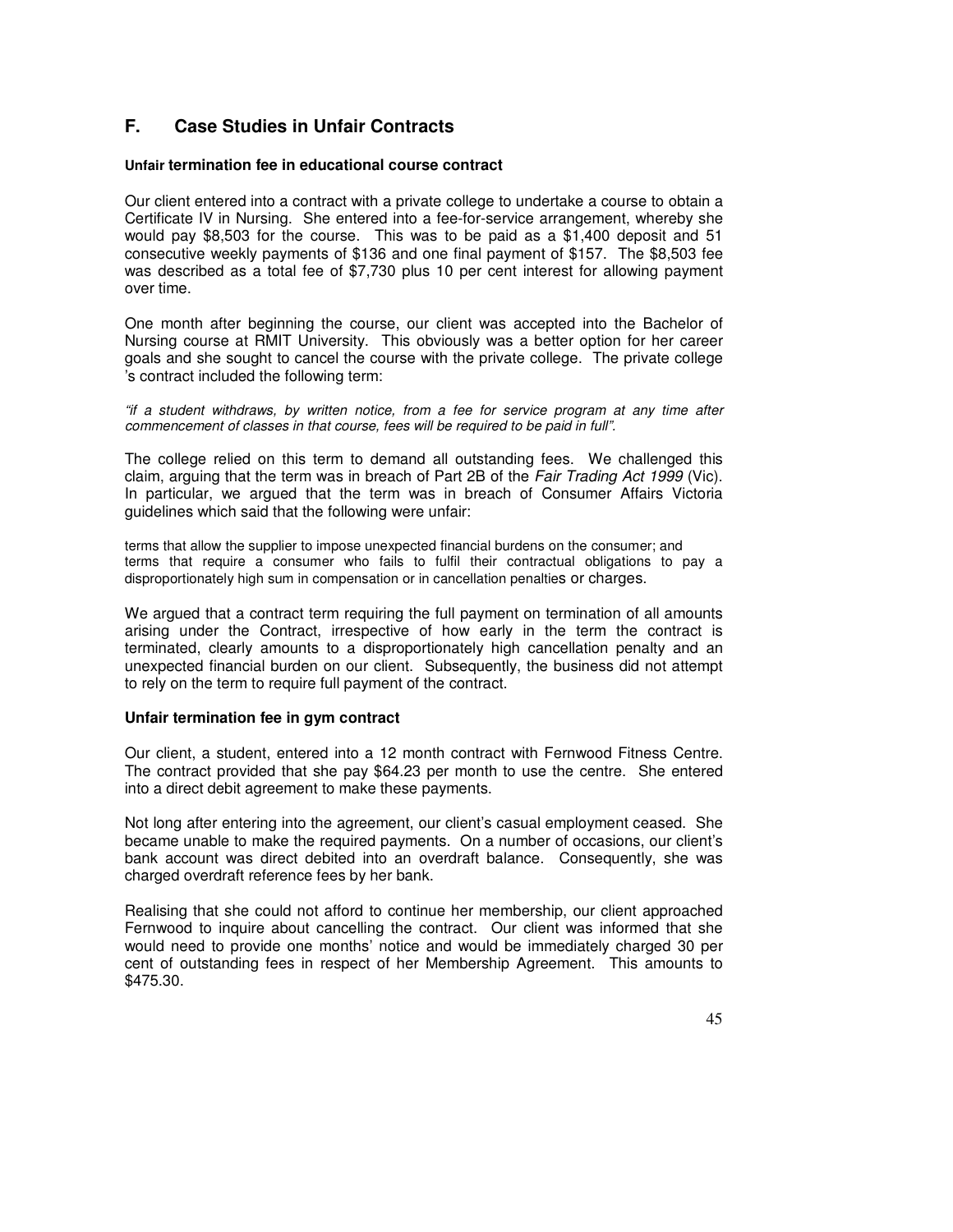Fernwood sought to rely on the following terms:

"22. … if you cancel your membership after the cooling-off period but prior to the expiration of the Term of your membership, or your membership is terminated … :

(1) if your membership fees are pre-paid in full, you forfeit the membership fees for the remainder of the Term of your membership;

(2) if your membership fees are paid by direct debit, you must provide 30 days written notice (such notice period to be charged at your regular monthly membership cost) and pay 30% of the total amount due for the remainder of the Term of your membership ("Cancellation Fee").

23. If the Cancellation Fee referred to in clause 22(2) is not paid to your Home Club within 14 days, you acknowledge that the Cancellation Fee will be directly debited from the account from which your membership fees are being debited on the next debit date.".

Relying on these clause, Fernwood attempted to direct debit our client's account a number of times, causing her to incur further bank fees.

We wrote to Fernwood and argued that clauses 22 and 23 have the effect or object of penalising our client (the consumer) but not the supplier (Fernwood) on breach of the contract, and thus breached Part 2B of the Fair Trading Act 1999 (Vic). These clauses operate to penalise our client because the amount due acts as a disincentive to cancellation by imposing an exorbitant fee for cancellation. Subsequently, Fernwood did not seek further payment.

#### **Unfair contract term in a credit agreement**

In an Amazing Loans contract sighted by Consumer Action, the amount of credit advanced was \$750, the interest rate was 45.5%, and fees of \$750 were also charged. Further, despite the fact that early payout would not entitle the borrower to any rebate of this fee, the

contract terms include an early termination fee.

Early Termination Fee…..the fee is equal to 10% of the Amount of Credit…..

While we could not challenge this term as being unfair (as credit contracts are excluded from the unfair contract terms prohibition in the Fair Trading Act 1999 (Vic)), we believe that an early termination fee that relates to the amount of credit, not considering when or why the contract is terminated, would be unfair.

The contract also contained the following term (common terms are similar in many standard form contracts):

11.4 Any part of any legislation having the effect of limiting our rights or powers, or requiring it to give notices or to take away any other action does not apply, unless we are prevented by law from excluding its application. Any part of any legislation that gives rights or protection to us, or imposes obligations on you, will apply except to the extent that it is inconsistent with any part of this contract.

It is our view that such terms that attempt to exclude liability without clearly highlighting statutory rights and entitlements are unfair, as they result in a significant imbalance in the rights and obligations of consumers and suppliers.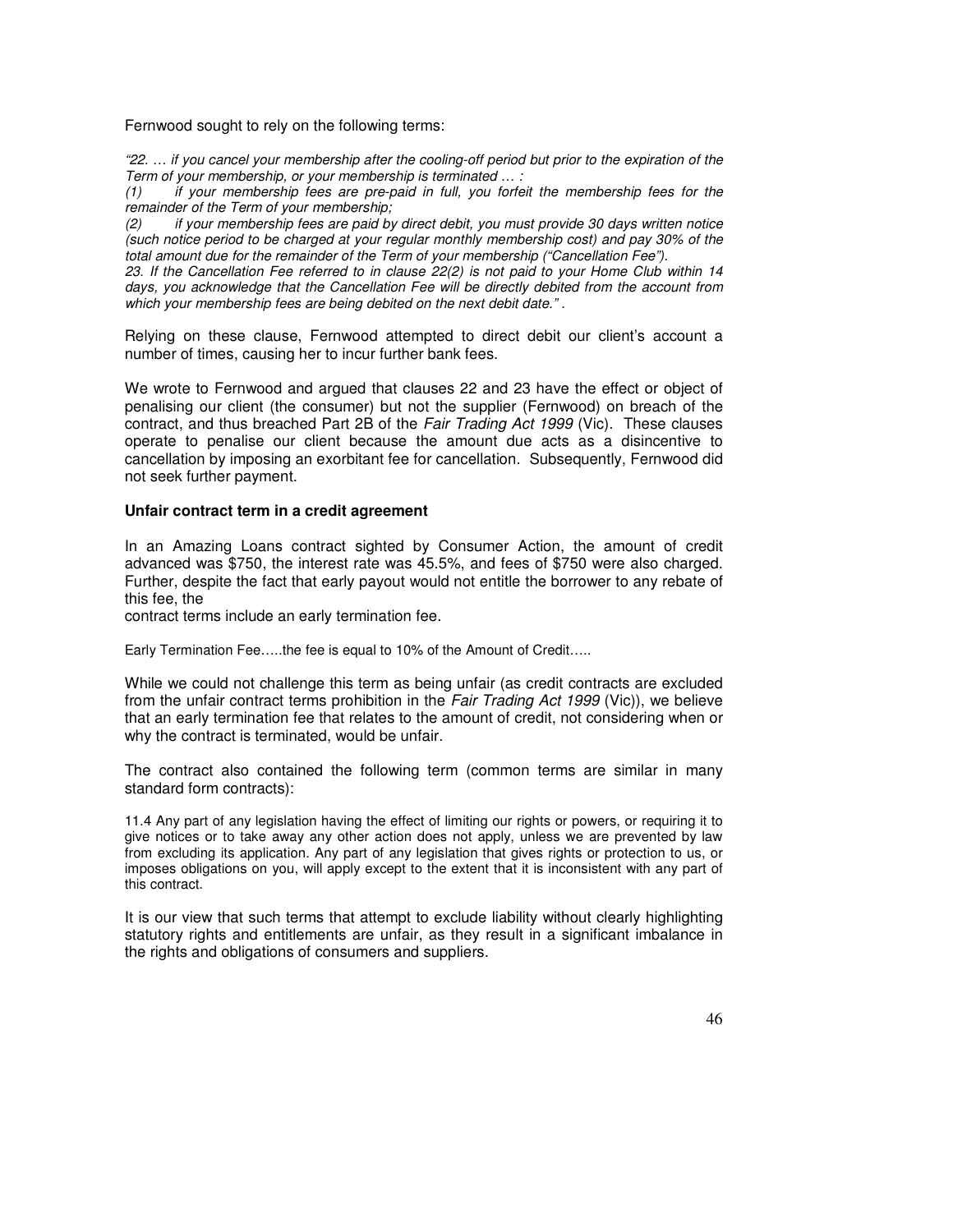# **G. Revised Principles for Consumer Policy Development**

| <b>Commentary from consumer groups</b>                                                                                                                                                                                                                                                                                                                                                                                                                                                                                                                                                                                                                                                                                                                                                                                                                        | Draft Report Approach (Vol 1, p14)                                                                                                                                                                                                                                                                                                                                                                                                                                                                                                                                                                                                                                                                                                                                                                                                                                     |
|---------------------------------------------------------------------------------------------------------------------------------------------------------------------------------------------------------------------------------------------------------------------------------------------------------------------------------------------------------------------------------------------------------------------------------------------------------------------------------------------------------------------------------------------------------------------------------------------------------------------------------------------------------------------------------------------------------------------------------------------------------------------------------------------------------------------------------------------------------------|------------------------------------------------------------------------------------------------------------------------------------------------------------------------------------------------------------------------------------------------------------------------------------------------------------------------------------------------------------------------------------------------------------------------------------------------------------------------------------------------------------------------------------------------------------------------------------------------------------------------------------------------------------------------------------------------------------------------------------------------------------------------------------------------------------------------------------------------------------------------|
| Within this framework consumer policy should:                                                                                                                                                                                                                                                                                                                                                                                                                                                                                                                                                                                                                                                                                                                                                                                                                 | At the broad level, implementation of the                                                                                                                                                                                                                                                                                                                                                                                                                                                                                                                                                                                                                                                                                                                                                                                                                              |
|                                                                                                                                                                                                                                                                                                                                                                                                                                                                                                                                                                                                                                                                                                                                                                                                                                                               | consumer policy framework should:                                                                                                                                                                                                                                                                                                                                                                                                                                                                                                                                                                                                                                                                                                                                                                                                                                      |
| • support and complement the role of competition<br>policy in improving consumer welfare through:<br>preserving and promoting incentives for<br>consumers to improve their purchasing<br>capabilities; and<br>reinforcing market incentives for                                                                                                                                                                                                                                                                                                                                                                                                                                                                                                                                                                                                               | • support and complement the role of competition<br>in improving consumer welfare through:<br>preserving and promoting incentives for<br>consumers to enhance their purchasing<br>capabilities; and                                                                                                                                                                                                                                                                                                                                                                                                                                                                                                                                                                                                                                                                    |
| suppliers to meet consumers' needs<br>effectively.                                                                                                                                                                                                                                                                                                                                                                                                                                                                                                                                                                                                                                                                                                                                                                                                            | reinforcing market incentives for<br>suppliers to effectively meet consumers'<br>needs.                                                                                                                                                                                                                                                                                                                                                                                                                                                                                                                                                                                                                                                                                                                                                                                |
| • engender the flexibility required for timely and                                                                                                                                                                                                                                                                                                                                                                                                                                                                                                                                                                                                                                                                                                                                                                                                            | • engender the flexibility required for timely and                                                                                                                                                                                                                                                                                                                                                                                                                                                                                                                                                                                                                                                                                                                                                                                                                     |
| appropriate adjustment of policies to meet                                                                                                                                                                                                                                                                                                                                                                                                                                                                                                                                                                                                                                                                                                                                                                                                                    | appropriate adjustment of policies to meet                                                                                                                                                                                                                                                                                                                                                                                                                                                                                                                                                                                                                                                                                                                                                                                                                             |
| changing market circumstances, new technologies                                                                                                                                                                                                                                                                                                                                                                                                                                                                                                                                                                                                                                                                                                                                                                                                               | changing market circumstances and consumer and                                                                                                                                                                                                                                                                                                                                                                                                                                                                                                                                                                                                                                                                                                                                                                                                                         |
| and consumer and business requirements; and                                                                                                                                                                                                                                                                                                                                                                                                                                                                                                                                                                                                                                                                                                                                                                                                                   | business requirements; and                                                                                                                                                                                                                                                                                                                                                                                                                                                                                                                                                                                                                                                                                                                                                                                                                                             |
| • enable soundly-based intervention by:<br>addressing shortcomings in market<br>outcomes in ways which ensure the<br>benefits of any intervention (or decision<br>not to intervene) outweigh the costs of<br>intervention, with due attention paid to<br>the risks of unintended or perverse<br>consequences;<br>paying particular attention to the needs<br>of vulnerable and disadvantaged<br>consumers;<br>ensuring both consumers and producers<br>are satisfied with the legitimacy of<br>regulatory processes and outcomes;<br>providing for cost-effective enforcement,<br>through a layered regulatory response<br>according to the extent of the problem,<br>the risks involved, and ensuring that<br>consumers have reasonable access to<br>low-cost dispute resolution; and<br>fostering sound regulatory and<br>administrative process, including | • facilitate soundly-based intervention by:<br>focusing on addressing material<br>shortcomings in market outcomes at the<br>lowest possible cost to business and<br>regulators, and with minimum risk of<br>unintended or perverse consequences;<br>providing for cost-effective enforcement,<br>through a layered regulatory response<br>according to the risk/severity of the<br>problem, and ensuring that consumers<br>have reasonable access to alternative low<br>cost dispute resolution; and<br>fostering good regulatory and<br>administrative process, including through<br>periodic review of all policy measures,<br>and avoiding regulatory inconsistencies.<br>At the operational level, whenever a new policy<br>initiative is contemplated, or an existing measure<br>reviewed, there should be:<br>• clear identification of the nature and source of |
| periodic review of all policy measures,                                                                                                                                                                                                                                                                                                                                                                                                                                                                                                                                                                                                                                                                                                                                                                                                                       | the underlying problem;                                                                                                                                                                                                                                                                                                                                                                                                                                                                                                                                                                                                                                                                                                                                                                                                                                                |
| and avoiding regulatory inconsistencies.                                                                                                                                                                                                                                                                                                                                                                                                                                                                                                                                                                                                                                                                                                                                                                                                                      | • quantification, to the extent reasonably possible,                                                                                                                                                                                                                                                                                                                                                                                                                                                                                                                                                                                                                                                                                                                                                                                                                   |
| At the operational level, whenever a new policy                                                                                                                                                                                                                                                                                                                                                                                                                                                                                                                                                                                                                                                                                                                                                                                                               | of the associated detriment, or prospective                                                                                                                                                                                                                                                                                                                                                                                                                                                                                                                                                                                                                                                                                                                                                                                                                            |
| initiative is contemplated, or an existing measure                                                                                                                                                                                                                                                                                                                                                                                                                                                                                                                                                                                                                                                                                                                                                                                                            | detriment, for consumers, or groups of consumers;                                                                                                                                                                                                                                                                                                                                                                                                                                                                                                                                                                                                                                                                                                                                                                                                                      |
| is reviewed, where there may be problems for                                                                                                                                                                                                                                                                                                                                                                                                                                                                                                                                                                                                                                                                                                                                                                                                                  | and                                                                                                                                                                                                                                                                                                                                                                                                                                                                                                                                                                                                                                                                                                                                                                                                                                                                    |
| consumers, there should be:                                                                                                                                                                                                                                                                                                                                                                                                                                                                                                                                                                                                                                                                                                                                                                                                                                   |                                                                                                                                                                                                                                                                                                                                                                                                                                                                                                                                                                                                                                                                                                                                                                                                                                                                        |
| • clear identification of the nature and                                                                                                                                                                                                                                                                                                                                                                                                                                                                                                                                                                                                                                                                                                                                                                                                                      | • a comparison of the benefits and costs of all<br>feasible options for dealing with the problem,                                                                                                                                                                                                                                                                                                                                                                                                                                                                                                                                                                                                                                                                                                                                                                      |
| source of the underlying and problems;                                                                                                                                                                                                                                                                                                                                                                                                                                                                                                                                                                                                                                                                                                                                                                                                                        | including relying on market solutions, or                                                                                                                                                                                                                                                                                                                                                                                                                                                                                                                                                                                                                                                                                                                                                                                                                              |
|                                                                                                                                                                                                                                                                                                                                                                                                                                                                                                                                                                                                                                                                                                                                                                                                                                                               | employing approaches from outside 'consumer'                                                                                                                                                                                                                                                                                                                                                                                                                                                                                                                                                                                                                                                                                                                                                                                                                           |
| • quantification, to the extent reasonably                                                                                                                                                                                                                                                                                                                                                                                                                                                                                                                                                                                                                                                                                                                                                                                                                    | policy.                                                                                                                                                                                                                                                                                                                                                                                                                                                                                                                                                                                                                                                                                                                                                                                                                                                                |